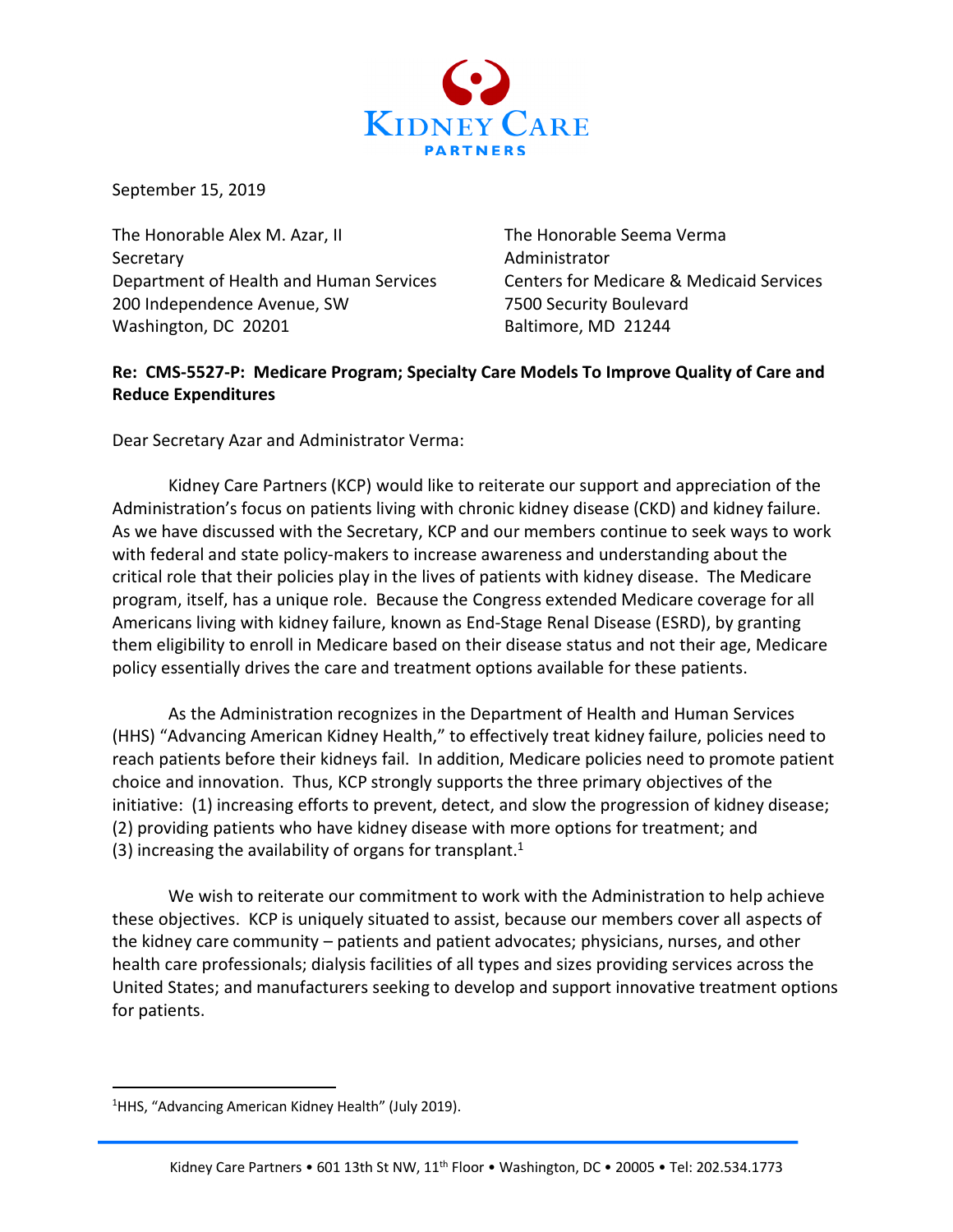The Honorable Alex Azar The Honorable Seema Verma September 15, 2019 Page 2 of 46

As our July public statement indicated, KCP is excited to support the Administration in its efforts to redesign the Medicare benefit for patients with kidney failure to achieve these goals. Unfortunately, as we have reviewed the detailed proposals outlined in the proposed rule entitled, "Specialty Care Models To Improve Quality of Care and Reduce Expenditures,"<sup>2</sup> we are concerned that the ESRD Treatment Choices (ETC) model will not achieve the desired outcomes for patients, providers, or the Administration. In fact, our members are deeply concerned that unless the overarching framework and details of the model are revised, it will have the unintended, opposite effect. MedPAC has also highlighted "significant methodological concerns such that [the Commission] believe[s] CMS should not implement the proposed ETC Model."3

Therefore, we ask that the Department and CMS address the core concerns outlined in this letter before implementing the ETC model. Without such modifications, we are deeply concerned that those patients, nephrologists, and facilities forced into the mandatory model will experience unintended consequences that will lead to issues with access to care and lower quality of care. These core concerns are related to five policies that we ask that CMS revise.

#### **The core concerns are:**

- The need for the ETC model to truly empower patients and provide them with the autonomy to make their own treatment choices without having them feel forced into a particular treatment modality.
- The need for waivers to the Stark and anti-kickback laws to allow for coordination among facilities and nephrologists.
- The need to eliminate the forced penalty, for which there seems to be no specific rationale for its size, along with a scoring methodology that results in facilities and nephrologists being cut year over year, even if their performance improves, given the existing shortage of nephrologists and chronic underfunding of the ESRD Medicare benefit as recognized by MedPAC.
- The need to reduce the scope of the program, which is proposed to encompass 50 percent of the United States using the Hospital Referral Regions (HRRs).
- The need to adjust the proposal to use organ transplant rates (rather than referral and/or waitlist measures) over which facilities and nephrologists have limited control, as well as holding these providers accountable for such outcomes when the

<sup>2</sup> 84 *Fed. Reg.* 34478 (July 18, 2019).

<sup>&</sup>lt;sup>3</sup>MedPAC, Letter to CMS Administrator Seema Verma (September 3, 2019).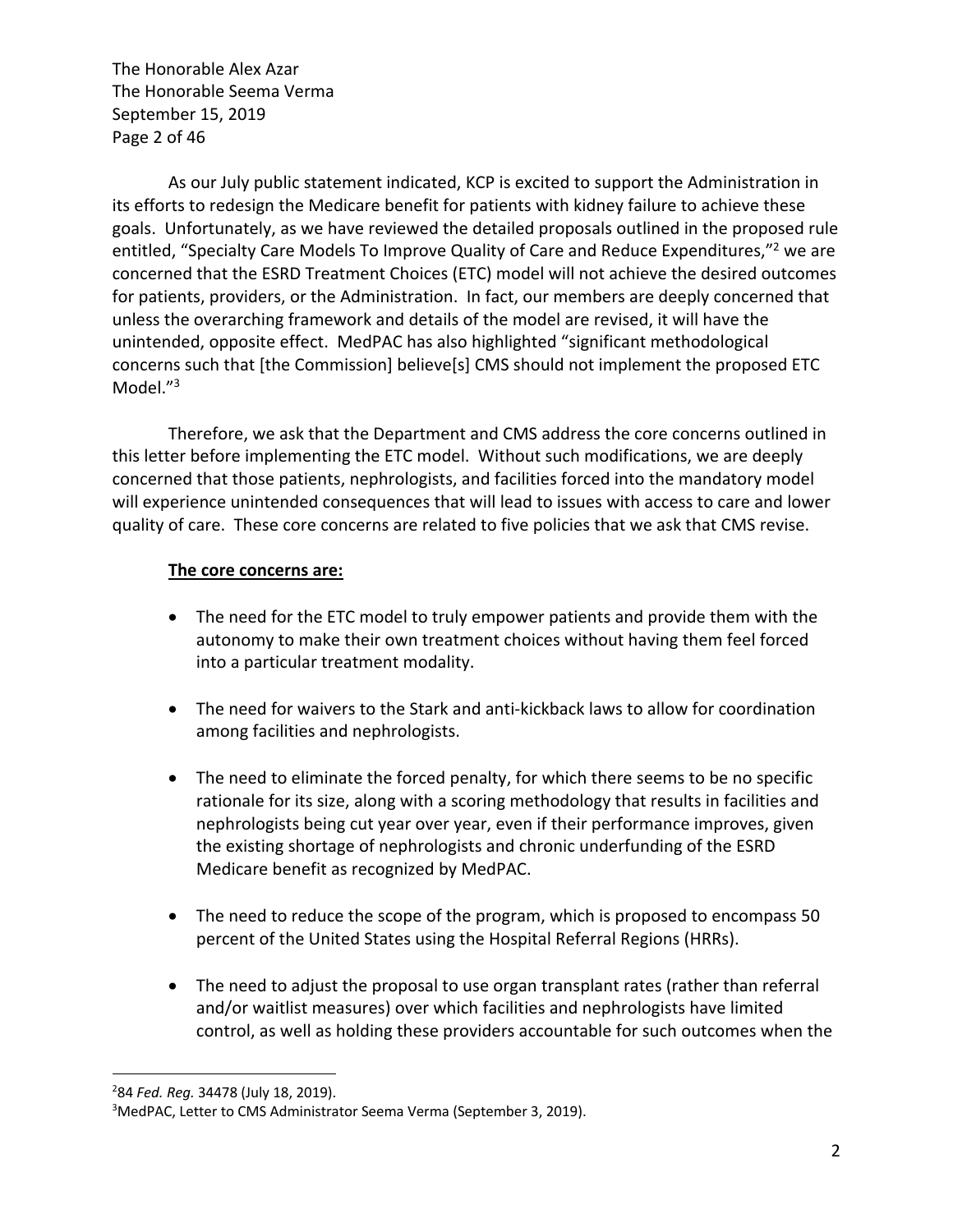The Honorable Alex Azar The Honorable Seema Verma September 15, 2019 Page 3 of 46

> Administration has not adequately addressed the shortage of organs through reforms to the Organ Procurement Organization rules and has not required transplant centers to standardize their waitlist protocols or address their organ discard rates, both of which are the central drivers of transplantation.

• The need to change the proposed policies to use comparative geographic areas to determine benchmarks and improvement goals, along with the unknown attainment benchmarks that appear to be based on an overly aspirational goal of 80 percent of patients selecting home dialysis or receiving a transplant.

KCP proposes in this letter solutions to each of these core concerns. We believe that the Administration should adopt the recommendations outlined in this letter to revise the ETC Model before implementing it. We cannot support implementing the ETC Model without these changes. Given the importance of this model and the urgent need to transform the approach to kidney diseases and kidney failure, as well as the potential unintended negative impact on beneficiaries, we ask that CMS engage in an iterative process with KCP and others in the kidney care community to revise the framework of the model and address other technical issues (such as those outlined in Section II and others that will arise as the framework is modified). Once that has occurred, we ask that CMS issue another rule that includes these modifications and provides the kidney care community with an opportunity to review the revised model one more time and make suggested tweaks before it is implemented.

Section I of this letter provides the detailed concerns around the core concerns and offers recommendations as to how CMS could begin to address these concerns and revise the framework of the ETC Model. Section II provides additional recommendations about a set of critical technical issues and supports the KCP's overarching framework recommendations.

## **In sum, if CMS were to adopt these recommendations, the framework would be as follows:**

- The revised model would test a home dialysis track and transplant track in a separate, but parallel, set of demonstrations for three years with the option for extending the model for an additional one or two years.
- The revised model would honor patients' autonomy to select the modality best suited for them by revising the metrics used to evaluate provider performance under the model:
	- $\circ$  For home dialysis, the measure would still evaluate the home dialysis rate, but incorporate exclusions for patients for whom home dialysis is not clinically appropriate, as determined by their clinician, and patients, who after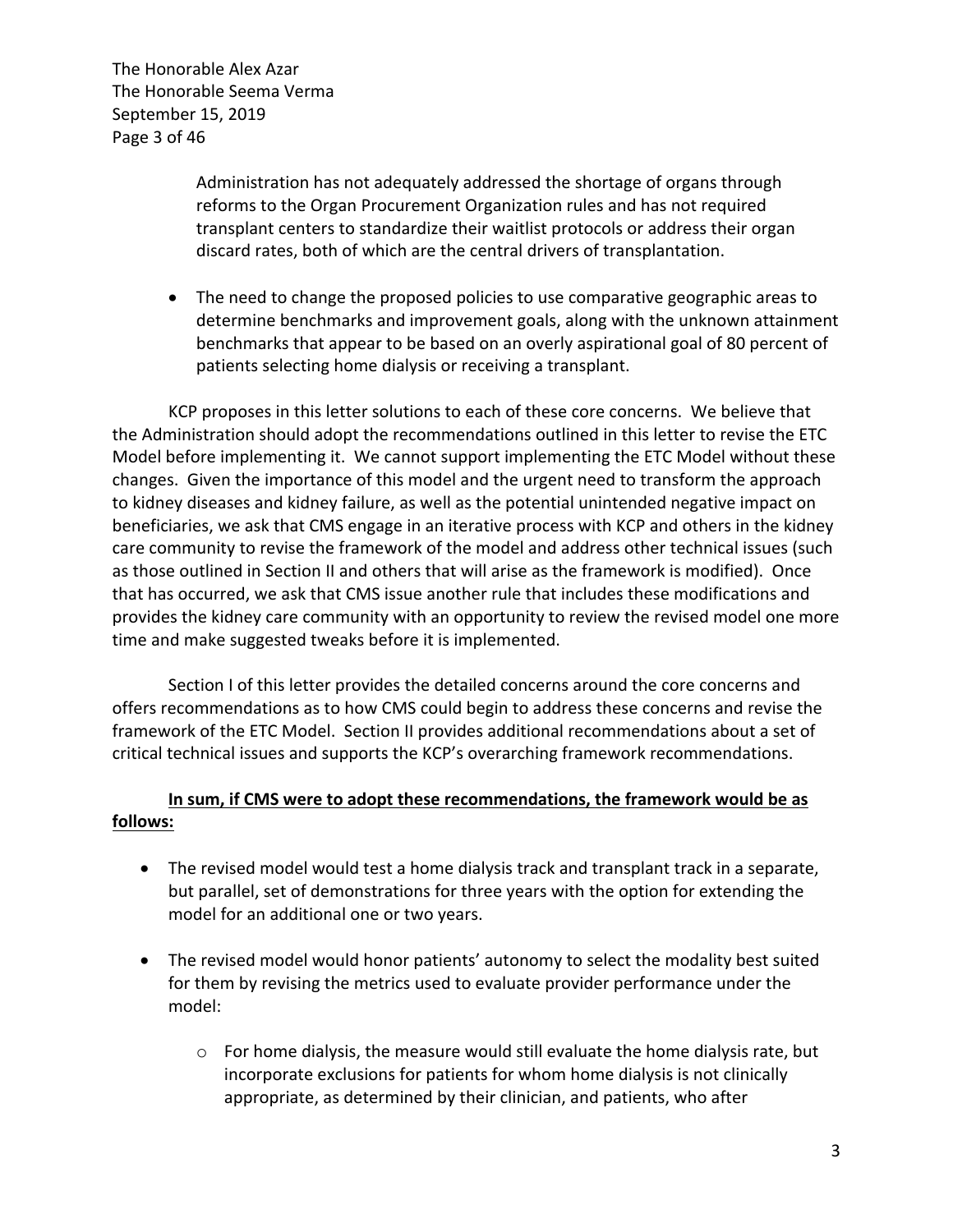The Honorable Alex Azar The Honorable Seema Verma September 15, 2019 Page 4 of 46

> documented education and with appropriate oversight, exercise their legitimate choices not to select home dialysis.

- $\circ$  For transplants, the measure should be a referral measure (such as the one under-development by CMS and consistent with the recommendations KCP has made for CMS to develop a measure that would relate to patient education, referral to a transplant center, initiation of the waitlist evaluation process, or completion of the waitlist evaluation process (with which a facility can often provide assistance)). This measure should include an exclusion for patients for whom transplant is not clinically appropriate, as determined by their clinicians.
- o Measures used in the revised ETC Model should be endorsed by NQF.
- The revised model would provide tools for coordinating care by providing Stark Law/anti-kickback waivers to allow facility health care professionals (such as dieticians and social workers) to assist clinicians in educational efforts, as well as expanding the proposed Kidney Disease Education (KDE) waivers to allow facilities to also bill Medicare for these educational services.
- The revised model would incentivize transformation through a bonus system that would provide participating clinicians and nephrologists with a bonus of 3 percent each year if they met attainment benchmarks and/or showed significant improvement.
- The revised model would reduce the sample size and ensure a representative sample of clinicians and facilities by basing the sample on the percentage of Medicare ESRD facilities and using a constrained covariate randomization selection that provides an appropriate representative sampling of all types, sizes, and geographic distribution; KCP suggests the sample should be no more than 25 percent of Medicare ESRD facilities in a mandatory model.
- The revised model would rely upon a methodology that rewards attainment and improvement similar to the methodology created by the Congress in statute for the QIP rather than forced penalties; attainment and improvement would be determined using a method similar to the QIP rather than comparative geographic areas and attainment benchmarks based on other countries.
- The revised model would use mortality and hospitalization as monitoring measures, but instead of using standardize ratios, the measures would be standardized risk-adjusted rate measures with appropriate socio-demographic factors and endorsed by NQF.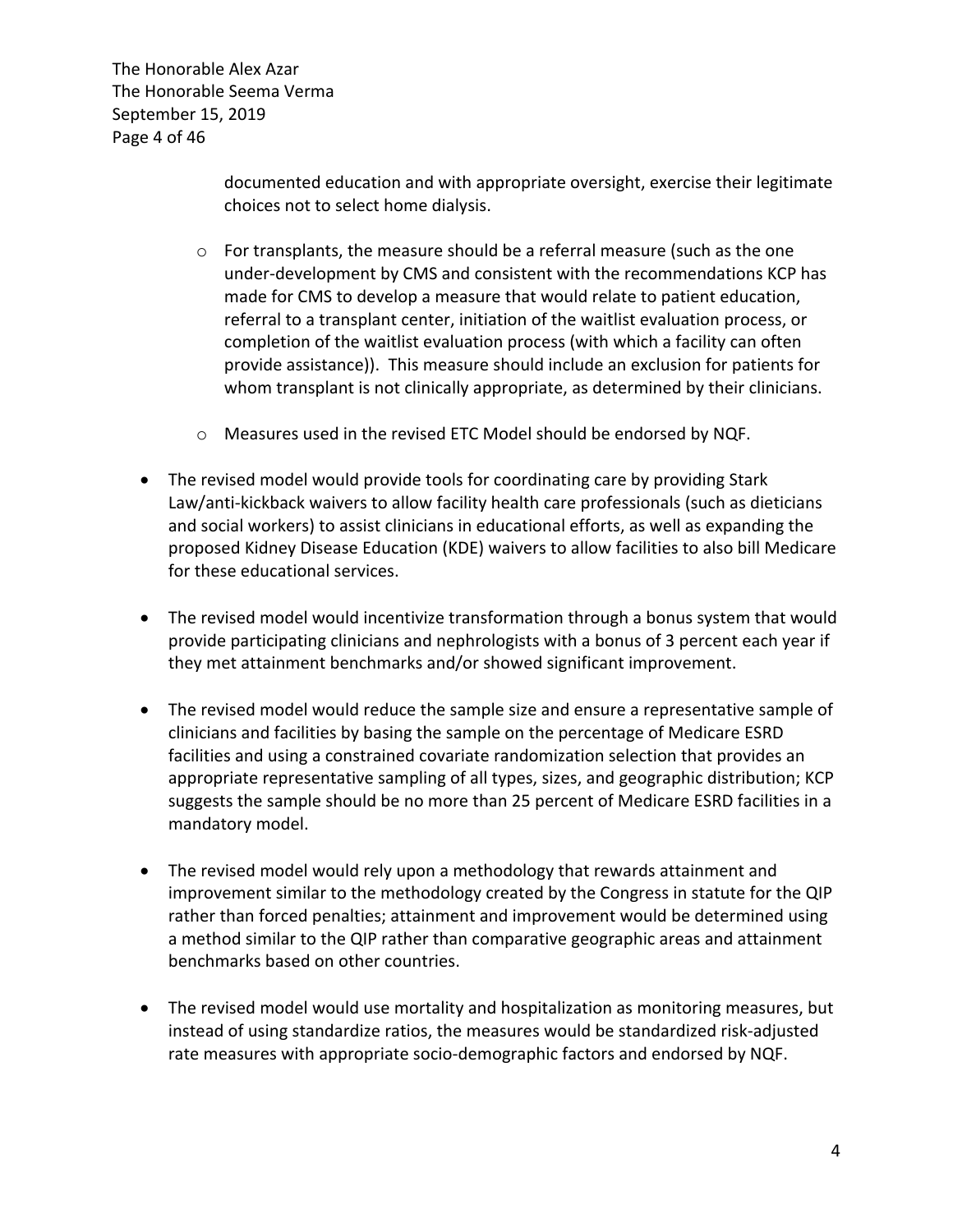The Honorable Alex Azar The Honorable Seema Verma September 15, 2019 Page 5 of 46

### **I. Section I: KCP recommends revising the framework of the ETC Model in six core ways before implementing the program.**

As we have discussed, KCP and its members continue to support efforts to redesign the Medicare ESRD benefit. We support the goal of promoting "patient choice regarding home dialysis and kidney transplantation" and "test[ing] the effectiveness of outcomes-based payment adjustments to health care providers to increase utilization of home dialysis and kidney/kidney-pancreas transplants."4 As outlined in the following section, we believe that to be effective and truly support innovation and patient-centered care, CMS needs to change the ETC model framework before it is implemented to address the six major concerns below. Without these changes, the model is not appropriate. We understand that CMS prefers the mandatory model. However, even as supporters of mandatory models have indicated, "such programs must be designed carefully."<sup>5</sup> In that spirit, KCP urges CMS to adopt the following recommendations to address the concerns outlined below, as recommended, to reform that model as outlined in the introduction of this letter.

# **A. Concern: The ETC model should truly empower patients and provide them with the autonomy to make their own treatment choices without having them feel forced into a particular treatment modality.**

Throughout the Department's "Advancing American Kidney Health" report, the Administration consistently notes its commitment to "improving person-centered care."<sup>6</sup> The second objective of the initiative is to "[i]ntroduce new value-based kidney disease payment models that align health care provider incentives with patient preferences and improve quality of life."<sup>7</sup> KCP has consistently supported efforts to improve patient education and shared decision-making opportunities as evidenced by our work to create the Kidney Disease Education (KDE) benefit and ongoing efforts to improve it. Thus, we agree with the Administration's goal as described in the report:

"Looking forward, HHS will continue to strengthen patient voices in policy development, address the needs of vulnerable populations with portable dialysis technologies, and use payment incentives to support patients making choices about their kidney care modalities."<sup>8</sup>

<sup>&</sup>lt;sup>4</sup>HHS, *surpa* note 1 at 15.<br><sup>5</sup>S Law - N Bagley, B Baiku

S Levy, N Bagley, R Rajkumar, "Reform at Risk — Mandating Participation in Alternative Payment Plans" 378 *N Eng J Med* 1664-64 (May 2018).

<sup>&</sup>lt;sup>6</sup>HHS *supra* note 1 at 14.

 $<sup>7</sup>$ *Id.* at 15.</sup>

*Id.* at 14.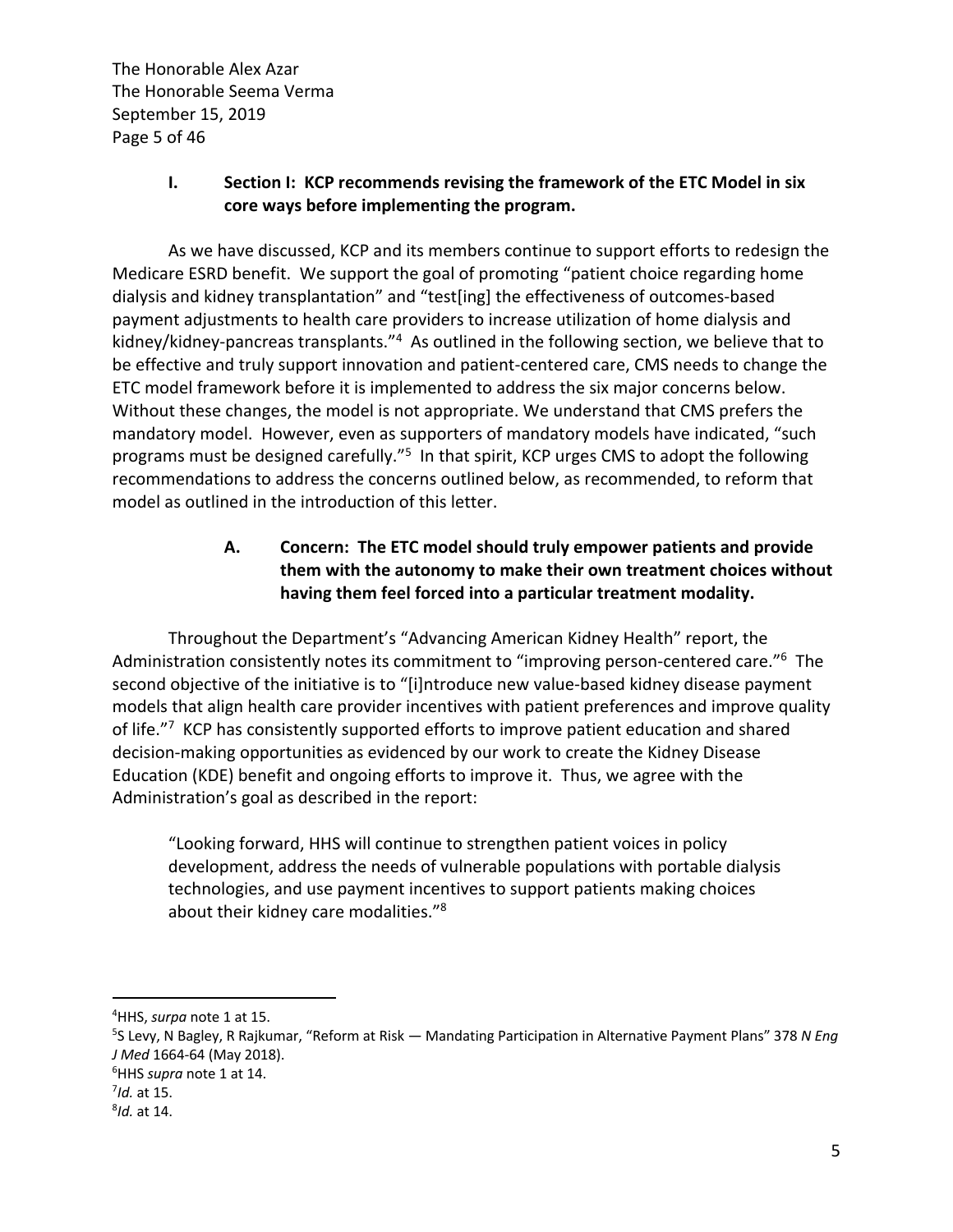The Honorable Alex Azar The Honorable Seema Verma September 15, 2019 Page 6 of 46

Protecting patients' autonomy to exercise their choice is critically important and foundational to all ethical health care. The Proposed Rule recognizes that there are many reasons patients may not select home dialysis. It states: "Whether a patient selects HD or PD may depend on a number of factors, such as patient education before dialysis initiation, social and care partner support, socioeconomic factors, and patient perceptions and preference."<sup>9</sup>

The GAO also noted that selecting home dialysis is related to patient preferences. According to the GAO's report, patients often select home dialysis because it provides them with more flexibility than an in-center option allows; yet, "[o]n the other hand, successfully performing home dialysis requires patients to undergo training and assume other responsibilities that they would not otherwise have if they dialyzed in a facility."10 Additionally, some patients need a partner to help them dialyze at home, as well as the appropriate physical location and home resources (such as a grounded electrical outlet, special water systems and drains, etc).<sup>11</sup> Home dialysis may also be more difficult for patients who have physical limitations (such as poor vision or dexterity), as well as those with multiple comorbidities that a nephrologist may also need to manage in an in-center setting.<sup>12</sup> These are particularly true for home hemodialysis patients.

KCP, including the patient and patient advocacy members, is troubled by the absence of accounting for patient choice when it comes to selecting the best modality for their treatment of kidney failure. While KCP supports concepts like assignment for patient participation in innovative payment models, we have similarly supported policies that allow patients to exercise their choice when it comes to specific treatment choices. For example, KCP has historically supported immunization measures, but the measures always provide an exclusion that allow patients who wish to opt-out of such treatment to do so.

For example, not all patients are candidates for transplant. As one patient member of KCP has described, transplant center criteria heavily influence which patients receive transplants. Some centers in California, for example, refuse to consider patients who do not have a caregiver who can drive them to and from the transplant center for their follow-up visits. Consistent with our comments below, KCP believes CMS needs to do more to address such problems, but until that time, patients who may not qualify for transplant because of a clinical factor, such as infections or certain co-comorbid conditions, should not be included in the transplant measure. (Please note we provide specific recommendations on the clinical

<sup>&</sup>lt;sup>9</sup>84 Fed. Reg. at 34536.

<sup>&</sup>lt;sup>10</sup>GAO, "End Stage Renal Disease: Medicare Payment Refinements Could Promote Increased Use of Home Dialysis," 7 (Nov. 2015).

<sup>11</sup>NIDDK, "Home Hemodialysis" *available at* https://www.niddk.nih.gov/health-information/health-topics/kidneydisease/home-hemodialysis/Pages/home-hemodialysis.aspx#think (last accessed July 18, 2016). 12*Supra*, note <sup>10</sup> at 8.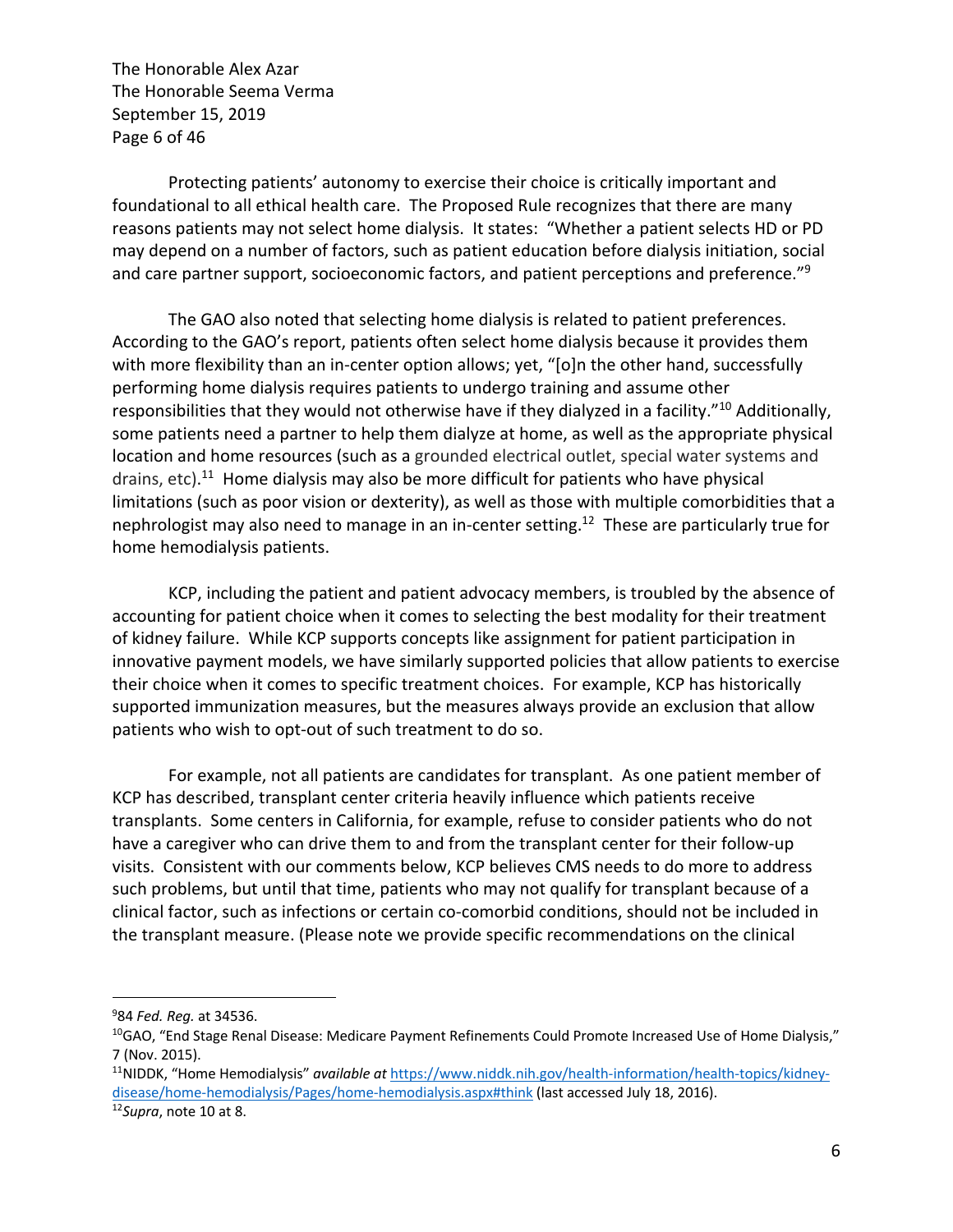The Honorable Alex Azar The Honorable Seema Verma September 15, 2019 Page 7 of 46

exclusions in Section II). Similarly, some patients are not candidates for home dialysis, based on their clinical condition.

We agree that education is a critical factor in determining whether a patient selects home dialysis or transplant, but it is not the only factor, as noted. Even though we understand that the ETC model cannot eliminate all of the barriers to patients selecting home dialysis, we are disappointed that the proposed model focuses only on education without proposing ways to address care partner support and assistance, socioeconomic factors, or other concerns that patients may have which stop them from selecting that treatment modality.

Because the model does not addresses these patient-driven concerns, we recommend that CMS revise the ETC model so that it will empower patients and promote shared decisionmaking by excluding from the home dialysis and transplant measures denominators patients for whom the modality is not clinically appropriate. For the home dialysis measures, we ask that CMS work with the community to develop a specific exclusion for patients who are exercising their informed, independent, affirmative choice not to receive home dialysis. These patients would remain in the model, but be excluded from the measures.

We believe that the Kidney Care Quality Alliance (KCQA) (which KCP launched in 2005 to create quality measures for value-based purchasing and other quality programs) could help CMS define the exclusions to ensure that the exclusions would be appropriately tailored to empower patients, but also protect against the potential for using the exclusions as an excuse for avoiding working with patients to help them solve resolvable barriers to home dialysis.

These measure exclusions would still allow CMS to test whether financial incentives would improve education about home dialysis at the nephrology and facility levels, while recognizing that other barriers may be driving some patients' decisions about which modality is best for them. In fact, the solution proposed by KCP would likely lead to a more accurate assessment of the question CMS is trying to test by eliminating the confounding variables that influence patient choice outside of provider education.

While KCP argues that the forced penalty should be eliminated, incorporating these exclusions are even more critical if CMS were not to adopt that recommendation. Excluding patients from the home dialysis and transplant measures would eliminate the substantial disincentive created by the forced penalties that would place the government in the position of telling nephrologists and facilities to have patients use modalities that are either clinically not appropriate for them to select or that are expressly against their will to use. The kidney care community witnessed a similar occurrence when CMS developed measures that penalized facilities if hemodialysis patients received a graft rather than a fistula access, in an effort to decrease the use of catheters. CMS policy encouraged surgical placement of fistula for all patients – even those who would have been better clinically suited for a graft. This problem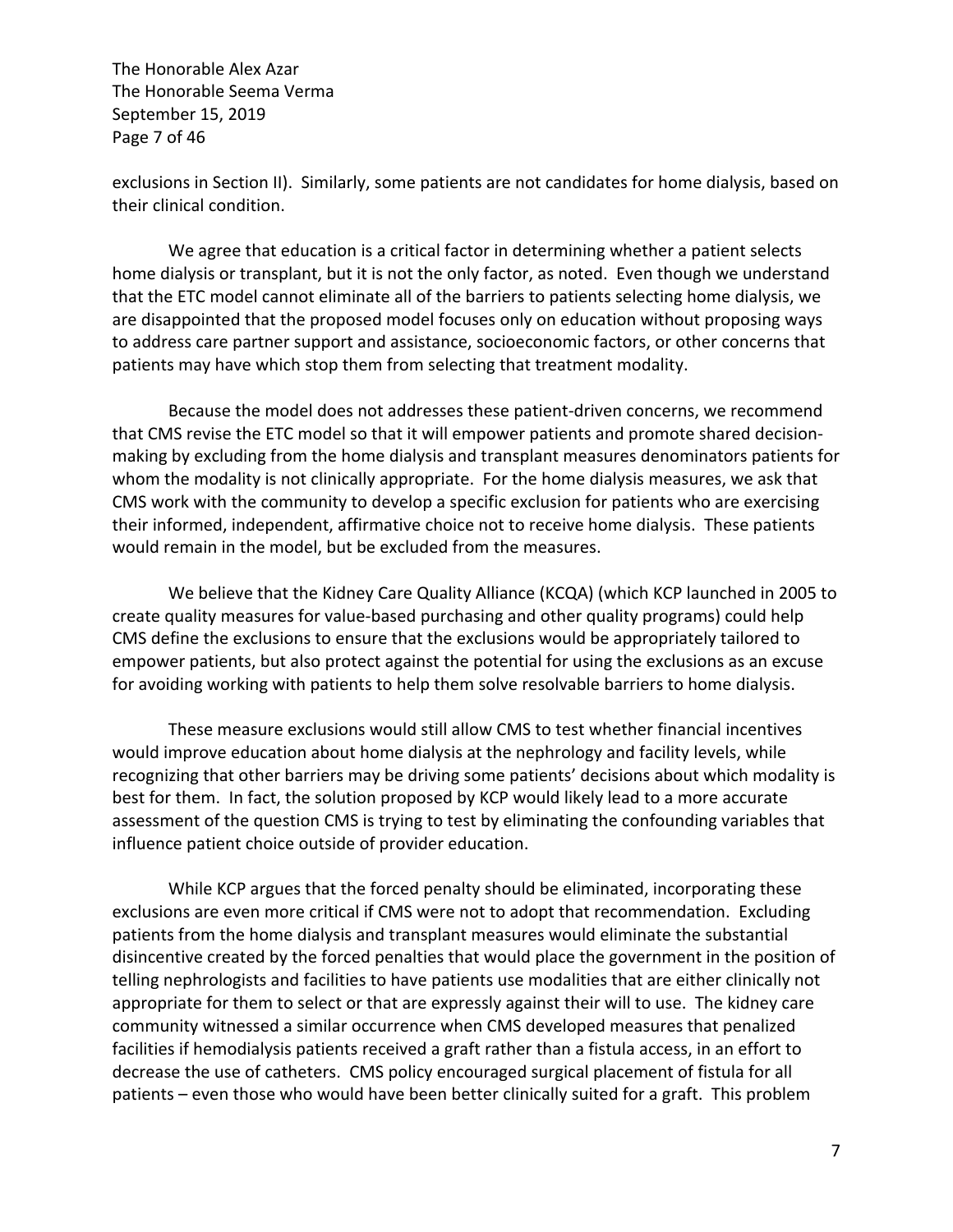The Honorable Alex Azar The Honorable Seema Verma September 15, 2019 Page 8 of 46

occurred when the maximum cut was only two percent. The maximum cuts proposed for the ETC Model are substantially greater.

While we appreciate and support the beneficiary protections CMS sets forth in the Proposed Rule, they are not sufficient to address this problem.

In addition, allowing for true patient choice would not undermine the goals of the model. We are not asking for a simple "check-the-box" form that allows participating providers to avoid working to increase the number of home dialysis patients or transplant recipients. The proposals regulating the model materials shared with beneficiaries and the right CMS would reserve to review such materials,<sup>13</sup> provide counter-balances to address concerns that such an exclusion might allow for patients to be "talked out of" selecting home dialysis. CMS used a similar approach when it first implemented the Medicare+Choice (now the Medicare Advantage program) by implementing educational outreach requirements and reviewing these documents to make sure that patients had accurate information to make a decision. The audit and record retention policies<sup>14</sup> and monitoring and compliance policies<sup>15</sup> proposed for the ETC Model would serve a similar purpose as well.

> **B. Concern: The ETC Model should provide participants with the tools necessary to coordinate care and education, including waivers to the Stark and anti-kickback laws to allow for coordination among facilities and nephrologists.**

Another core component of the ETC Model and the goal of patient-centered care is the objective to "improve care coordination and patient education for people living with kidney disease and their caregivers, enabling more person-centric transitions to safe and effective treatments for kidney failure."<sup>16</sup> In "Advancing American Kidney Care," HHS describes the ETC Model as a "payment model to encourage more coordinated care to delay kidney failure and ensure that people living with kidney failure have access to the best available care options."<sup>17</sup>

KCP and its members, many of whom are participating in the ESCO model, strongly support care coordination efforts. We agree with MedPAC that this model "provide[s] a holistic approach to the care of beneficiaries with CKD, who often have multiple comorbidities in addition to kidney disease" and "hold[s] both dialysis facilities and managing clinicians jointly accountable for the outcomes…of beneficiaries with CKD, including rates of home dialysis and

<sup>1384</sup>*Fed. Reg.* 34484. 14*Id.* at 34485. 15*Id.* at 34486. 16*Supra* note 1 at 4-5. 17*Id.* at 15.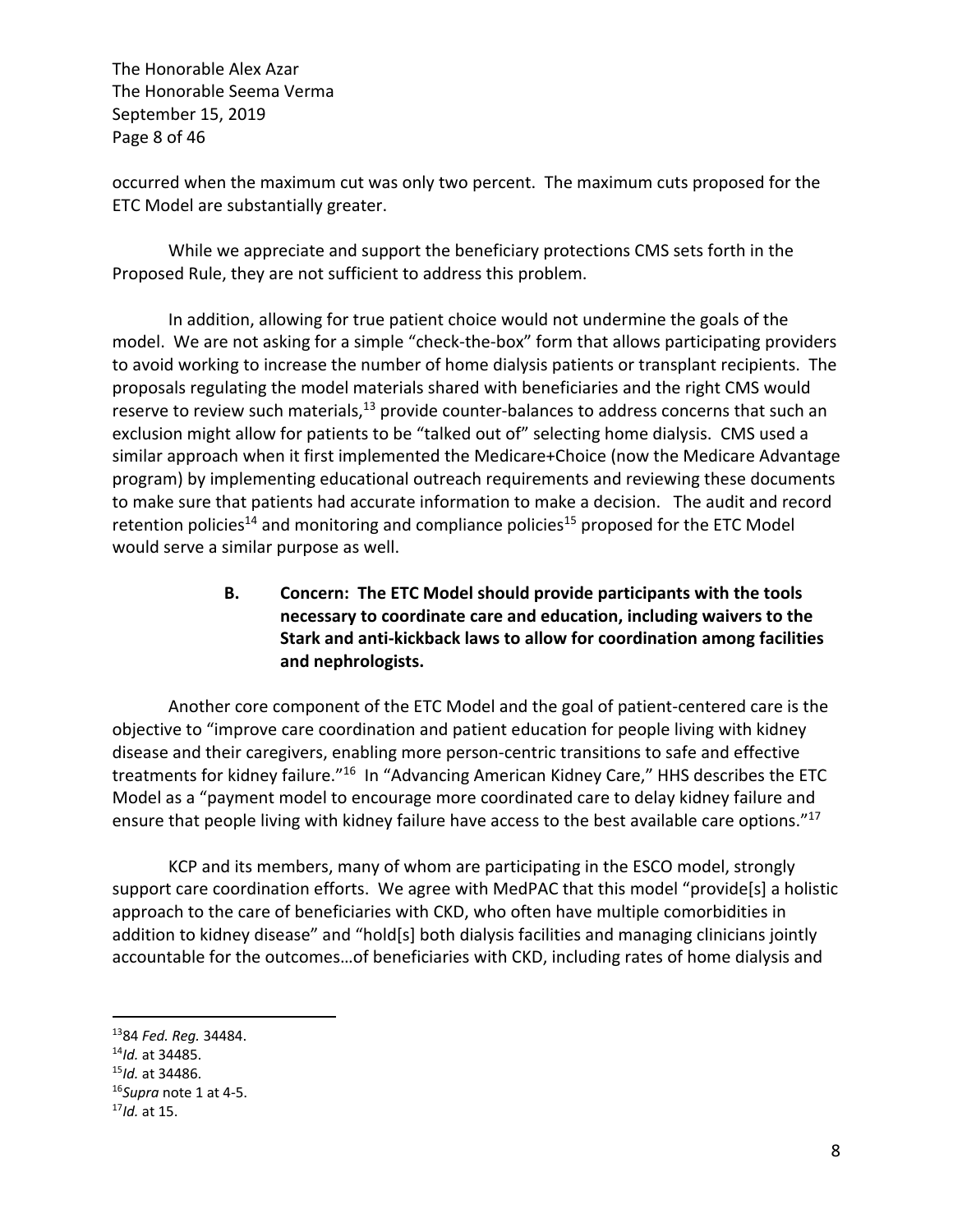The Honorable Alex Azar The Honorable Seema Verma September 15, 2019 Page 9 of 46

transplantation."18 MedPAC also recognizes the need to include transplant centers when transplantation is incorporated into such models as well.<sup>19</sup>

CMS recognizes that current laws create barriers to coordinate care and educational efforts for the ESRD populations. Expanding the KDE benefit is an important part of this program, but it should be extended even beyond what CMS has proposed. KCP supports the proposed waiver to the current restrictions in the KDE benefit that limit educational services to Stage 4 CKD patients and expands it to include beneficiaries with CKD Stage 5 and those in the first six months of receiving an ESRD diagnosis.<sup>20</sup> KCP also supports the waiver of the requirement that at least one of the KDE sessions be dedicated to management of comorbidities when the beneficiary receiving the educational services has CKD Stage 5 and is in the first six months of diagnosis, $21$  as well as the proposed flexibility as to when the outcomes assessment to measure beneficiary knowledge of CKD and its treatment is performed.<sup>22</sup> While we also support the expansion of which professionals may perform the KDE services, we respectfully disagree with the conclusion that it is unnecessary for ESRD facilities to bill for KDE services. As noted in below, up to 50 percent of patients with kidney failure do not receive pre-ESRD services. Thus, allowing facilities who employ individuals permitted to provide KDE would extend the availability of such services to the very patients who require them most. In these situations, it would be more efficient and less burdensome to allow facilities to bill for the KDE services as well.

While these waivers are important, they fall far short of allowing for the necessary care coordination envisioned by the Administration and that the ETC Model seeks to encourage. In the Proposed Rule, the Administration suggests that social workers and dieticians (for example) who work in facilities could assist nephrologists is the education envisioned by the ETC Model. However, under current law, such coordination may raise legal concerns.

The current application of the Stark/anti-kickback law remains a substantial barrier to coordinating care. This law and its corresponding regulations prohibit physicians from referring patients for certain designated health services paid for by Medicare to any entity in which they have a "financial relationship." Yet, for nephrologists and facilities to work together to increase the number of patients who select home dialysis and the number of patients referred for transplant, such referrals from physicians to facilities participating in the ETC Model should be occurring. We understand that oversight agencies are hesitant to waive these restrictions that were originally enacted to prevent fraud and abuse and protect the Medicare programs. However, many of these requirements were established decades ago in a more traditional fee-

<sup>18</sup> MedPAC, *supra* note 3. <sup>19</sup>*Id.* 2084 *Fed. Reg.* at 34562.

<sup>21</sup>*Id.* 22*Id.* at 34563.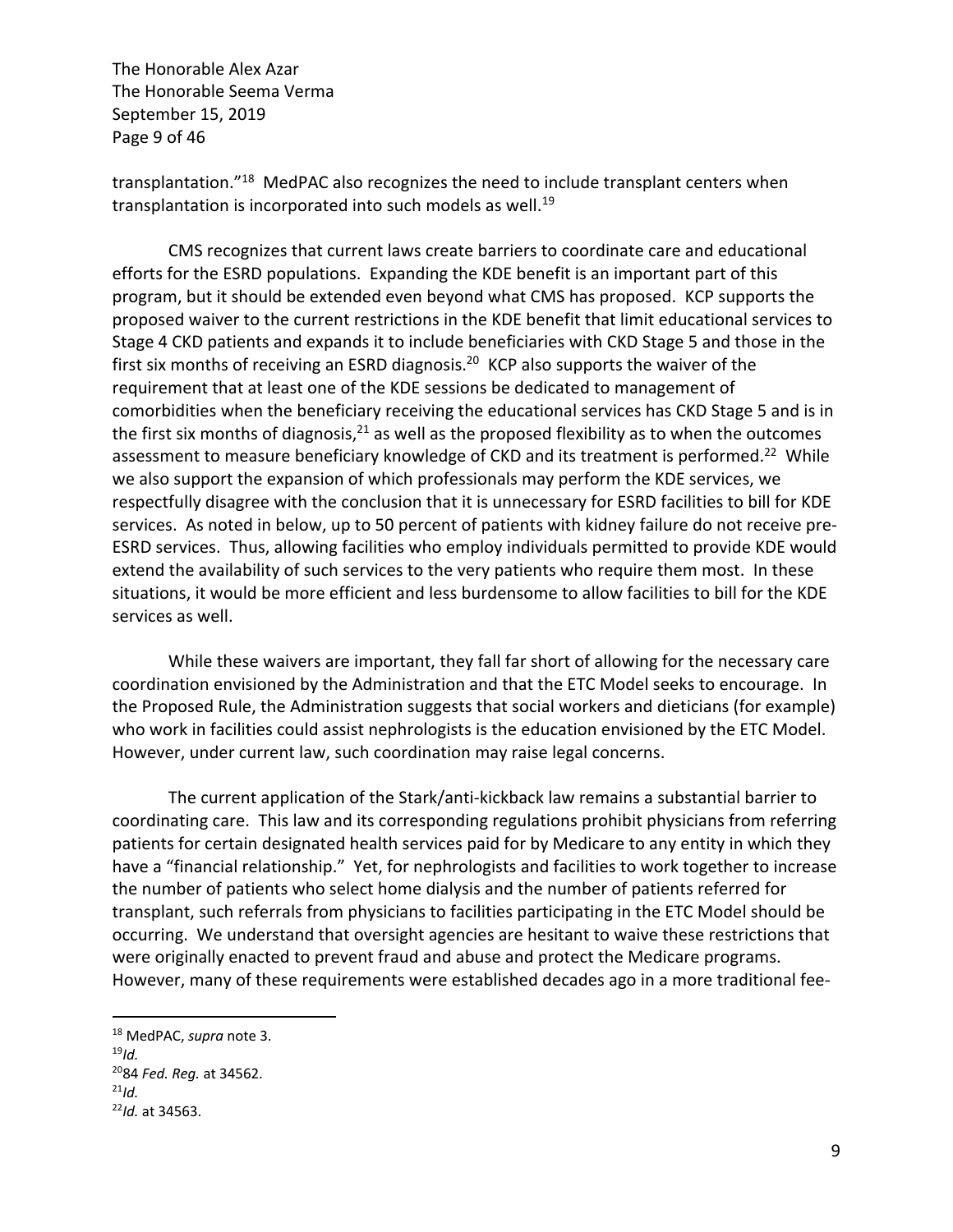The Honorable Alex Azar The Honorable Seema Verma September 15, 2019 Page 10 of 46

for-service environment and are not well suited for bundled payment systems or modern, coordinated care models. As such, waivers of Stark/anti-kickback laws are essential elements for any efforts to bring greater coordinated care to Medicare. Given the enormity of the task at hand, KCP asks that the Secretary to coordinate the efforts of all parts of HHS, as well as other entities such as the Department of Justice, to ensure alignment around the goals of "Advancing American Kidney Care" and provide the necessary waivers to permit care coordination in the ETC Model without risk of civil and criminal sanctions. KCP and our members would welcome the opportunity to work closely with the Department to help ensure that such waivers would be as narrow as possible to effectuate the goals of the model.

> **C. Concern: The forced penalty (for which there seems to be no specific rationale for its size) along with the scoring methodology that results in facilities and nephrologists being cut year over year, even if their performance improves, will destabilize the already underfunded Medicare ESRD benefit.**

KCP supports efforts to incentivize nephrologists and facilities to improve educational efforts and help patients who decide home dialysis and/or transplant are the best options for them. Our members have been consistently working to improve home dialysis selection through improved education, not only by urging passage of the KDE and trying to improve its use through legislative modifications, but also through the work of individual KCP members outside of the policy arena. MedPAC has recognized the impact of these efforts:

Between 2012 and 2017, beneficiaries' use of home dialysis, which is associated with improved patient satisfaction and quality of life, increased from 9.5 percent to 11.0 percent of dialysis beneficiaries. Since 2014, a shortage of dialysis solutions needed for the predominant home method, peritoneal dialysis, has slowed this modality's growth. $23$ 

However, KCP recognizes that more can and should be done. We support the ETC Model insofar as it would incentivize nephrologists and facilities through bonus payments when they demonstrate attainment of reasonable benchmark goals or significant improvement in the number of patients for whom they care who select home dialysis.

Similarly, KCP members have sought to address some of the barriers to transplant. We have encouraged CMS to develop a referral measure to hold facilities accountable for helping patients navigate the first steps of the transplant center criteria for getting on the waitlists. Specifically, KCP recommended as early as 2016 that CMS develop a measure that would relate to patient education, referral to a transplant center, initiation of the waitlist evaluation process,

<sup>23</sup>MedPAC, *Report to the Congress,* "Chapter 6: Outpatient Dialysis Services: Assessing payment adequacy and updating payments," 156 (March 2019).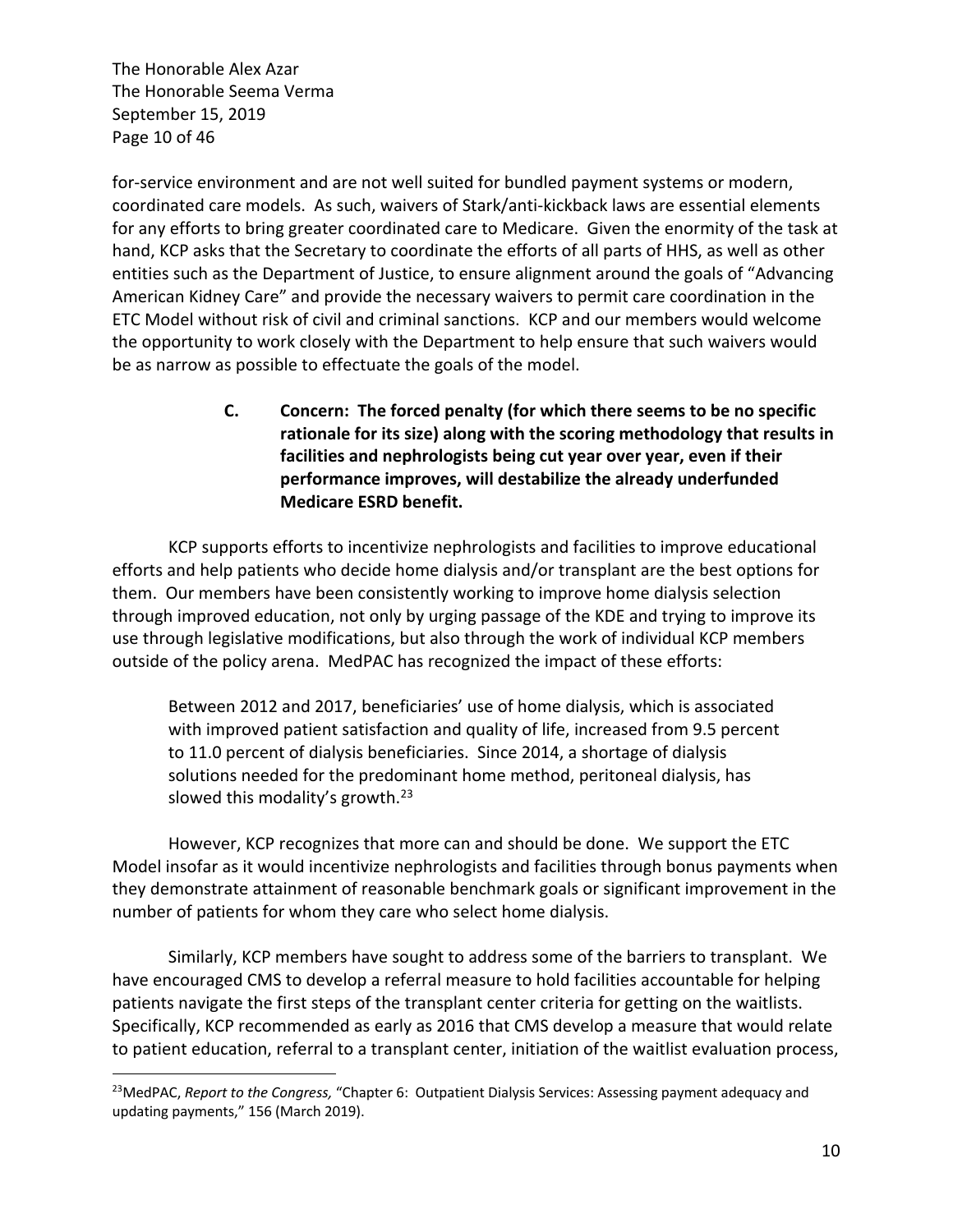The Honorable Alex Azar The Honorable Seema Verma September 15, 2019 Page 11 of 46

or completion of the waitlist evaluation process (with which a facility can often provide assistance). We are, therefore, pleased that the Department has indicated in "Advancing American Kidney Care" that CMS is pursuing the development of such a measure.<sup>24</sup>

We have also consistently urged CMS to work with the transplant community to develop standardized criteria for waitlisting patients with kidney failure and to limit behaviors that lead to cherry-picking patients for transplant. We are pleased that CMS recognizes these problems in the preamble, but are disappointed that the proposed modifications do not include these recommendations. With less than 20,000 organs available<sup>25</sup> and more than 100,000 patients on current waitlists,<sup>26</sup> nephrologists and facilities face substantial limits in what they can do to to increase the number of kidney transplants. A more coordinated effort is needed that focuses on Organ Procurement Organizations, living donors, and transplant center criteria and polices.

KCP supports the ETC Model's general approach for Years 1 through 3 that focus on a bonus-based incentive, although we recommend a fixed amount for all three years, based on attainment or improvement linked to historical performance (please see specific recommendations on benchmarking and scoring methodologies – including concerns about comparison geographic areas – in Section II).

We do not support the proposal that would penalize a pre-determined percentage of nephrologists and facilities as much as 11 or 13 percent, respectively. Given the already precarious economics of the Medicare ESRD program, as recognized consistently by MedPAC, such major cuts applied year over year to a specifically defined proportion of providers will undermine kidney care in the United States.

Figures 1 and 2 illustrate how these points are projected to affect payment over the duration of the ETC model:

|            | -<br><b>Performance Payment Adjustment Period</b> |         |                |             |                 |  |  |  |  |
|------------|---------------------------------------------------|---------|----------------|-------------|-----------------|--|--|--|--|
| <b>MPS</b> | <b>1</b> and 2                                    | 3 and 4 | <b>5 and 6</b> | $7$ and $8$ | <b>9 and 10</b> |  |  |  |  |
| $\leq 6$   | $+5.0%$                                           | $+6.0%$ | $+7.0%$        | $+8.0%$     | $+10.0%$        |  |  |  |  |
| $\leq$ 5   | $+2.5%$                                           | $+3.0%$ | $+3.5%$        | $+4.0%$     | $+5.0%$         |  |  |  |  |
| $\leq 3.5$ | 0.0%                                              | 0.0%    | 0.0%           | 0.0%        | 0.0%            |  |  |  |  |
| $\leq 2$   | $-4.0%$                                           | $-4.5%$ | $-5.0%$        | $-6.0%$     | $-6.5%$         |  |  |  |  |
| $\leq .5$  | $-8.0%$                                           | $-9.0%$ | $-10.0%$       | $-12.0%$    | $-13.0%$        |  |  |  |  |

**Figure 1: Facility Performance Payment Adjustment**

<sup>24</sup>HHS, *supra* note 1 at 19.

 $25$ Milliman, "2017 U.S. Organ and Tissue Transplant Cost Estimates and Discussion" (August 2017) 26National Kidney Foundation, "organ Donation and Transplantation Statistics" *available at* https://www.kidney.org/news/newsroom/factsheets/Organ-Donation-and-Transplantation-Stats.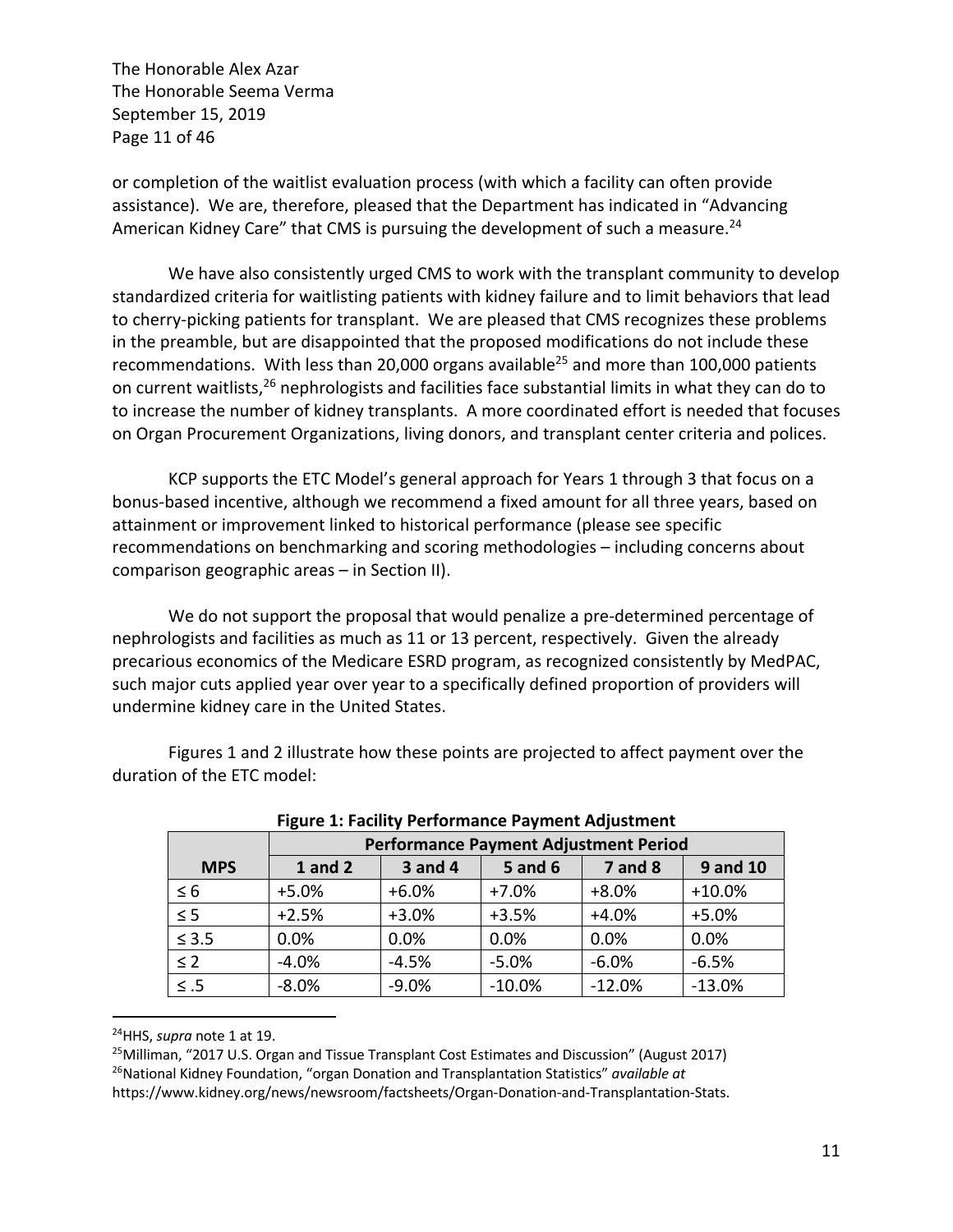The Honorable Alex Azar The Honorable Seema Verma September 15, 2019 Page 12 of 46

|                     | <b>Performance Payment Adjustment Period</b> |                |                |                |                 |  |  |  |  |
|---------------------|----------------------------------------------|----------------|----------------|----------------|-----------------|--|--|--|--|
| <b>MPS</b>          | $1$ and $2$                                  | <b>3 and 4</b> | <b>5 and 6</b> | <b>7 and 8</b> | <b>9 and 10</b> |  |  |  |  |
| $\leq 6$            | $+5.0%$                                      | $+6.0%$        | $+7.0%$        | $+8.0%$        | $+10.0%$        |  |  |  |  |
| $\overline{\leq 5}$ | $+2.5%$                                      | $+3.0%$        | $+3.5%$        | $+4.0%$        | $+5.0%$         |  |  |  |  |
| $\leq 3.5$          | 0.0%                                         | 0.0%           | 0.0%           | 0.0%           | 0.0%            |  |  |  |  |
| $\leq$ 2            | $-3.0%$                                      | $-3.5%$        | $-4.0%$        | $-4.5%$        | $-5.5%$         |  |  |  |  |
| $\leq .5$           | $-6.0%$                                      | $-7.0%$        | $-8.0%$        | $-9.0%$        | $-11.0%$        |  |  |  |  |

| Baufaussanan Barussaut Adiratusaut Baujad          |
|----------------------------------------------------|
| Figure 2: Clinician Performance Payment Adjustment |

These penalties, coupled with the unknown, but seemingly impossible to meet benchmarks (please see concerns and recommendations outlined below in subsections D and E) in Years 4 through 6, turn the model into a simple payment cut. This contradicts MedPAC's consistent annual recommendation to increase the ESRD PPS by the market basket amount. These payment adjustments are also inconsistent with the penalties Congress has imposed on providers when trying to incentivize certain behaviors. The maximum penalty under the ESRD  $QIP$  is two percent.<sup>27</sup> The maximum penalty under MIPS, a more comprehensive program covering multiple disciplines and focused on many more aspects of care is nine percent. The ETC Model penalties are substantially higher and unjustified. Severe penalties may drive behavior; they are likely to drive nephrologists and facilities out of the markets being tested and lead to closures, particularly in rural areas.

The Proposed Rule indicates that the goals of the ETC Model are to:

incentivize ESRD facilities and clinicians managing adult Medicare FFS beneficiaries with ESRD, referred to herein as Managing Clinicians, to work with their patients to achieve increased rates of home dialysis utilization and kidney and kidney-pancreas transplantation and, as a result, improve or maintain the quality of care and reduce Medicare expenditures.<sup>28</sup>

Given the already precarious nature of the benefit, we fear that applying such substantial cuts will lead to the opposite effect and reduce the quality of care.

KCP members agree that Medicare expenditures for the total cost of care for beneficiaries with kidney disease can likely be reduced from current levels. Our members who have participated in the C-SNPs and ESCOs have demonstrated that coordinated care can work. However, Medicare should not be looking to find savings from the already underfunded ESRD PPS, if it seeks to, at a minimum, maintain current care levels and ideally improve them.

<sup>2742</sup> U.S.C. § 1395rr(h).

<sup>2884</sup> *Fed. Reg.* at 34535.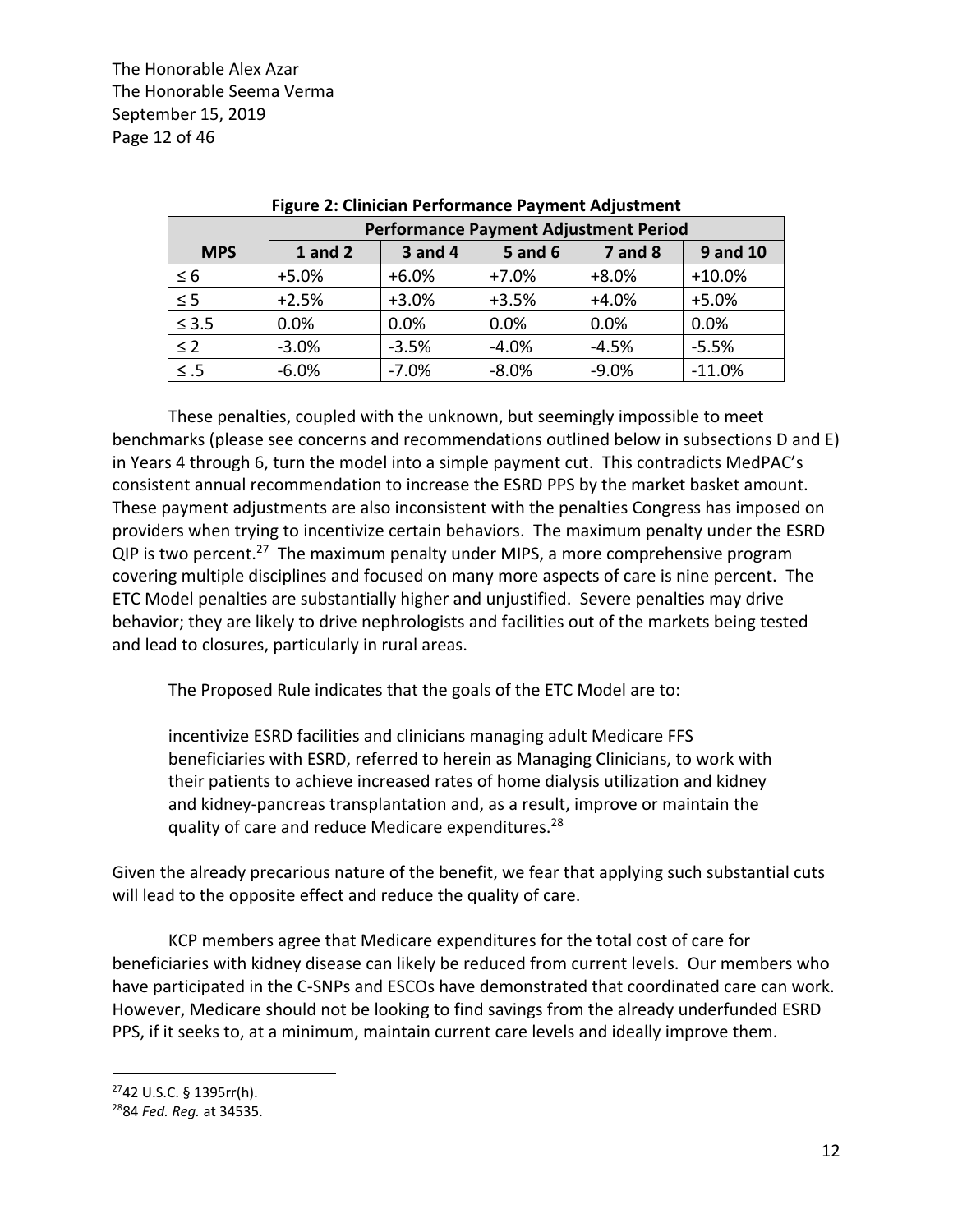The Honorable Alex Azar The Honorable Seema Verma September 15, 2019 Page 13 of 46

Medicare should instead focus on savings generated from improving quality and outcomes and reducing the need for other health care services that drive the total cost of care. The preamble to the Proposed Rule seems to recognize this fact and states:

Research suggests that dialyzing at home is associated with lower overall medical expenditures than dialyzing incenter. Key factors that may be related to lower expenditures include potentially lower rates of infection associated with dialysis treatment, fewer hospitalizations, cost differentials between PD and HD services and supplies, and lower operating costs for dialysis providers for providing home dialysis.29

A systematic review of studies worldwide finds significantly lower mortality and risk of cardiovascular events associated with kidney transplantation compared with maintenance dialysis. Additionally, this review finds that beneficiaries who receive transplants experience a better quality of life than treatment with chronic dialysis.30

CMS' goal should be to capture these savings rather than seek to impose a year-over-year cut on nephrologists and dialysis facilities. Restoring dollars to the underfunded Medicare ESRD program would allow nephrologists and facilities to improve care. Taking the dollars out as proposed would have the opposite effect of reducing the quality of care provided.

In addition, given that CMS is only testing one factor – patient education – among the many barriers to home dialysis and transplant, it is important that the incentives also be appropriately scaled. Because issues related to patient caregiver, socioeconomic status, OPO regulations, and transplant waitlist criteria are not being adequately addressed in the model, it is simply not appropriate to apply such large cuts.

Therefore, KCP strongly encourages CMS to eliminate all proposed penalties and focus on a reward-based system. (Please note the related recommendation to use a referral rather than a transplant rate measure that can measure nephrologist and facility performance). At the same time, CMS should track and report publicly on the savings achieved through reduced hospitalization, cardiovascular events, infection rates, increased transplantation, and other aspects of care that occur as a result of the ETC Model.

<sup>&</sup>lt;sup>29</sup>*Id.* at 34537 (citations omitted).<br><sup>30</sup>*Id.* at 34538 (citations omitted).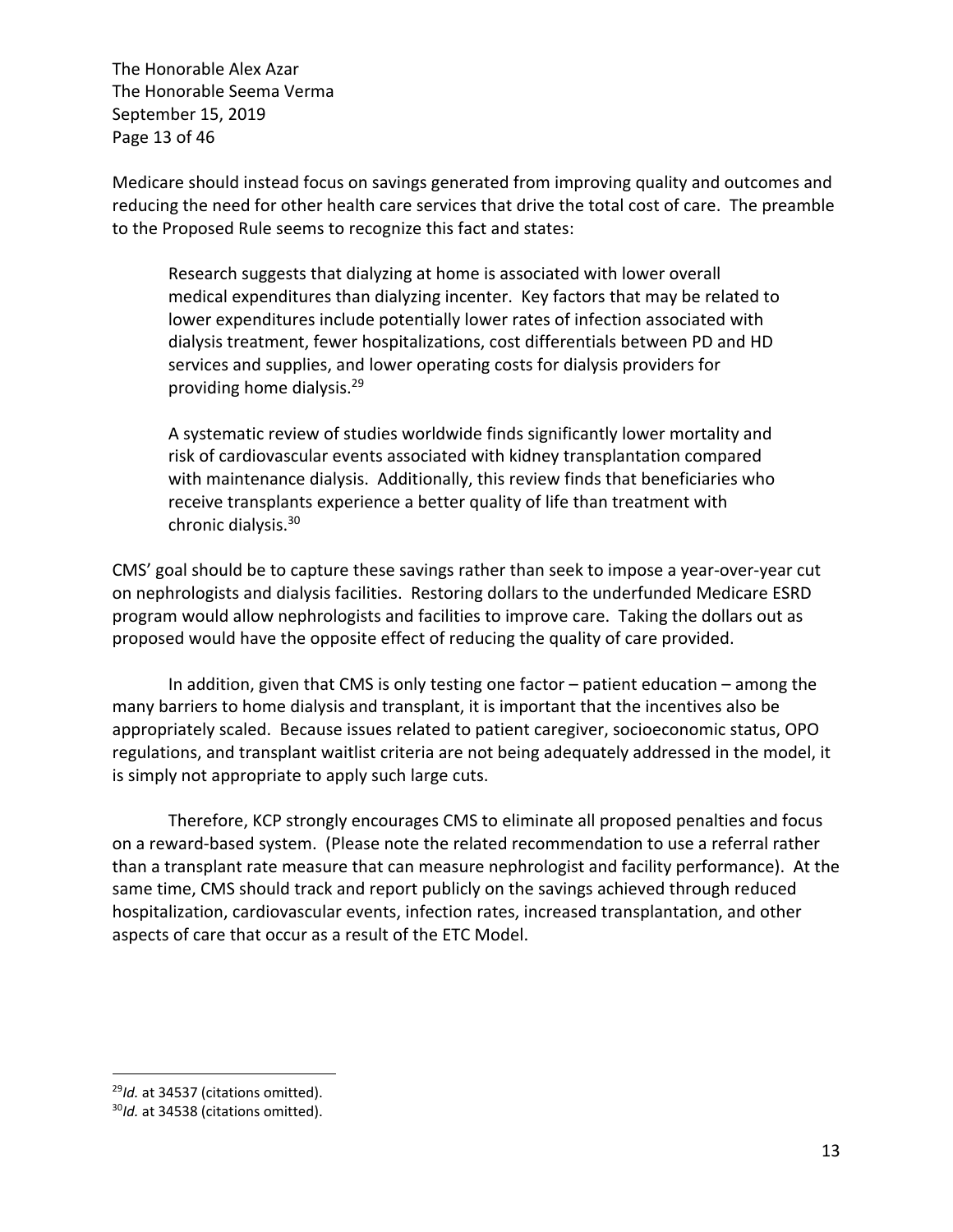The Honorable Alex Azar The Honorable Seema Verma September 15, 2019 Page 14 of 46

# **D. Concern: The sample size of the program encompassing 50 percent of the United States shifts the model from a demonstration to a policy change inappropriately.**

KCP agrees the any model tested under the CMMI authority needs to be appropriately powered. However, we do not understand the approach set forth in the Proposed Rule. While the preamble seems to indicate in one place that CMS needs to include "approximately 50 percent of adult ESRD beneficiaries" to "improve the statistical power of the Model's evaluation,"<sup>31</sup> the analytics for determining the scope of the model indicate that CMS is selecting 50 percent of the Hospital Referral Region (HRR): "To detect an effect size of this magnitude with 80 percent power and an alpha of 0.05, we would need approximately 153 HRRs in the intervention group, which represents 50 percent of the 306 HRRs in the US."32

Analytics performed by Discern on behalf of KCP support the policy that CMS confirmed the sample size calculation based on the HRRs specifically counting an HRR as "one," as opposed to the hundreds or thousands of ESRD patients receiving services within the HRR.

KCP recommends that CMS take an alternative approach to using HRRs to conduct a sample size calculation. In accordance with our recommendation that allocation to the ETC intervention or comparison be done at the facility level, the corresponding sample size calculation would be revised.

As an illustration of this new sample size calculation, a two-sided comparison of two means was performed. This calculation of required sample size requires six parameters:

- 1. Power
- 2. Type I Error rate
- 3. Initial Group Mean
- 4. Post-intervention Group Mean
- 5. Standard Deviation
- 6. Sampling Ratio

The proposed rule and USRDS data provides five of the six needed numbers to make a sample size calculation:

<sup>31</sup>*Id.* at 34544. 32*Id.*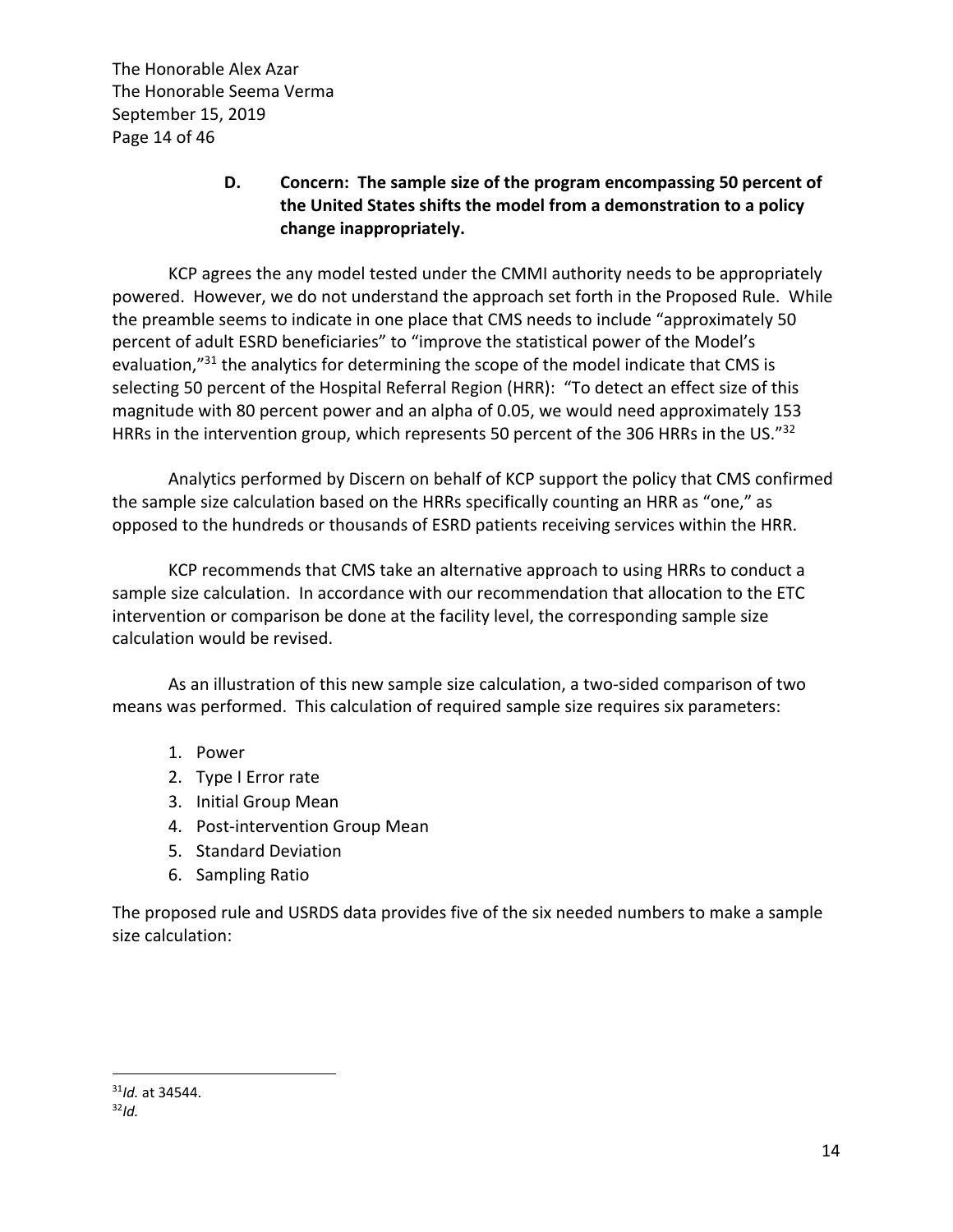The Honorable Alex Azar The Honorable Seema Verma September 15, 2019 Page 15 of 46

| <b>Parameter</b>          | #       |
|---------------------------|---------|
| Power                     | 0.80    |
| Type I Error rate         | 0.05    |
| Initial Group Mean        | 3.8558% |
| Post-intervention Group   | 4.3071% |
| Mean                      |         |
| <b>Standard Deviation</b> |         |
| Sampling Ratio            |         |

Even though the standard deviation of the organ transplant rates is not known at the facility level, state-level transplant rate data from USRDS provide an order-of-magnitude approximation of the relevant standard deviation. This standard deviation (1.21 percent) infers a needed intervention sample size of 114 facilities. Given their smaller size, we would expect a larger standard deviation at the facility level.

The table below provides a sensitivity analysis relative to the standard deviation. Even a facility-level standard deviation of 4.9 percent, more than four times the standard deviation at the state level, would only necessitate assignment of 25 percent of facilities to intervention

|                                               | <b>Estimated Standard</b> | <b>Needed Intervention</b> |
|-----------------------------------------------|---------------------------|----------------------------|
|                                               | <b>Deviation</b>          | facilities                 |
| Standard deviation of Transplant rate per 100 | 1.21%                     | 114                        |
| dialysis patient years by state (USRDS)       |                           |                            |
| Standard deviation to require 25% assignment  | 4.9%                      | 1.878                      |
| Standard deviation to require 50% assignment  | 7%                        | 3,756                      |

Therefore, KCP is recommending selection of no more than 25 percent of dialysis facilities nationwide for the intervention group, with stratification to ensure that all types, sizes, and locations of facilities are included.

Focusing on the ESRD facilities is preferable to the number of geographic designated areas for several reasons. First, a mandatory model with 50 percent of the HRRs included would eliminate the ability for CMS to use comparison groups. The consolidated nature of the ESRD industry means that dialysis organizations operate on a regional or national level. If roughly 50 percent of the facilities are included in the model, there would be no comparison group because the changes made to implement the model would be distributed to all facilities in an organization to make it operationally possible to capture the 50 percent in the model. Thus, there would be no way to establish a comparison group, as CMS envisions.

Second, the ETC Model is just that – a model that needs to be tested. Including 100 percent percent of the country based on HRR – with 50 percent being the intervention group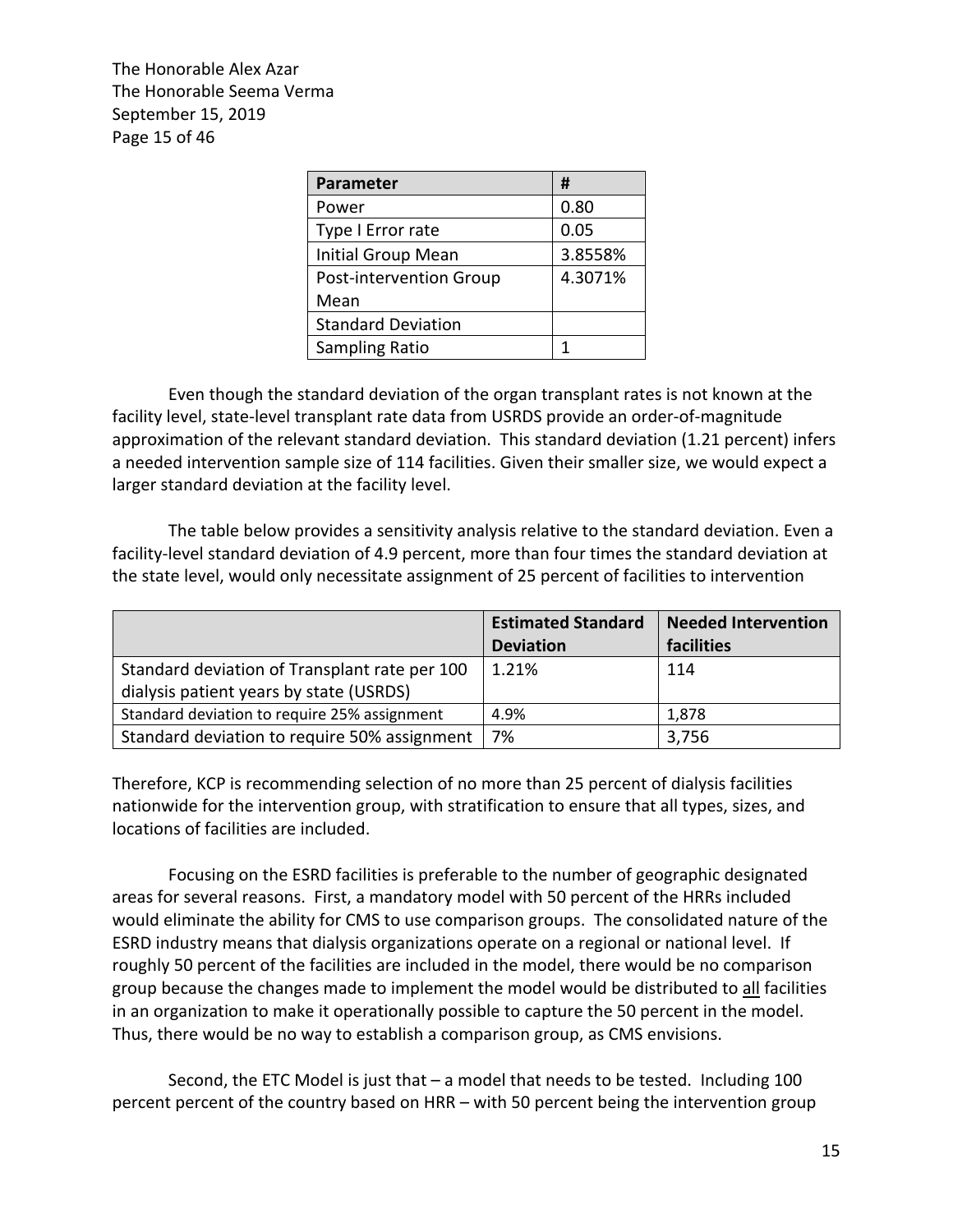The Honorable Alex Azar The Honorable Seema Verma September 15, 2019 Page 16 of 46

and 50 percent being the control group – constitutes a permanent policy change – and in this case one that imposes a massive payment rate cut. A better approach would be to use a smaller percentage – specifically, no more than 25 percent – to allow CMS to appropriately power the evaluation, while still having it be a test of innovation. The problem is intensified by mandating that Maryland be included automatically in the interventional group.

MedPAC also voices concern "that random assignment of HRRs would not generate equal distribution of home dialysis rates among participants in each group." The Commission also expresses concern that using an HRR control group "would potentially put [mid-size and large dialysis organizations] in the awkward position of maintaining a status quo level of effort in control under HRRs while exerting additional effort to increase home dialysis rates in treatment HRRs."<sup>33</sup>

KCP also recommends addressing this issue by separating the home dialysis and transplant components of the ETC Model into different tracks. They could run parallel, but allow for a more focused test of developing and implementing best practices for each of these goals.

It is also important that CMS take into consideration the practice of having home-only facilities. CMS should allow for the aggregation of home-only facilities with in-center facilities when they are under common ownership. In addition, CMS should take into consider how to address facilities that do not offer the full set of modalities. For example, facilities that that are home-only (and do not have in-center options available) could create substantial problems for the model by cherry-picking patients who prefer home dialysis and leaving those for whom home dialysis is a not a clinical option to facilities that provide all modality choices.

In sum, KCP recommends that CMS reduce the sample size to no more than 25 percent and base it on the number of ESRD facilities attributed to the model rather than on the number of HRRs (or similar geographic designation). CMS should ensure that all types, sizes, locations of nephrologists and facilities are included in the sample using a covariant-based constrained randomization. In addition, KCP recommends randomizing clinicians at the group/TIN level as well. (Please note recommendations to use a referral rather than a transplant rate measure, especially in light of the mandatory nature and scope of the model).

<sup>33</sup>MedPAC, *supra*, note 3.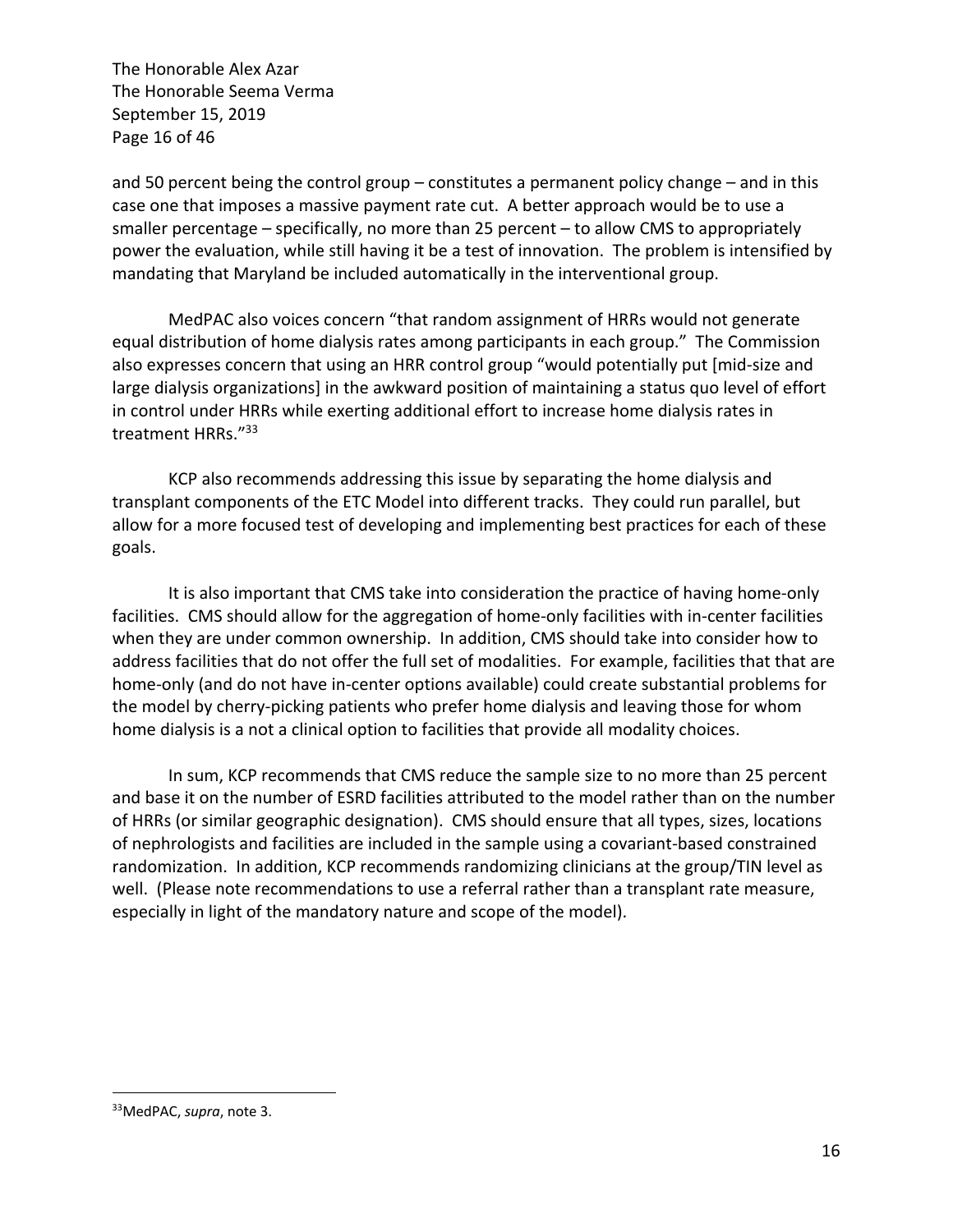The Honorable Alex Azar The Honorable Seema Verma September 15, 2019 Page 17 of 46

> **E. Concern: The proposal to use organ transplant rates (rather than referral and waitlist measures) when the Administration has not adequately addressed the shortage of organs through reforms to the Organ Procurement Organization rules and has not required transplant centers to standardize their waitlist protocols, both of which are the substantial drivers of transplantation, is of great concern.**

KCP agrees that the best option for many patients living with kidney failure is a kidney transplant. KCP members have asked CMS to design a measure that would accurately record facility-level performance on helping dialysis patients be referred for transplant and be able to get to their first appointment (KCP letter on the ESRD QIP Proposed Rule August 2016). We have also continued to urge CMS to work with the transplant community to develop a standardized set of waitlist criteria that would be applied evenly and consistently among all transplant facilities (KCP letter on the ESRD QIP Proposed Rule August 11, 2017).

Thus, we are pleased that in "Advancing American Kidney Health" the Department has identified increasing access to kidney transplant as one of its major goals.<sup>34</sup> We also agree with the objectives to: (1) "[i]ncrease the utilization of available organs from deceased donors by increasing organ recovery and reducing the organ discard rate<sup> $35$ </sup>; and (2) "[i]ncrease the number of living donors by removing disincentives to donation and ensuring appropriate financial support."36 We are also encouraged by the steps HHS plans to take to achieve these objectives and that it has outlined in that document:

- "HHS is updating the PHS Guideline for Reducing Human Immunodeficiency Virus, Hepatitis B Virus, and Hepatitis C Virus Transmission Through Organ Transplantation. The goal of the existing 2013 Guideline was to reduce risk of unintended HIV, HBV, and HCV transmission, while preserving availability of high quality organs."
- "HRSA has funded the OPTN to expand the COIIN pilot project in 2020, allowing more kidney transplant programs to participate in this OPTN quality improvement activity focused on changing program waitlist management and organ acceptance practices."
- "The Innovation Center's ETC Model includes a learning collaborative operated by the Center for Clinical Standards and Quality (CCSQ), designed in collaboration with HRSA and informed by the HRSA OPTN COIIN, to reduce the disparity in performance among Organ Procurement Organizations (OPOs) and transplant centers with the

<sup>34</sup>HHS, *supra* note 1 at 17. 35*Id.* <sup>36</sup>*Id.* at 19.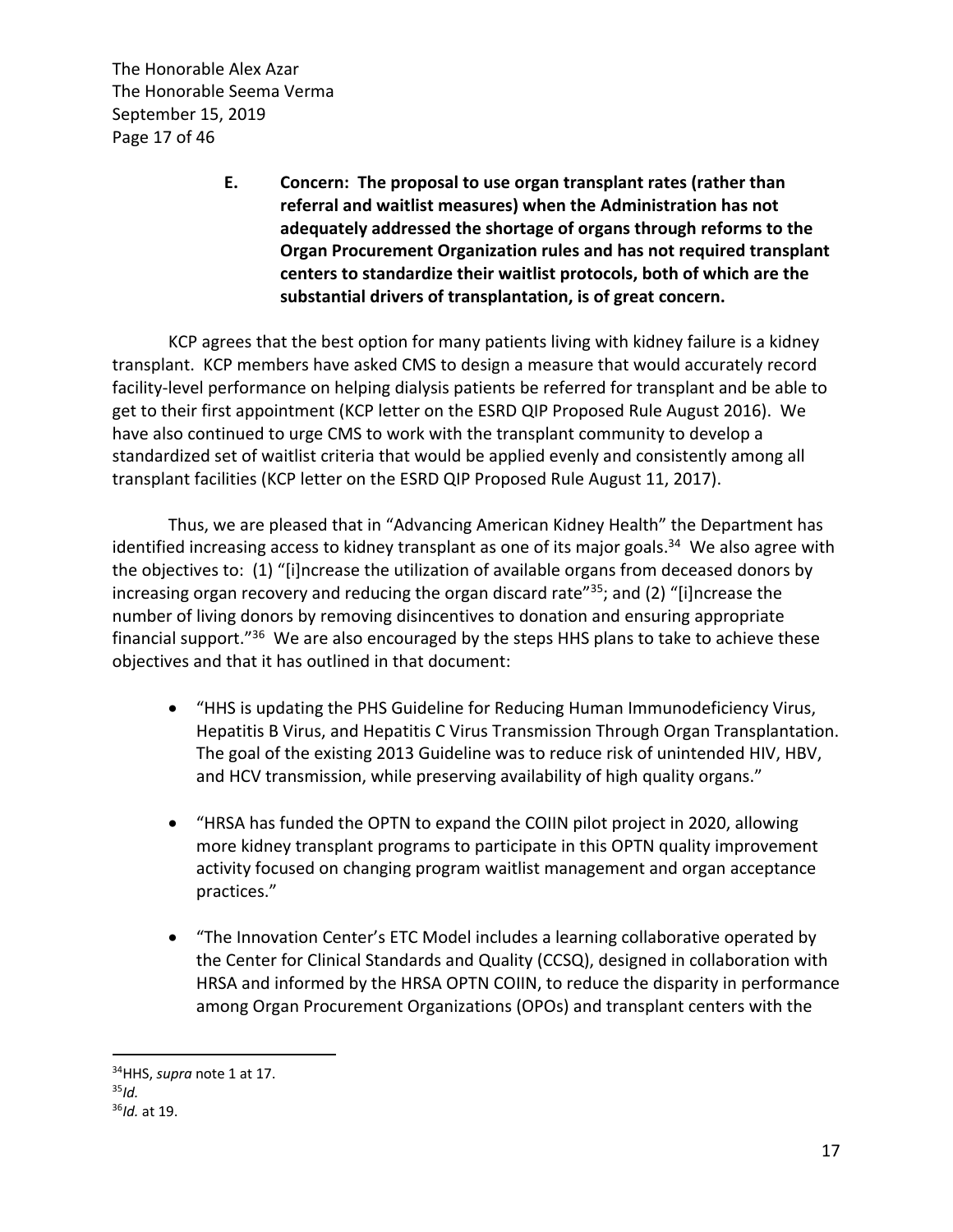The Honorable Alex Azar The Honorable Seema Verma September 15, 2019 Page 18 of 46

> goal of increasing recovery of kidneys by OPOs and utilization of kidneys by transplant centers."

- "HRSA, through the OPTN, is developing a new model to test accelerated placement of certain kidneys that are at high risk for discard."
- "Per the 2019 OMB regulatory agenda, CMS is reviewing the OPO conditions for coverage and will be proposing changes to the standards used to evaluate OPOs to ensure proper data collection on the availability of transplantable organs and transplants."37

We support these steps and believe they are critical to achieving the Department's overall objective.

However, the Administration has not yet implemented these policies, other than to propose a few changes around the edges in the Hospital Outpatient Proposed Payment System (HOPPS) proposed rule that is currently open for public comment and to propose the Learning Collaborative<sup>38</sup> in the ETC Model proposed rule. We appreciate that the Office of Management and Budget is reviewing a rule to assist with living donor compensation issues, but the actual contents remain unknown at this time. While positive steps, these are simply not enough to bring about the changes needed to support the proposed goal of holding nephrologists and facilities accountable for increasing the number of kidney transplants by more than 2,000 each year for the ETC Model.

OACT [Office of the Actuary at CMS] did not assume any change in its main projections but estimated that an additional 2,360 transplants would occur over the course of the proposed Model due to a lower discard rate for deceased donor organs. With 20,161 transplants currently conducted on an annual basis, this represents an 11.7 percent increase over 5 years.<sup>39</sup>

Unfortunately, the ETC Model provides no changes for other relevant transplant organizations that suggests achieving this type of an increase is actually possible. There are several barriers that make these projects unrealistic at this time. First, the Department notes for example that the discard rate of kidneys procured is substantial.

From 2007 through 2017, the annual rate of kidneys procured but not transplanted has ranged between 18-20 percent. In 2017, the discard rate of 18.9 percent reflected 3,534 kidneys that were procured but not transplanted

<sup>37</sup>*Id.* at 18-19. 3884 *Fed. Reg.* at 34542. 39*Id.* at 34544 (citations omitted).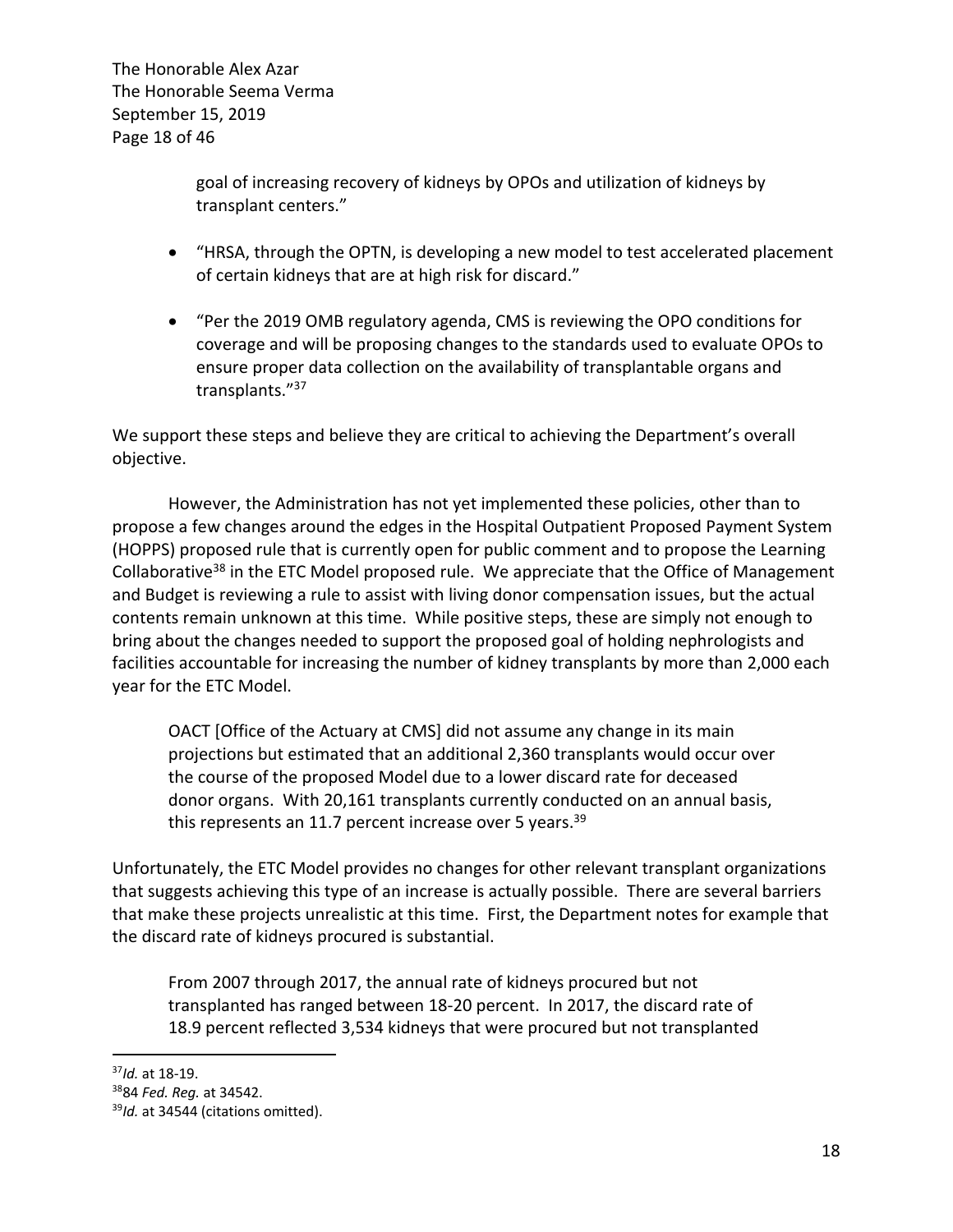The Honorable Alex Azar The Honorable Seema Verma September 15, 2019 Page 19 of 46

> into waiting patients. Some donor kidneys are not transplanted due to medically justifiable reasons; however, it is estimated that thousands of discarded kidneys could provide benefit to people on dialysis. Education about the appropriate clinical use of kidneys would help maximize the limited supply of donated organs used. Addressing the availability and utilization of kidneys is one of the ways HHS can help people living with ESRD through transplantation.<sup>40</sup>

Second, the Department similarly recognizes that organ allocation and transplant center criteria are at the center of determining the number of transplants.

However, depending on the organ, some factors become more important, so there is a different policy for each organ. For example, some organs can survive outside the body longer than others, so the distance between the donor's hospital and the potential recipient's hospital may be given greater weight than other factors in certain situations.

After the OPO enters information about a deceased donor into the database, the computer system generates a list of patients who match the donor, by organ. Each available organ is then offered to the best-matched patient for evaluation by the patient's transplant team.

After a match is identified, the transplant team determines whether the available organ is medically suitable for the matched patient. Even if an organ is suitable, the transplant team may decline the organ offer, for example, if the patient is too sick to undergo a transplant, has an untreated infection, or is unavailable for transplant. In these situations, the organ is then offered to the next patient on the waiting list. During the organ matching process, organs are maintained on artificial support, and the hospital medical staff and the OPO procurement coordinator closely monitor the condition of the donated organs. After removal from the donor, organs remain viable for transplantation for only a limited period of time, which varies by organ type, so the OPO must arrange timely transportation of the organs to the hospitals of the intended recipients. $41$ 

Third, Figure 12 in the Department's report provides a list of the reasons recovered kidneys are not used.

<sup>40</sup>HHS, *supra* note 1 at 17 (citations omitted). 41*Id.* at 28.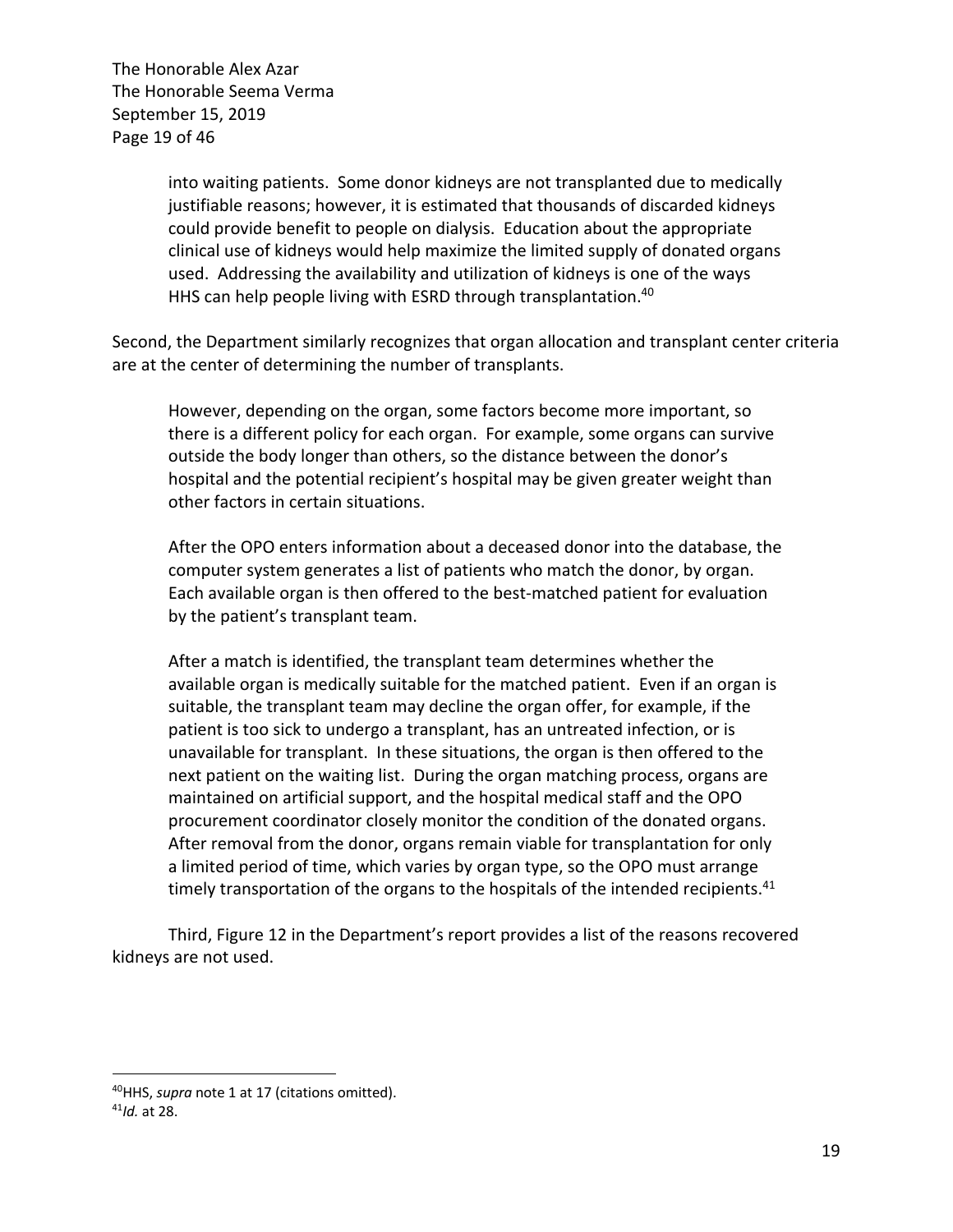donated organization organization from the donor, organization for the donor, organization for the donor, organization for only a lim-The Honorable Seema Verma **ited period of time, which varies by organ type, so the OPO must arrange time** September 15, 2019 Page 20 of 46 organis to the hospitals of the intended recipients. Figure 12 is a list of the reasons recovered kidneys recovered kidneys recovered kidneys recovered kidneys recovered kidneys recovered kidneys recovered kidneys recovere

#### **FIGURE 12**

**Reported reasons why recovered kidneys are not used for transplantation:** 

- infection
- organ trauma
- too old on pump
- too old on ice
- ureteral damage
- deceased organ
- vascular damage
- biopsy findings
- positive hepatitis
- donor social history
- poor organ function
- donor medical history
- organ not as described
- anatomical abnormalities
- warm ischemic time too long
- no recipient located list exhausted
- recipient determined to be unsuitable for transplant in the operating room

**SOURCE:** OPTN/SRTR 2016 Annual Data Report: Deceased Organ Donation

In addition to these concerns, each transplant center has its own waitlist criteria that patients must navigate in order to get on the waitlist. It is the transplant center that ultimately determines which patients are accepted to be waitlisted. A good example of this problem has been summarized by IPRO, the ESRD Network for the South Atlantic. In a document prepared to help patients navigate the transplant process, it provides the following advice.

A kidney transplant is a possible treatment option for people on dialysis. However, not everyone who wants a transplant can be considered eligible to receive one. Only transplant center professionals can determine if a patient is a good candidate for a transplant.

Each transplant center uses its own set of standards for deciding if a patient is a good candidate for a kidney transplant. In some cases, a patient can be turned down by one transplant center, but found to be eligible at another transplant center.

The table on the following pages is a tool to help guide dialysis patients, their family members and care partners to the transplant centers that could most likely meet their needs.<sup>42</sup>

Moreover, of the nine transplant centers in Georgia, South Carolina, and North Carolina, none has the same "absolute transplantation criteria." Standardized transplant center waitlist criteria are necessary to level the playing field for patients, nephrologists, and facilities and to

<sup>42</sup>IPRO, "South Atlantic Area Kidney Transplant Center Referral Guide" (on file with author; available upon request).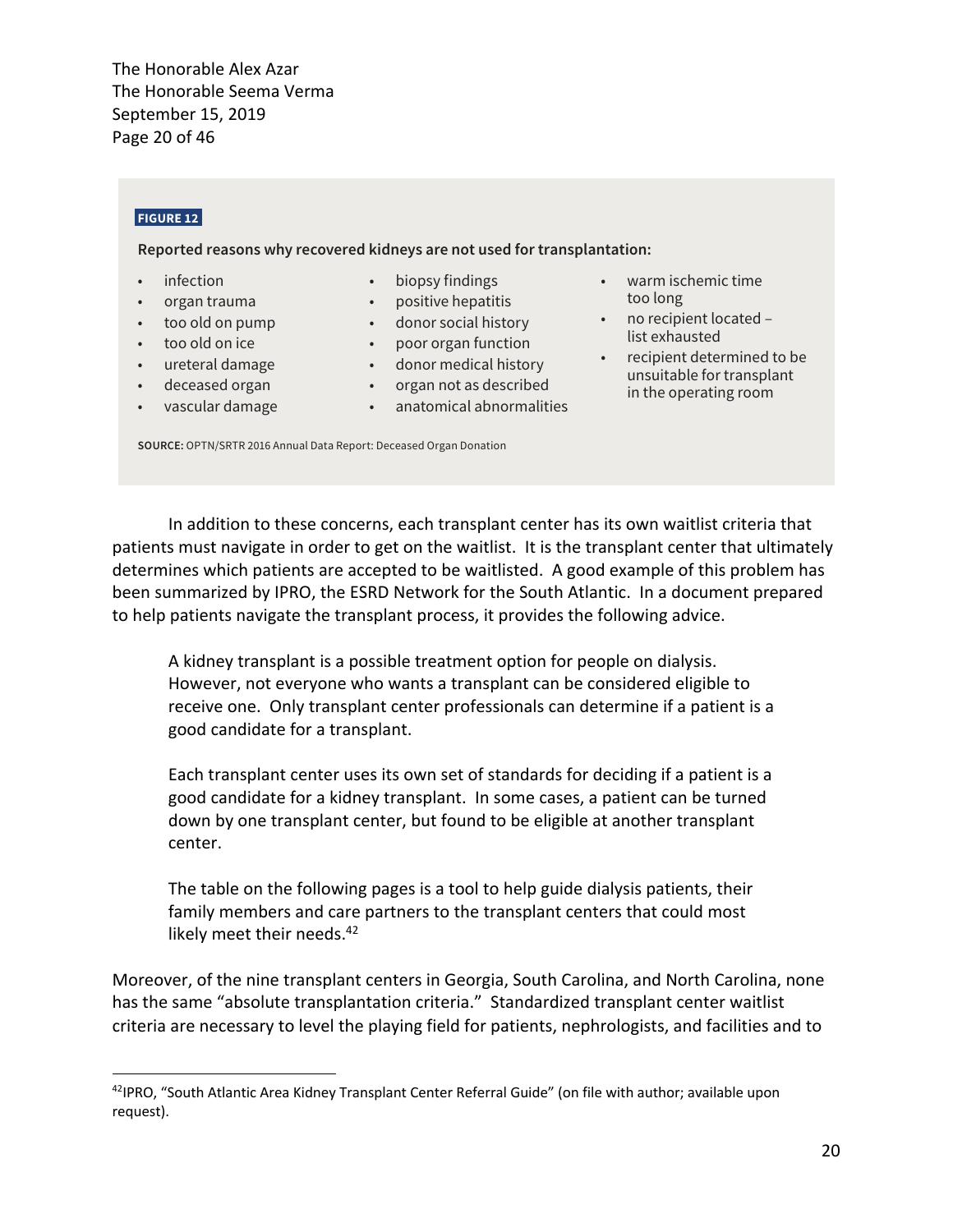The Honorable Alex Azar The Honorable Seema Verma September 15, 2019 Page 21 of 46

prevent cherry picking by transplant centers. To see the differences among transplant center criteria in just one area of the country, please review Appendix A.

Given the overwhelming control that OPOs and transplant centers have over the number of organs available, which patients are placed on a waitlist, and which patients actually receive a transplant, KCP asks that CMS implement the necessary changes in OPO and transplant center policies and accountability, including standardizing waitlist criteria, before holding nephrologists and facilities accountable for the number of kidney or kidney-pancreas transplants that occur.

In the meantime for the purposes of a revised model, CMS should expedite its work on the referral measure mentioned in the "Advancing American Kidney Care"<sup>43</sup> and obtain NQF endorsement for it. The measure should be more than a "check-the-box" metric. KCP has recommended one way such a measure could hold facilities more accountable. Specifically, CMS could develop a measure that would relate to patient education, referral to a transplant center, initiation of the waitlist evaluation process, or completion of the waitlist evaluation process (with which a facility can often provide assistance). That measure could then be applied at the beginning of the ETC model. CMS should also work with transplant centers and other stakeholders in the kidney care community to develop standardized waitlist criteria. Once such standardized criteria are in place, CMS could develop a valid waitlist measure that would receive NQF endorsement. NQF has rejected the current waitlist measures so they should not be used in the ETC Model.

This approach would be preferred, until as MedPAC recommends, a more comprehensive model that incorporated transplant centers (and potentially OPOs) is developed.

> **F. Concern: The proposed policies determine benchmarks and improvement goals using comparison geographic areas, along with the unknown attainment benchmarks that seem to be unrealistic goals based on inappropriate comparisons to Hong Kong and other nations with substantially different public policies.**

KCP has consistently supported efforts to incentivize improvements in the quality of care provided and being responsible for patient outcomes. At the suggestion of and with the full support of KCP, the Medicare ESRD program became the first Medicare program to incorporate value-based purchasing. Even during the first years of the QIP, the majority of the

<sup>43</sup>HHS, *supra* note 1 at 19. "CMS has begun to develop and test new dialysis facility transplant referral measures, which, if approved, could be added to Quality Incentive Program (QIP) through rulemaking in the future and then via the Consolidated Renal Operations in a Web-enabled Network (CROWNWeb) system and ultimately, Dialysis Facility Compare."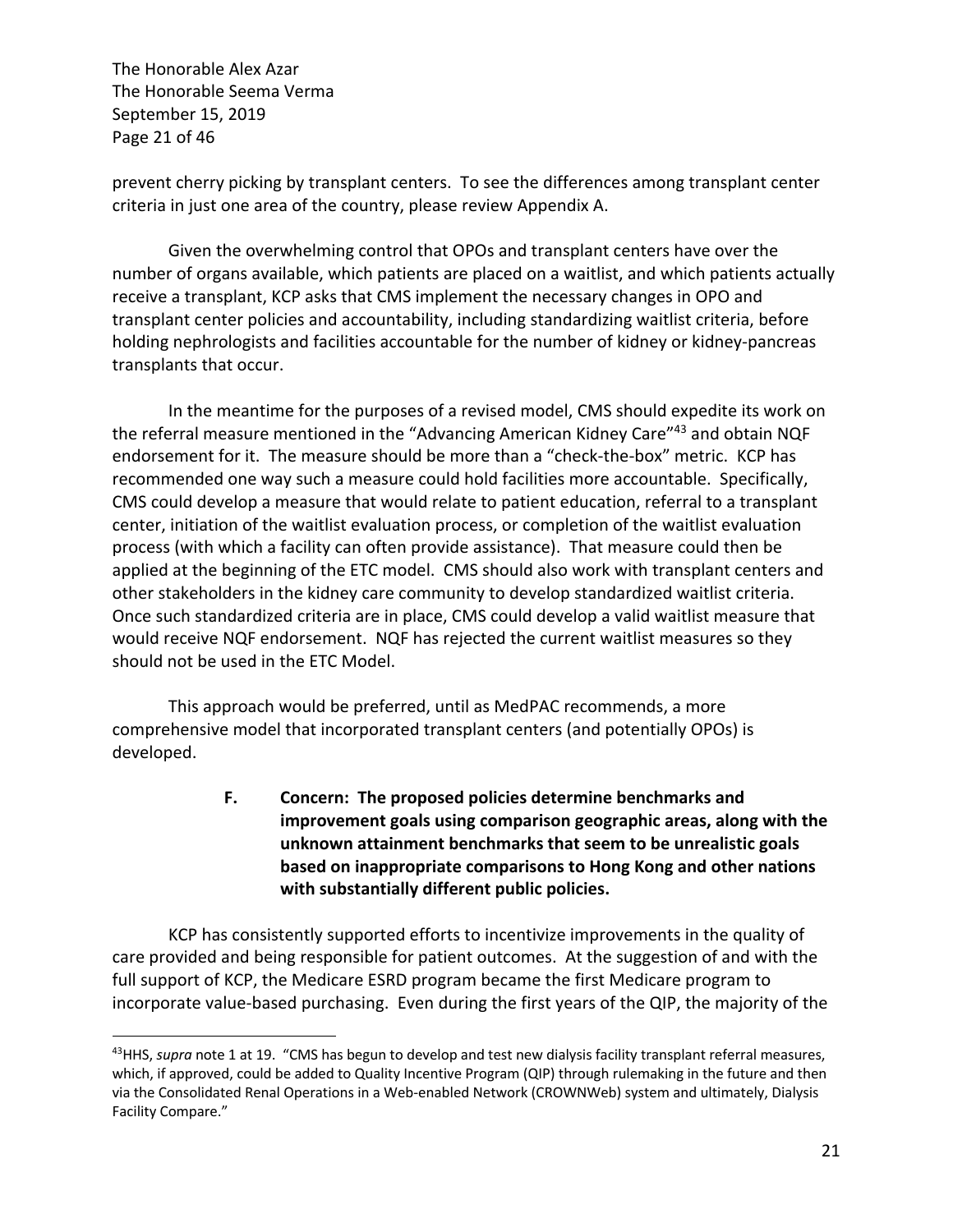The Honorable Alex Azar The Honorable Seema Verma September 15, 2019 Page 22 of 46

measures to which facilities were held accountable were outcomes/clinical measures rather than process measures. Thus, our concerns about the proposals related to the determination of benchmarks and improvement goals should be viewed as an effort to help CMS establish goals that move the community toward more home dialysis and transplant in a manner that is achievable. It is not, as critics might suggest, an effort to reduce responsibility or accountability.

KCP supports the Department's general statements that:

1. We need to provide patients who have kidney failure with more options for treatment, from both today's technologies and future technologies such as artificial kidneys, and make it easier for patients to receive care at home or in other flexible ways…

2. We need to deliver more organs for transplants, so we can help more Americans escape the burdens of dialysis altogether...<sup>44</sup>

Unfortunately, the proposal to use comparison geographic areas and attainment benchmarks with the aim of "hav[ing] 80 percent of new American ESRD patients in 2025 receiving dialysis in the home or receiving a transplant" will not allow CMS to drive improvement or accurately measure improvement and attainment toward the basic goals.

As noted above, using the comparison geographic areas to set the benchmarks for an achievement score as proposed does not account for the practical reality that large and medium dialysis organizations, especially if the interventional group comprises 50 percent of the HRRs as opposed to facilities, will apply a single policy nationwide. MedPAC has recognized this concern as well and the potential negative impact having control groups could have on the patients access to home dialysis in those areas outside of the ETC Model.<sup>45</sup> The comparison geographic areas' outcomes related to home dialysis will shift just as the model participants are demonstrating improvement. Simply put, these comparison geographic areas are not appropriate assuming best practices are applied nationwide.

In addition, KCP is deeply concerned that the attainment benchmarks proposed seems likely to be based on an overarching goal of having 80 percent of beneficiaries (which appear to be the prevalent patients, rather than incident patients) with kidney failure either being on home dialysis or having received a transplant. The basis for this goal appears to be other countries, specifically Hong Kong, where a PD First policy is mandatory, with patients unable to choose their kidney replacement therapy modality, and Scandinavian countries, where there

<sup>44</sup>*Id.* ii. 45MedPAC, *supra* 3.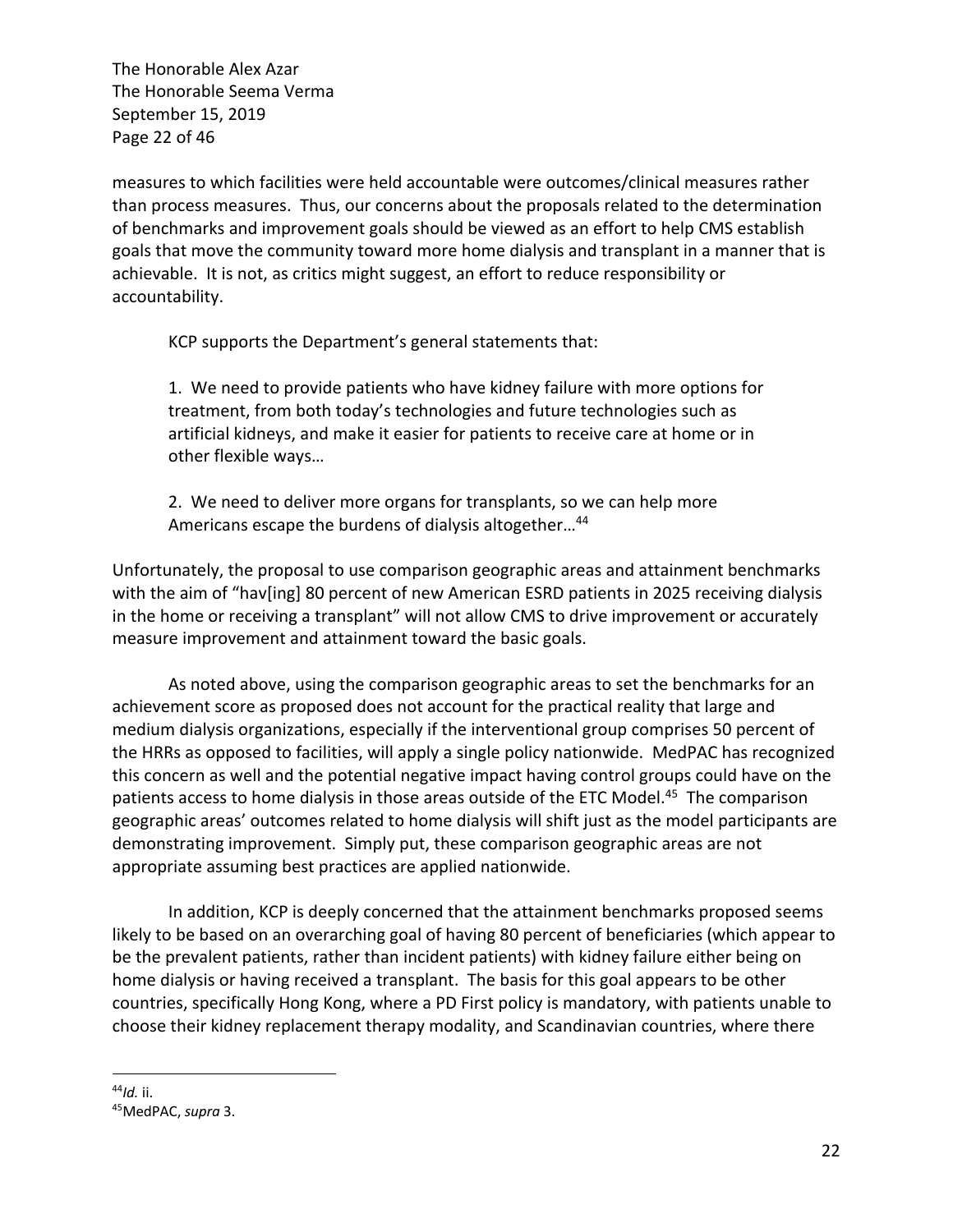The Honorable Alex Azar The Honorable Seema Verma September 15, 2019 Page 23 of 46

are fewer than 20,000 patients with ESRD in total. These nations have very different population characteristics and health care systems, making direct comparisons challenging.

The United States has been at the forefront of providing dialysis to its residents following the commitment by the Congress in the 1970s to ensure that any American, regardless of age, race/ethnicity, other health care conditions/comorbidities, or ability to pay could receive treatment for kidney failure under the Medicare program. This means that the vast majority of the 764,341 patients with ESRD (as of the 3<sup>rd</sup> quarter of 2018 per the USRDS) depend upon Medicare for their life-sustaining treatments. Applying MedPAC's data that show 11 percent of US dialysis patients receive home dialysis, there are approximately,000 patients on home dialysis.46 Thus, while Hong Kong may boast that 80 percent of its dialysis patients receive home dialysis, there are only about 4,000 patients actually receiving home dialysis. $47$ These differences matter and impact the overall percentage of patients receiving home dialysis.

In addition to the determination of the benchmark for attainment, the methodology proposed is also deeply troubling because it would penalize nephrologists and facilities even if they show improvement over the previous year. KCP continues to believe that programs that "pay for performance" should be transparent and reflect the actual quality of the services provided. Forcing a pre-determined percentage of nephrologists or facilities into substantial payment cuts each year does not reflect the quality of care being provided, but rather functions as a way to cut dollars from the Medicare program in a way that is less than transparent.

Based on current clinical literature and the experience of clinicians who care for patients with kidney disease and kidney failure on a daily basis, it is simply not clear how any provider in the Medicare ESRD program with the rules governing organ transplant as they are today along with the need to honor patient choice could achieve an 80 percent goal of patients being on home dialysis and/or transplanted. The one study evaluating this question and cited in the ETC proposed rule evaluated 1303 patients seen in 7 nephrology clinics in the US and Canada with CKD stages 3-5 for reasons for ineligibility for hemodialysis, peritoneal dialysis and transplant, noting that, among these patients with nephrology care prior to kidney failure, approximately 80 percent were medically eligible for PD.<sup>48</sup> This study overestimates PD eligibility at the time that dialysis would be needed given: (1) limited data on social factors, (2) selection bias as evidenced by the extensive non-dialysis CKD care<sup>49</sup>, and (3) an inability to account for significant

<sup>&</sup>lt;sup>46</sup>USRDS, 2018 ADR Reference Tables (citing 2016 data).<br><sup>47</sup>Leung, CB, *et al,* "Renal Registry in Hong Kong," *Kidney Int Suppl* 33-38 (2015).<br><sup>48</sup>84 *Fed. Req.* at 34537 (citing Mendelssohn DC. Mujais SK, Soroka, SD, et replacement therapy modality eligibility. 24 *Nephrology Dialysis Transplantation*, 555–561 (2009) (available at doi: https:// doi.org/10/1093/ndt/gfn484).

<sup>49</sup>Baer, *et al.* "Late referral of patients with end-stage renal disease: an in-depth review and suggestions for further actions," 3 *NDT Plus* 17-27 (2010).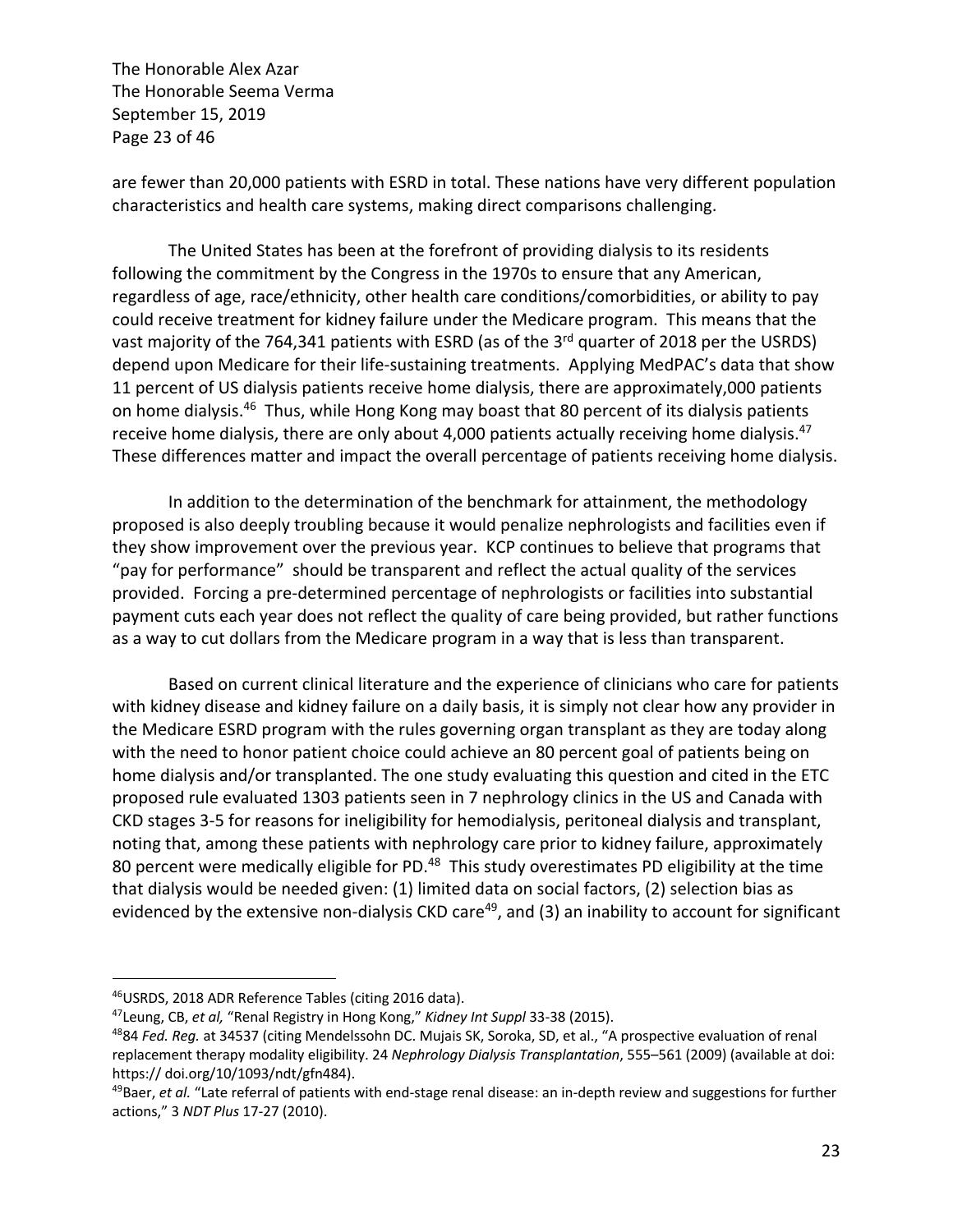The Honorable Alex Azar The Honorable Seema Verma September 15, 2019 Page 24 of 46

illness and comorbidity more proximate to the need to initiate dialysis that would reduce PD eligibility. Critically, there was no account of patient choice.

In addition, CMS also notes that another study reported that only 42 percent of patients preferred PD when the option was presented to them.<sup>50</sup> This latter study supporting the 42 percent is somewhat higher than, but seems more aligned with, the experts in the U.S. kidney care community have suggested is possible. It is also important to recognize that the literature demonstrates that only about 50 percent of patients that chose a home therapy actually end up on this modality.<sup>51</sup>

We recognize that the 80 percent goal includes transplants as well. But, as noted already, without drastic changes to the organ procurement and use policies, as well as the standardization of transplant center waitlist criteria, there is very little nephrologists or facilities can do to increase the number of organs available for transplant or the number of patients on a waitlist. Thus, with the current percentage of transplants, which CMS states is close to 30 percent based on 2018 USRDS data, at a national level and not a provider level, it is difficult to see how that rate could be substantially increased.

This is not to say that KCP believes the status quo should prevail, but benchmarks that seek to incentivize care should be grounded in the practical aspects of how they can or cannot be achieved. The danger of using international comparisons out of context or small studies without the context of the broader literature to set attainment benchmarks is that the goals are so disconnected from the realities of providing care that nephrologists and facilities simply cannot achieve them. Similarly, a methodology that always results in a portion of providers being heavily penalized regardless of performance undermines the incentives CMS is trying to create. Under the ETC Model, provider reimbursement is then cut by \$30 million per year on average reducing the funds available to care for patients with kidney failure. The field of nephrology is already experiencing a shortage of physicians; the ETC Model with unattainable benchmarks and substantial cuts is likely only to make this problem worse. Facilities that are already operating at a deficit under Medicare will not be able to sustain such cuts either and will likely close. Given that the methodology always results in a predefined percentage of nephrologists and patients being heavily penalized, the ETC Model creates a downward spiral that could unintentionally create severe quality of care and access to dialysis treatments problems.

<sup>50</sup>*Id.* (citing Maaroufi A, Fafin C, Mougel S, Favre G, Seitz-Polski P, Jeribi A, Vido S, Dewismi C, Albano L, Esnault V, Moranne O., "Patient preferences regarding choice of end-stage renal disease treatment options," 37 *American Journal of Nephrology*, 359–369 (2013).

<sup>51</sup>Scott E. Liebman, David A. Bushinsky, James G. Dolan, and Peter Veazie, "Differences between Dialysis Modality Selection and Initiation" 59 *Am J Kidney Dis.* 550–557 (2012).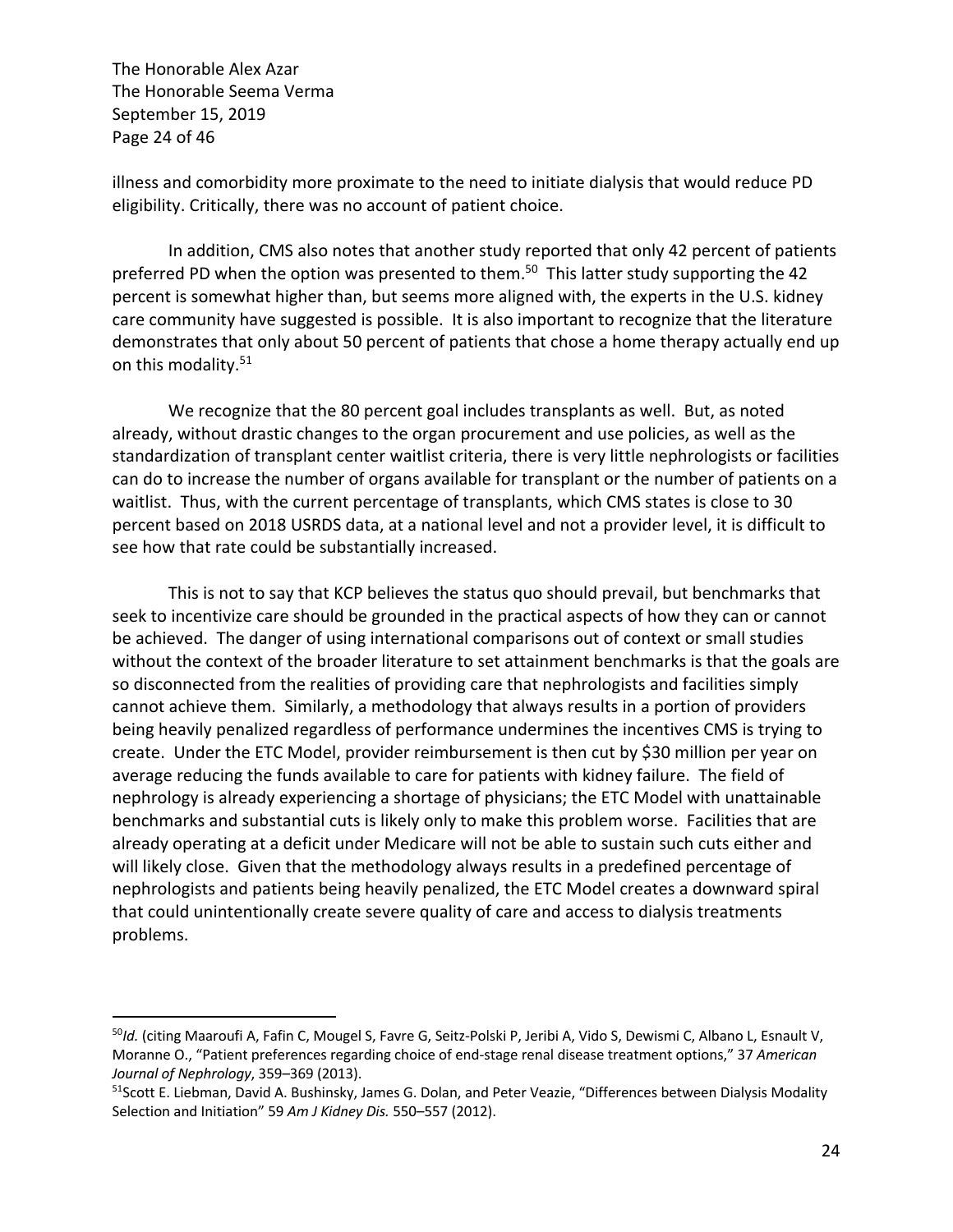The Honorable Alex Azar The Honorable Seema Verma September 15, 2019 Page 25 of 46

KCP wants a model that incentivizes home dialysis and transplant modalities to succeed. A better approach would be to base the methodology on that the Congress established in the ESRD QIP. In that program, CMS assigns a total performance score (TPS) to facilities based on their performance on a set of clinical and reporting measures. It sets the benchmarks for these measures using a comparison period (often a full year) during which data is gathered on all dialysis facilities for that measure. Data collected during the comparison period is used to create performance standards. CMS describes this methodology as applied for Payment Year 2019 as follows:

Facility performance will be evaluated against each measure; a facility receives a score based on the higher of its achievement or improvement on a measure. The comparison period for the PY 2019 clinical measures was CY 2015 for achievement and CY 2016 for improvement.

Facilities receive achievement points on a measure based on where they fall on the achievement range. The achievement range begins at the achievement threshold, which is defined as the 15th percentile of facilities during the comparison period. It ends at the benchmark, which is defined as the 90th percentile of facilities during the comparison period. A facility will receive an achievement score of 0 if its performance on that measure falls below the achievement threshold,  $1 - 9$  if its performance falls within this range, and 10 points if it is at or above the benchmark.

Facilities may receive improvement points on a measure based on where they fall on the improvement range. The improvement range begins at the facility's prior performance rate on the measure during the improvement period (facility comparison rate) and ends at the benchmark. A facility will receive an improvement score of 0 if its performance falls below the facility's comparison rate,  $0 - 9$  if its performance falls within this range, and 10 if it is at or above the benchmark.52

While the methodology would need to be adjusted slightly to address the small set of measures and the goals of the ETC Model, adoption of this methodology has several advantages. First, it is proven; while CMS has used this methodology for nearly a decade, the performance of dialysis facilities across the nation has improved. Second, it is well known to the kidney care community, including patients and their advocates, so would provide a level of transparency which is lacking in the ETC Model's methodology. Third, using it would create consistency among programs, particularly important given that the QIP will still apply to facilities and that some of the measures in the ETC and QIP overlap with one another. KCP

<sup>52</sup>CMS, "ESRD QIP Payment Year 2019 Program Details" (available at: https://www.cms.gov/Medicare/Quality-Initiatives-Patient-Assessment-Instruments/ESRDQIP/Downloads/PY-2019-Program-Details-v1\_0.pdf)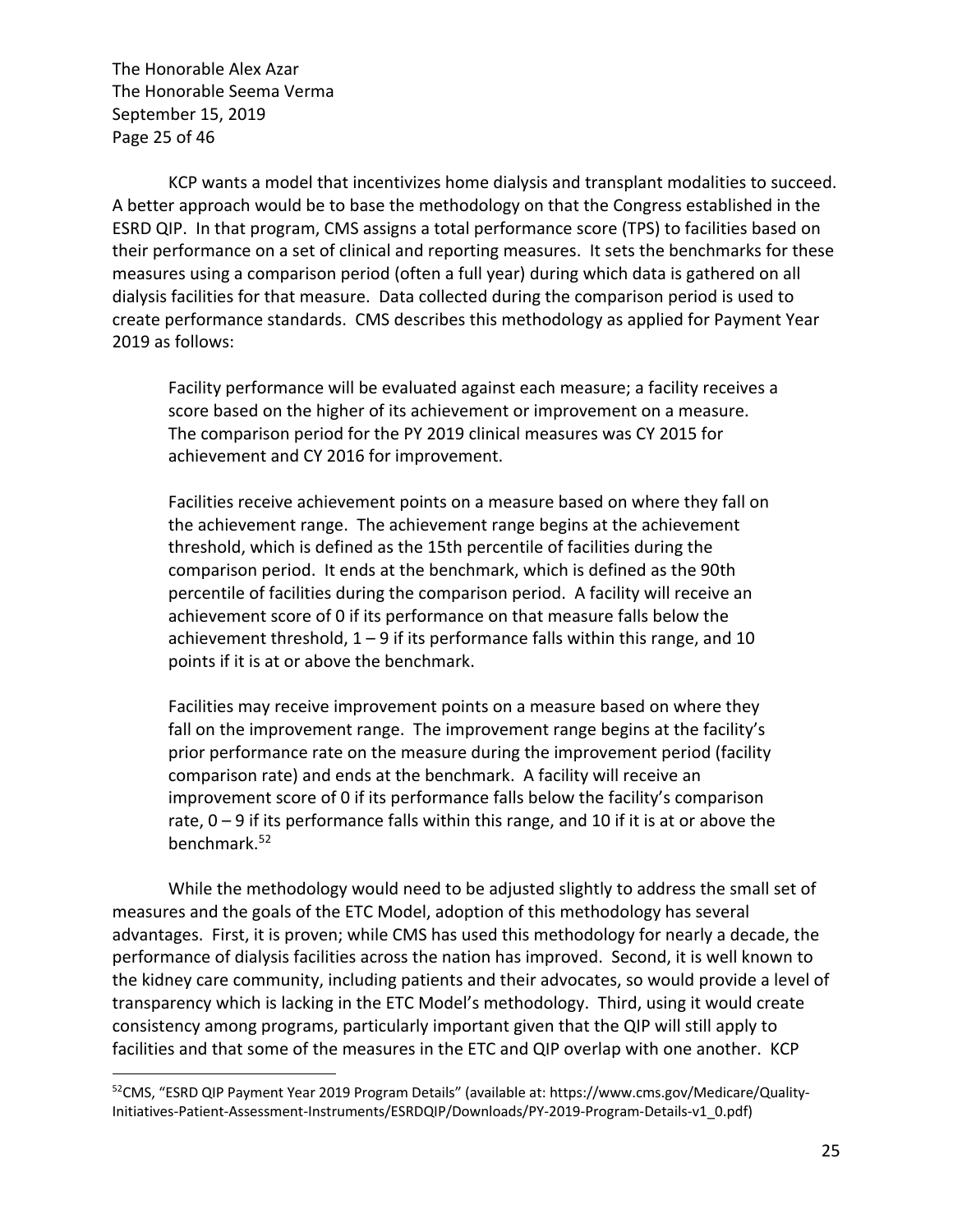The Honorable Alex Azar The Honorable Seema Verma September 15, 2019 Page 26 of 46

would welcome the chance to talk through any questions CMS might have about how applying this methodology to the ETC Model could work and is committed to finding a way to address the problems created by the benchmark and scoring methodology outlined in the Proposed Rule. (Please note recommendations to use a referral rather than a transplant rate measure to ensure that the measures are actionable by model participants).

## **G. Section I Conclusion**

In sum, KCP reiterates our initial comments made at the announcement of the "Advancing American Kidney Health" Initiative that we share the goal of the Administration to improve the quality of life of all patients living with kidney failure. We want to partner with the Administration to achieve this goal as effectively, safely, and efficiently as possible. We agree that increasing the number of patients on home dialysis and assisting patients with securing a transplant are critical components of achieving this goal. We recognize that there is an important role for nephrologists and facilities to play in this effort. Thus, while the ETC Model is well-intentioned, CMS should address the concerns outlined above before implementing the model. Even though we believe each of these problems can be addressed and have offered concrete recommendations to achieve these solutions, it may simply take more time than a January 1, 2020, or April 1, 2020, start date would allow. We do not ask that CMS take an infinite amount of time to address these concerns, but ensure that they are in fact addressed before the program is implemented.

## **II. Section II: KCP also recommends other modifications to the proposed ETC model to allow it to achieve the Administration's overarching goals.**

Once these core concerns are addressed, KCP also asks CMS to refine other policies within the ETC to allow for the smooth implementation of the model as well. These are related to the:

- The rationale for not using HRRs for determining participants.
- The rational for using a covariant-based constrained randomization for determining participants.
- The rationale for having the National Quality Forum review the home dialysis and transplant measures.
- The need for the technical information about the reliability adjustment and aggregation proposal, which have not been specified in the proposed rule, and allow for comment to determine if such an adjustment is necessary.
- The rationale for using the standardized risk-adjusted rate measures with appropriate socio-demographic factors to measure mortality and hospitalization.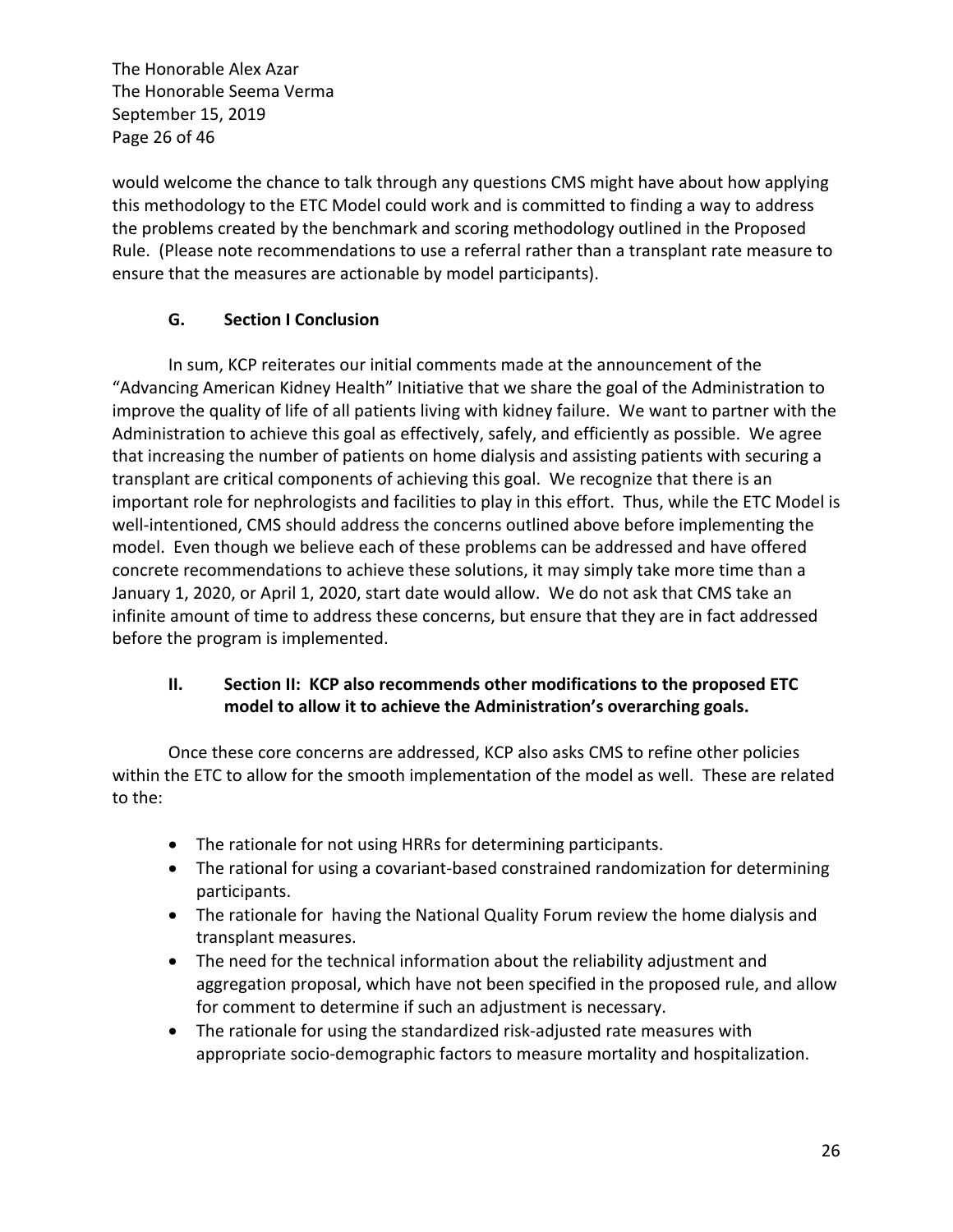The Honorable Alex Azar The Honorable Seema Verma September 15, 2019 Page 27 of 46

### **A. The rationale for not using HRRs for determining participants.**

KCP is concerned that the use of the HRRs does not accurately reflect the practice and referral patterns for nephrologists and facilities caring for patients with kidney failure.

HRRs were created as part of the Dartmouth Atlas of Health (2019), which defines them as follows:

Hospital referral regions (HRRs) represent regional health care markets for tertiary medical care. Each HRR contains at least one hospital that performs major cardiovascular procedures and neurosurgery. HRRs were defined by assigning Hospital Service Areas to the region where the greatest proportion of major cardiovascular procedures were performed, with minor modifications to achieve geographic contiguity, a minimum population size of 120,000, and a high localization index. The process resulted in 306 hospital referral regions.<sup>53</sup>

While the Proposed Rule suggests that HRRs correlate with organ transplantation patterns,<sup>54</sup> that statement is not consistent with the KCP members' experience for either home dialysis or transplant. We were not able to locate a source to verify the statement in the preamble. At least one set of researchers evaluating HRRs and Health Service Areas (HSAs) has suggested that "HSAs and HRRs are geographic units commonly used in health services research yet vary in their ability to describe where patients receive hospital care."<sup>55</sup> As this article's findings suggest, and the experience of the KCP members attests for dialysis patients in particular, there is substantial patient movement across HRRs and county boundaries because the services areas of nephrologists and facilities is not linked to the referral patterns for the conditions around which HRRs were constructed.

An example of this problem can be seen from the USRDS map<sup>56</sup> that shows patient populations by HSAs.

<sup>53</sup>https://www.arcgis.com/home/item.html?id=62969fa5bc3c4e3abd045cd62332c58c. 54 <sup>84</sup>*Fed. Reg.* at 34544.

<sup>&</sup>lt;sup>55</sup>Kilaru, Austin S., Wiebe, Douglas J., Karp, David N., Love, Jennifer, Kallan, Michael J., Carr, Brendan G., "Do Hospital Service Areas and Hospital Referral Regions Define Discrete Health Care Populations?" 53 *Medical Care* 510–516 (June 2015).<br><sup>56</sup>USRDS, Annual Report Data Report, Vol 2 300 (2018).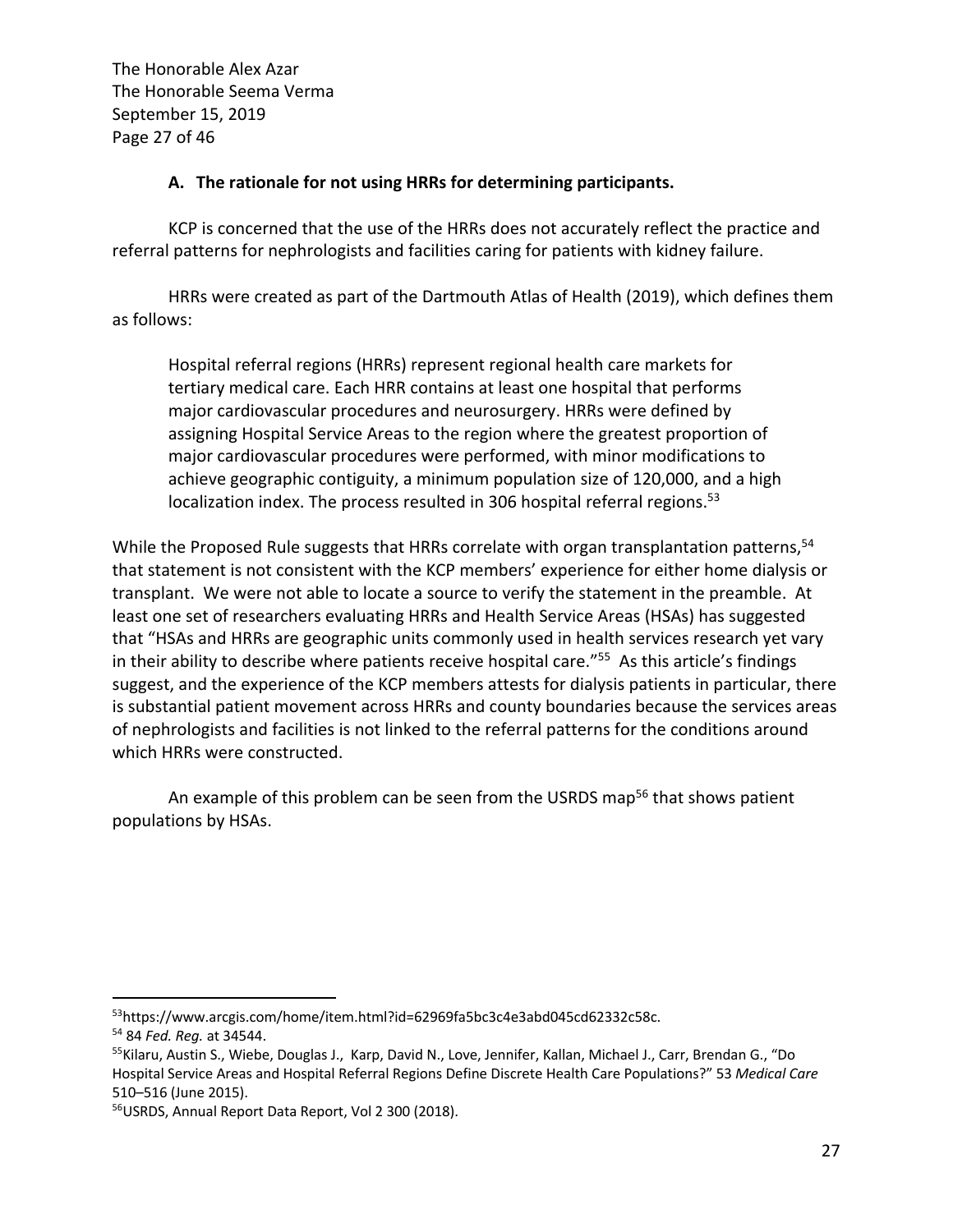The Honorable Alex Azar The Honorable Seema Verma September 15, 2019 expressive range is also and the response of  $46$  $\frac{1}{2}$  and  $\frac{1}{2}$  and  $\frac{1}{2}$  and  $\frac{1}{2}$  and  $\frac{1}{2}$  and  $\frac{1}{2}$  and  $\frac{1}{2}$  and  $\frac{1}{2}$  and  $\frac{1}{2}$  and  $\frac{1}{2}$  and  $\frac{1}{2}$  and  $\frac{1}{2}$  and  $\frac{1}{2}$  and  $\frac{1}{2}$  and  $\frac{1}{2}$  and  $\frac{1}{2}$  a

**vol 2 Figure 1.3 Map of the standardized incidence rate of ESRD, by Health Service Area, in the U.S. population, 2012-2016**



*Data Source: Special analyses, USRDS ESRD Database. Standardized to the age-sex-race distribution of the 2011 U.S. population. Special analyses exclude unknown age, sex, HSA, and unknown/other race. Values for cells with 10 or fewer patients are suppressed. Abbreviation: ESRD, end-stage renal disease.*

As this chart shows that the distribution of patients is not uniform geographically. The same is **Incidence Rate: By Age** true of home dialysis and transplant. A similar problem would occur with HRRs. Thus, the use of the HRRs with random assignment would not generate an equal distribution of patients or the rimns with random assignment would not generate an equal distribution or patients proposed model.57 groups, and the interest of the decline somewhat since 2010  $\epsilon$  $\frac{1}{2}$  or older persons  $\frac{1}{2}$ .

We appreciate that CMS provides the alternative of using CBSA as a geographic unit of selection and then assigning rural counties to the nearest CBSA to try to create geographic diversity, but this option is also problematic. CBSAs are a third the size of HRRs, which would increase problems of splitting single facilities/provider groups into intervention and control groups. Even smaller regional operations would have facilities across multiple CBSAs if this designation were used. That problem also significantly aggravates issues identified with the reliability adjustment (which we discuss in detail below). In particular, there would be a small number of dialysis facilities in an HRR (see chart below). Thus, dividing the geographic areas into 929 units would mean an even smaller number of facilities would be included in the aggregation group and would likely introduce a large number of facilities with no other dialysis facilities in the same CBSA.

The Proposed Rule is also silent as to how CMS would attribute the rural areas to CBSAs. KCP is not aware of a standard method for doing so. Without having a chance to review and comment on the rural assignment algorithm, we have concerns about transparency and the proposal could result in additional problems that have yet to be identified.

Thus, for these reasons KCP recommends that CMS base the sample used for the model on the Medicare ESRD facilities and not the HRRs or another geographic designation. As

<sup>57</sup>MedPAC, *supra* note 3.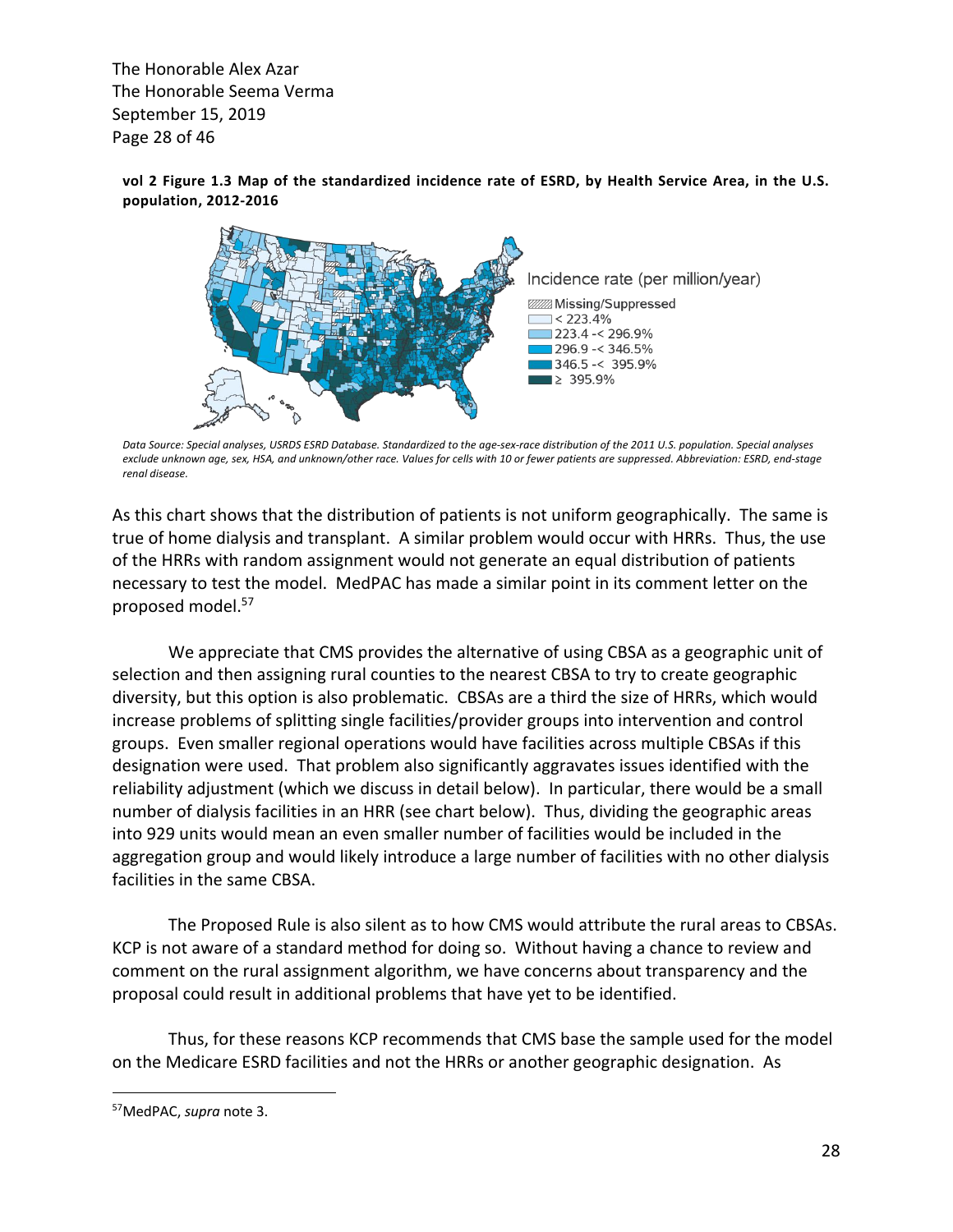The Honorable Alex Azar The Honorable Seema Verma September 15, 2019 Page 29 of 46

discussed below in subsection II.B., using a covariant-based constrained randomization, would allow to effectively test the impact of the proposed model and ensure that all types, sizes, and locations of nephrologists and facilities participate in the model.

# **B. The rational for using a covariant-based constrained randomization for determining participants.**

KCP believes that the stratified randomization at the regional level is not sufficient to create fully comparable groups to evaluate the effect of the intervention. We believe an equitable allocation, which would in turn enable rigorous evaluation, would seek to balance the distribution of factors known to be linked to home dialysis rate and kidney transplantation. A brief review of literature identified several factors with regular associations. Numbers in the body of the table indicate unique findings within peer-reviewed analyses of home dialysis and organ transplantation rate.<sup>58</sup> For example, six findings of a negative relationship between ethnic/racial minority and home dialysis rate have been found (indicating that ethnic/racial minority patients are less likely to be treated with home dialysis):

|                                      |                         | <b>Home Dialysis</b> |           | <b>Organ Transplant</b> |                         |                |              |  |
|--------------------------------------|-------------------------|----------------------|-----------|-------------------------|-------------------------|----------------|--------------|--|
|                                      | <b>Association type</b> |                      |           |                         | <b>Association type</b> |                |              |  |
| <b>Factor</b>                        |                         | <b>None Found</b>    | $\ddot{}$ | $\blacksquare$          | <b>None Found</b>       | $\ddot{}$      | <b>Total</b> |  |
| Ethnic/racial minority               | 6                       | 0                    | 0         | 5                       | 0                       | 0              | 11           |  |
| Higher Socioeconomic Status (SES)    | 0                       | $\mathfrak z$        | 2         | 0                       | O                       | 2              | 6            |  |
| More Education                       | 0                       |                      | 2         | 0                       | 0                       | $\overline{2}$ | 5            |  |
| Rurality                             | $\overline{2}$          | 0                    | $\Omega$  | 0                       | 0                       | 0              | 2            |  |
| % Patients employed full or part-    |                         |                      |           |                         |                         |                |              |  |
| time                                 | 0                       | $\Omega$             | 1         | 0                       | 0                       | 0              |              |  |
| Distance from donation service area  |                         |                      |           |                         |                         |                |              |  |
| (DSA)                                | $\Omega$                | $\Omega$             | 0         | 1                       | O                       | 0              |              |  |
| Facility size                        | $\Omega$                | 0                    | 1         | 0                       | O                       | $\Omega$       |              |  |
| Late dialysis work shift             | 1                       | $\Omega$             | $\Omega$  | 0                       | O                       | $\Omega$       |              |  |
| Older age                            | 1                       | $\Omega$             | 0         | $\Omega$                | 0                       | 0              |              |  |
| Percentage of housing units occupied |                         |                      |           |                         |                         |                |              |  |
| by owner                             | 0                       |                      | n         | O                       | O                       | 0              |              |  |

The four most common findings (ethnic/racial minority, higher SES, more education, and rurality) are recommended for inclusion in the proposed randomization methods below, as these data are available and can be readily determined.

<sup>58</sup>See Appendix B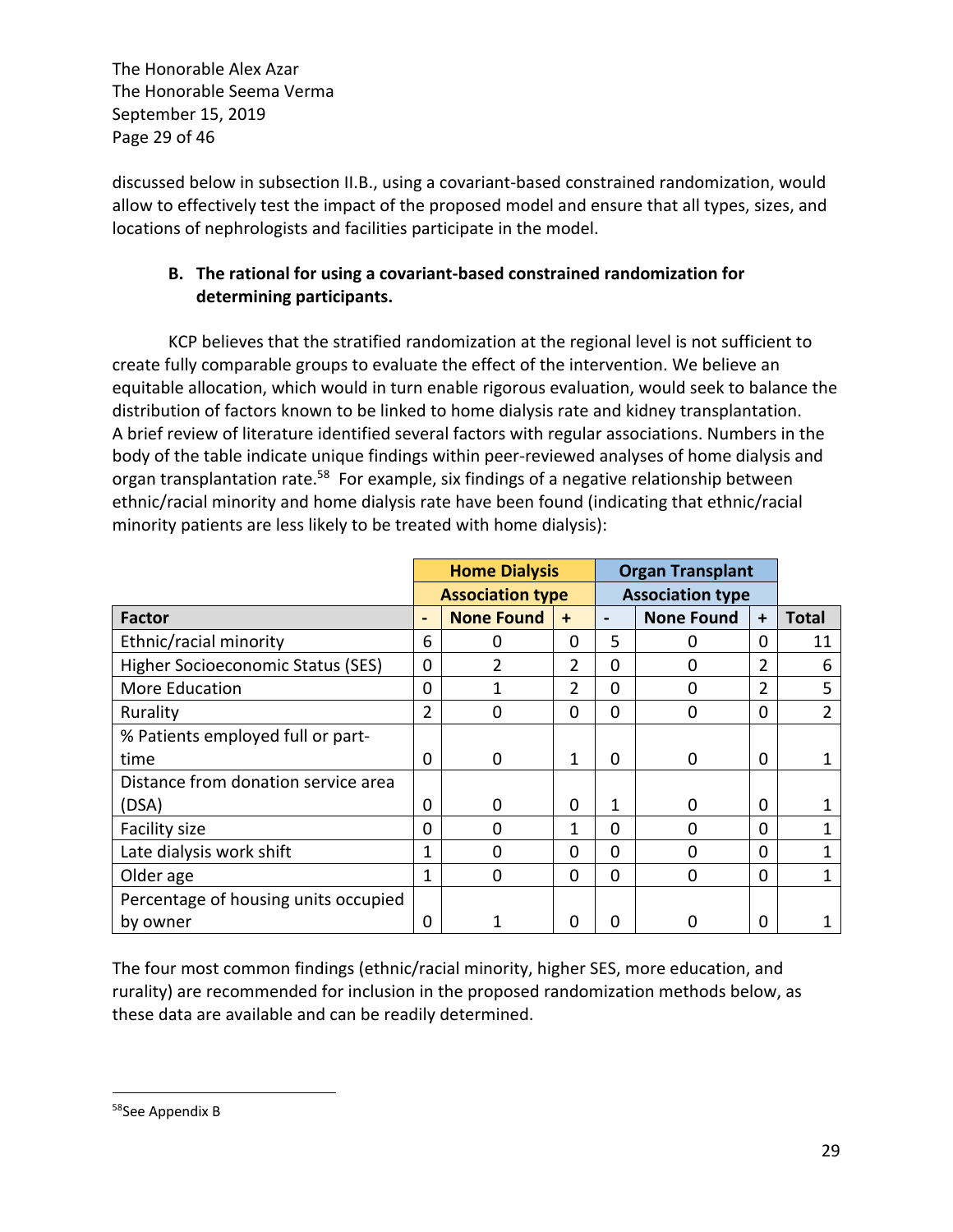The Honorable Alex Azar The Honorable Seema Verma September 15, 2019 Page 30 of 46

KCP suggests using covariate-based constrained randomization. Under this method, a number of covariates are selected and multiple randomizations are performed to identify a randomization that effectively balances allocation on those covariates. This is done by identifying a number of known covariates and specifying the acceptable level of difference between the intervention and control groups. For example, the percentage of African-Americans in each of the two groups must be within 5 percent. A large number of independent randomizations are performed, and those meeting all of the caliper criteria are identified as candidate randomizations. From these candidate randomizations, one randomization is chosen at random. An example of the known covariates and caliper criteria that could be used in the ETC model are in the table below.

| Covariate              | <b>Proposed Measure</b> | <b>Caliper Criteria</b> |
|------------------------|-------------------------|-------------------------|
| Ethnic/racial minority | Percent non-white       | $+/- 0.25%$             |
| <b>Higher SES</b>      | Per capita income       | $+/- 0.25%$             |
| More education         | Percent college         | $+/- 0.25%$             |
|                        | graduate                |                         |
| Rurality               | Percent rural           | $+/- 0.25%$             |
|                        | census tracts           |                         |

While this covariate-based constrained randomization may be performed within the regional stratification that CMS has identified, evidence supporting a regional association with key outcomes was not found. This method could be used with the patient-specific approach suggested above in subsection II.A.

## **C. The rationale for having the National Quality Forum review the home dialysis and transplant measures**

As CMS has recognized, one of the most important ways to improve the lives of any patient, especially patients with a chronic diseases, is to empower them by providing accurate information about provider performance and to give patients the tools they need to make informed health care choices. KCP has long agreed with CMS that paying for value over volume is also central to achieving this goal.<sup>59</sup> As the NQF – the Congressionally mandated consensusbased entity upon which CMS relies for evaluating quality measures – has stated in its own report to the Congress, "The presence of high-quality performance measures is essential in providing information and insight on how providers are responding to the needs and preferences of patients and families with regards to healthcare delivery."60

<sup>&</sup>lt;sup>59</sup>CMS, "Report to the Congress: Identification of Quality Measurement Priorities–Strategic Plan, Initiatives, and Activities" 4 (March 1 2019).

<sup>&</sup>lt;sup>60</sup>NQF, "NQF Report of 2018 Activities to Congress and the Secretary of the Department of Health and Human Services" 24 (March 1, 2019).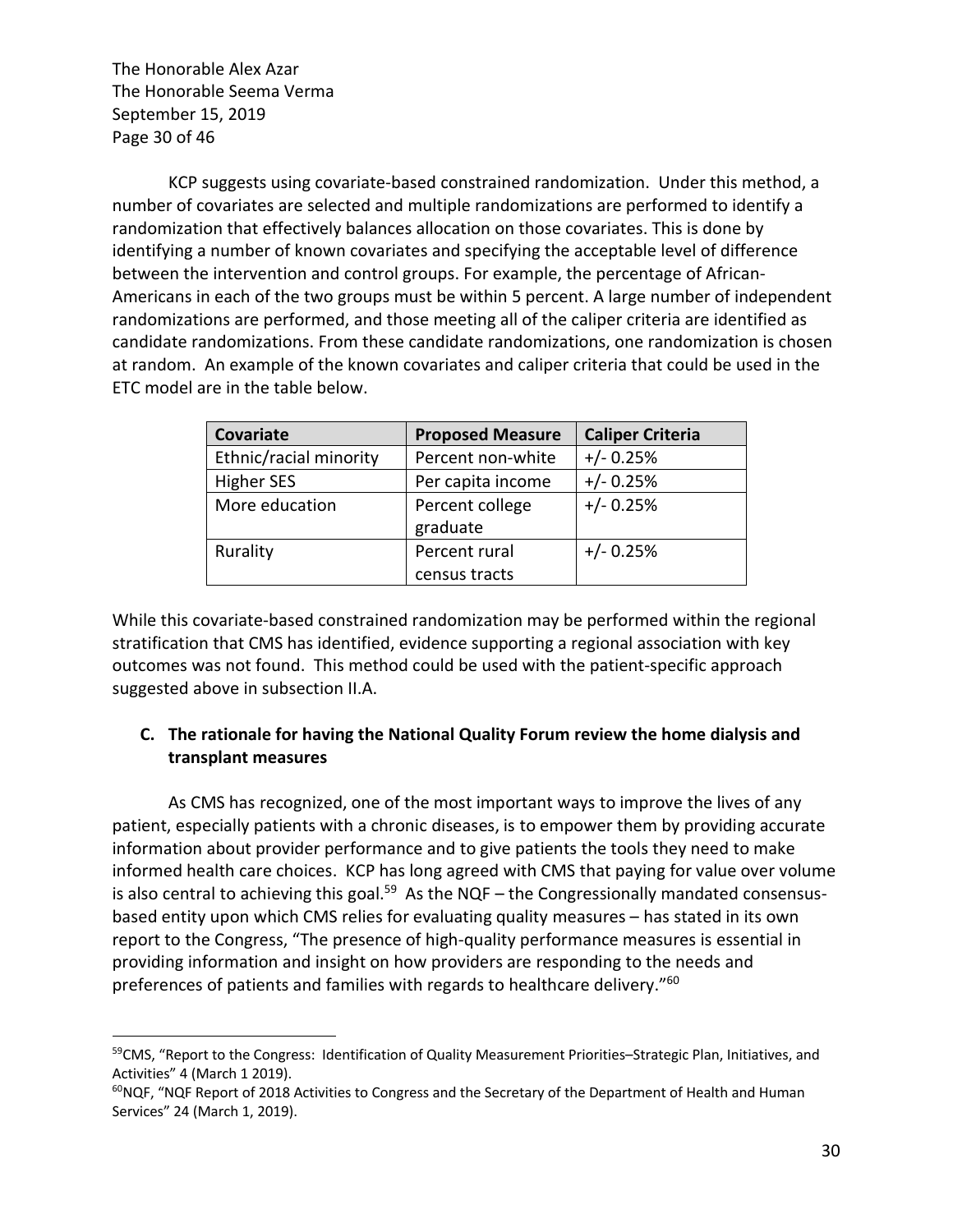The Honorable Alex Azar The Honorable Seema Verma September 15, 2019 Page 31 of 46

These principals also apply when CMS is establishing innovative models and using measures to evaluate participants. For such models to be truly evaluated, the measures used must provide accurate information about the care being provided by the entity or individuals serving the patients. Both CMS and the NQF have recognized that fact and in the words of NQF, "the increased use of performance measures for public reporting and payment purposes underscores the need to ensure that these measures fairly and accurately assess quality."<sup>61</sup> CMS recognized this critical principal when, in 2015, it developed the "Principles and Approaches to Enhance Accuracy and Accountability for Value Based Purchasing and Alternative Payment Models." This project developed an Attribution Model Selection Guide for measure developers and program implementers to enhance accuracy and fairness in assigning accountability for health outcomes.<sup>62</sup> "The use of measures that are unreliable or invalid undermines confidence in measures among providers and consumers of healthcare."63

In addition to measures being valid and reliable to provide accurate information to patients, the measures being used Medicare innovation models must also be meaningful. We applaud CMS' Measures that Matter initiative's "focus on core issues that are essential to providing high quality care and improving patient outcomes while reducing the cost and burden associated with quality measurement."64

Applying these principals to the ETC model is critically important as well. Thus, CMS should submit both of these measures with the KCP recommended modifications, to NQF for review. CMS should be sure that the metrics it is using to determine payment adjustments are reliable and valid and meet the other scientifically accepted criteria applied by the NQF.

As part of this process, CMS should provide transparency with regard to both measures by publishing full specifications and algorithms, which were not included as part of the Proposed Rule.

As noted above, KCP recommends that CMS adopt exclusions to these measures. For the home dialysis measure, KCP recommends including exclusions for patients for whom home dialysis is not clinically appropriate. It should also exclude patients who select not to receive home dialysis after having been appropriately educated about the modality. (Please see Section I for more specific details.) We also recommend developing ways to document patients who are homelessness or experiencing housing insecurity, which creates the most prominent socio-demographic barrier to home, as well as patients who have been documented as noncompliant with their medical regimen. These are important factors, but KCP recognizes that they are not measurable at this time.

<sup>&</sup>lt;sup>61</sup>*Id.* at 17.<br><sup>62</sup>CMS, *supra* note 59, at 48.<br><sup>63</sup>NQF, *supra* note 59, at 1.<br><sup>64</sup>CMS, *supra* note 59, at 1.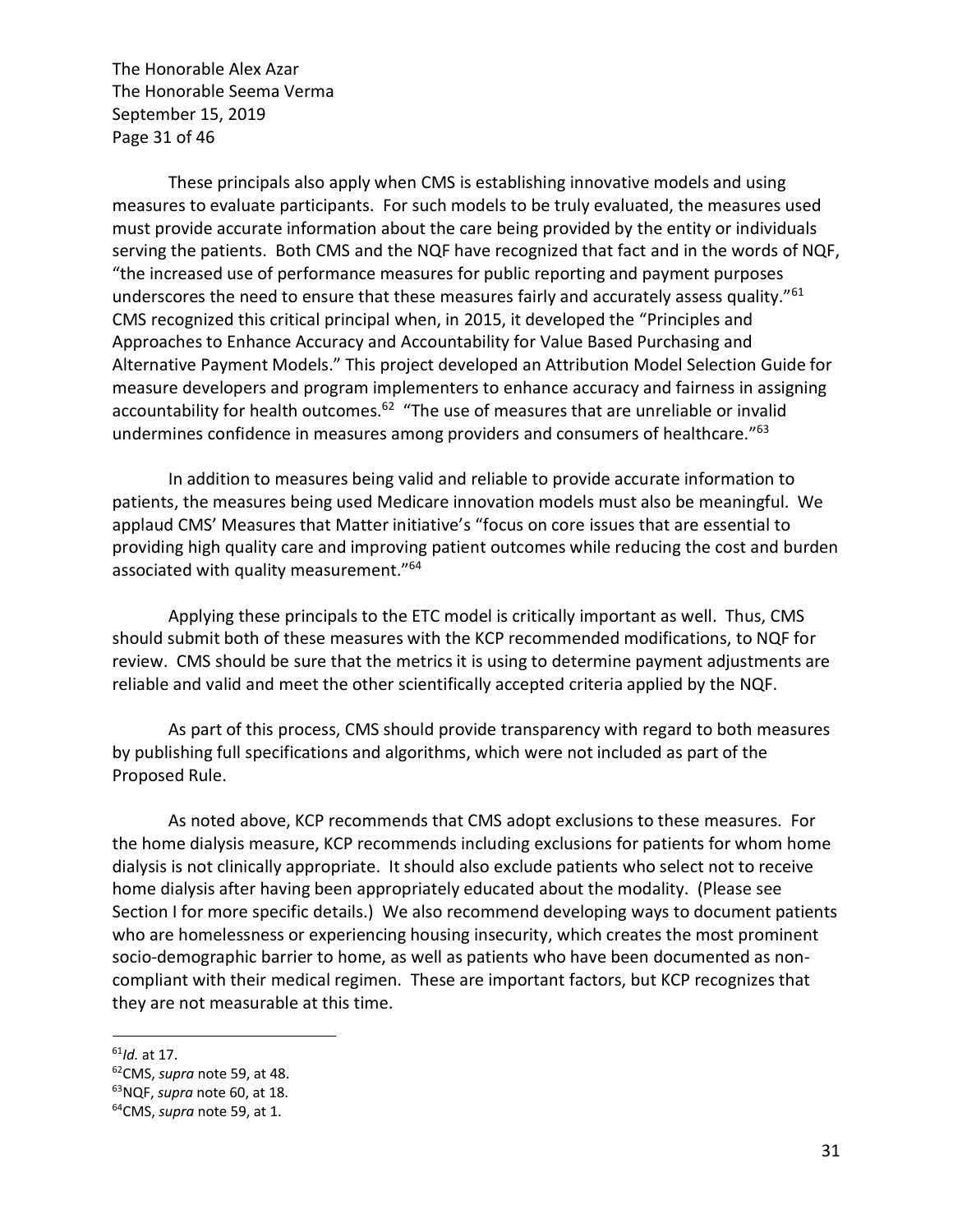The Honorable Alex Azar The Honorable Seema Verma September 15, 2019 Page 32 of 46

In addition, for the transplant measure, KCP recommends shifting it to a referral measure, for the reasons outlined in Section I. In addition, the exclusions for the measure (and similarly for any future potential waitlist or rate measures) should take into account clinical criteria that result in a patient not being qualified for a transplant. KCP reviewed a "South Atlantic Area Kidney Transplant Center Referral Guide (produced by IPRO), which shows that of the nine transplant centers in Georgia, North Carolina, and South Carolina. Not one has the same "absolute exclusion criteria," which underscores the point made in Section I.E. regarding the need for a standardized, level playing field for waitlist criteria.

Based on the absolute exclusion criteria used by these nine centers, KCP recommends the following additional exclusions from the transplant rate measure denominator:

- Advanced COPD
- Active malignancy
- Active or untreatable infection
- Myocardial Infarct within prior 6 months
- BMI >45 (the highest level among the nine centers)
- Cirrhosis/advanced Liver Fibrosis
- Active tuberculosis
- Active substance use

Once these exclusions are added, CMS could then submit the measure for NQF review. All measures used in the ETC should receive NQF endorsement before used to adjust payment amounts to participants.

## **D. The need for the technical information about the reliability adjustment and aggregation proposal, which have not been specified in the proposed rule, and the need for a comment period to determine if such an adjustment is necessary.**

KCP understands that reliability adjusters are used by groups including Leapfrog, NQF, the Agency for Healthcare Quality and Research (AHRQ), and CMS within the Hospital Compare and Hospital Value-Based Purchasing programs. A small body of research has suggested that reliability adjustments effectively reduces statistical noise and improves the ability of measurements in one period to predict subsequent performance. Others point out that the issue of shrinkage may reduce the ability to distinguish performance outliers. The reliability adjustment approach suggests that these performance outliers are "false positives," in that they likely do not represent a meaningful deviation from average performance.

For many measures that CMS includes in Hospital Compare, including 30-day readmission rates, performance among facilities typically follows a bell-shaped distribution. However, among dialysis facilities, the home dialysis rate follows a distribution that could be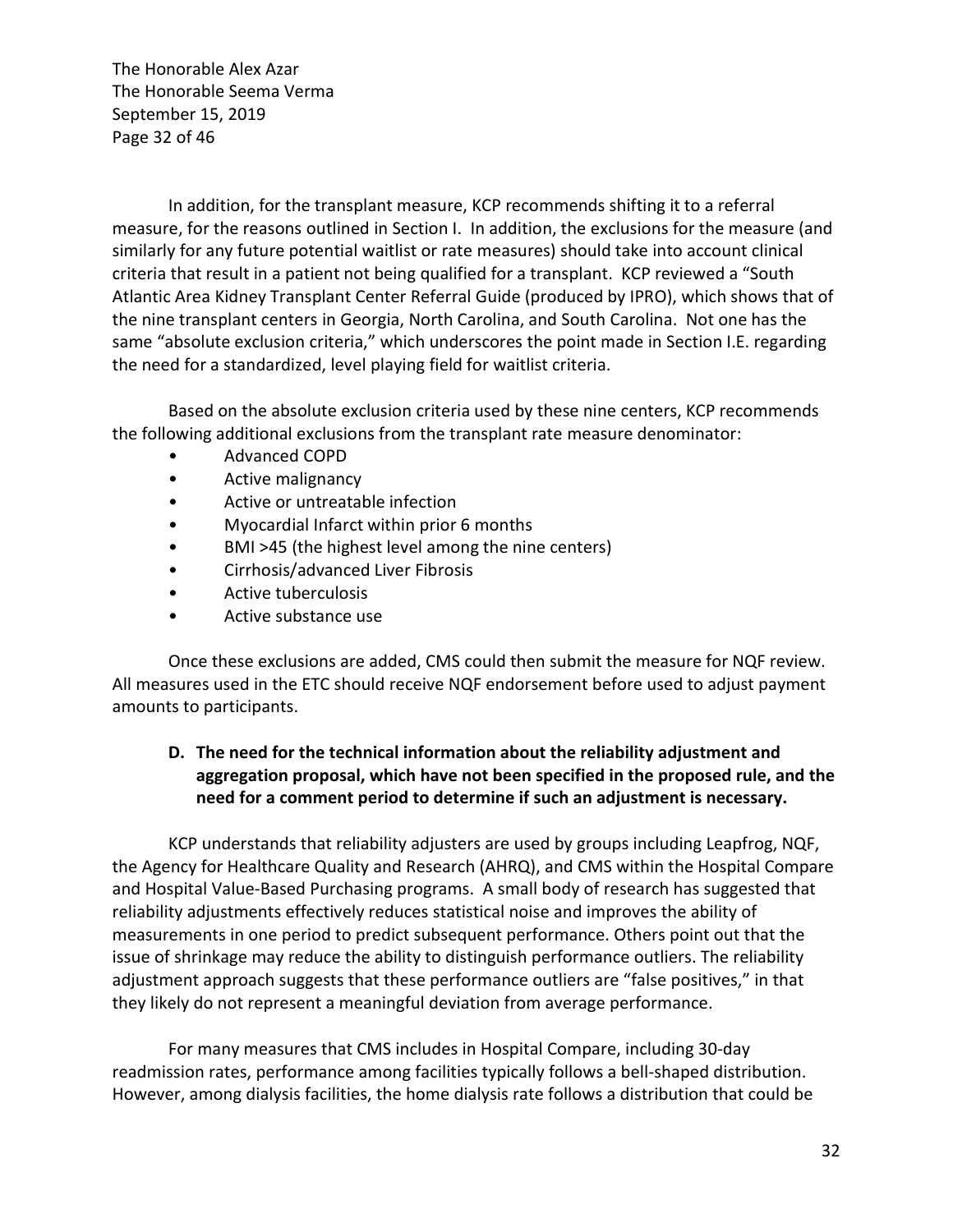The Honorable Alex Azar The Honorable Seema Verma September 15, 2019 Page 33 of 46

fairly characterized as a zero-inflated beta distribution. The important implication of this observation is that the variance of this distribution is relatively large. In other words, betweenfacility variance is large. Consequently, the ratio of between-facility variation to within-facility variation is also large. Applying a uniform reliability adjustment to a non-normal distribution would likely introduce noise into any resulting measurement instead of improving accuracy. Additionally, this method may elicit adjusted home dialysis rates that reflect the facility much more than the respective aggregation group.

Unfortunately, it is difficult for KCP to comment as to whether the reliability adjustment as proposed should be adopted in the final rule because the Proposed Rule does not provide sufficient information describing the methodology or application of a reliability adjuster in the ETC Model for stakeholders to evaluate and provide informed comment. We asked CMS to release the technical document that explains the measure and scoring methodology, including the detailed methodology for calculating the individual transplant and home dialysis scores, including the reliability adjustment. KCP is disappointed, as are many in the kidney care community, that this information was not provided in the Proposed Rule or through other channels, creating an unfortunate lack of transparency.

This lack of information also makes it difficult to assess the aggregation proposals, which are tied to the decision to use a reliability adjustment.

Without the information necessary to provide sufficient notice about the reliability adjuster or the aggregation proposals, we believe CMS should release the technical documents requested and provide an additional opportunity for the community and stakeholders to provide comments on the proposal.

### **E. The rationale for using the standardized risk-adjusted rate measures with appropriate socio-demographic factors to measure mortality and hospitalization.**

KCP supports the monitoring mortality and hospitalization as part of the ETC Model. However, consistent with our comments outlined in previous letters to CMS about the ESRD QIP, KCP asks CMS to use a true risk-standardized rate measure, because the ratio measure has relatively wide confidence intervals that can lead to facilities being misclassified and their actual performance not being reported. A ratio that is then multiplied by a national median is not a true risk-standardized rate. The confusion around the ratio measure and misclassification of facilities create an unnecessary burden on facilities, as well as patients who are interested in understanding the actual performance of facilities and cannot.

In addition, CMS should address the problem of small facilities having scores that are highly subject to random variability. KCP would welcome the opportunity to provide our more detailed analysis about how this problem could be addressed for these measures.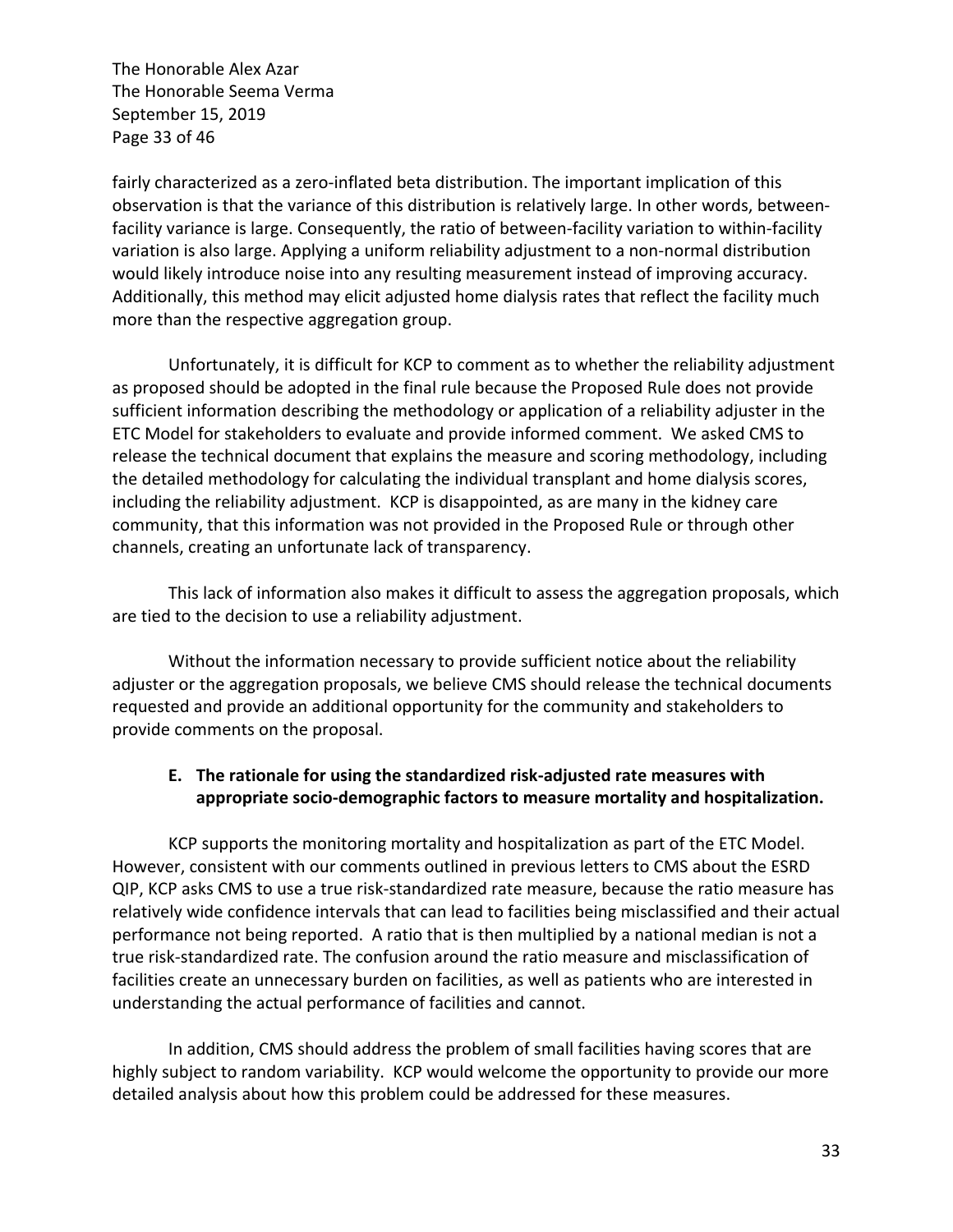The Honorable Alex Azar The Honorable Seema Verma September 15, 2019 Page 34 of 46

Thus, for both measures, CMS should use the mortality and hospitalization rate, respectively, and appropriately risk adjust the hospitalization measure using race/ethnicity, as CMS currently does for the standardized mortality ratio. It should also build off of its contracted work with NQF and develop socio-demographic adjusters, consistent with KCP's 2018 ESRD QIP comment letter recommendations. While CMS submits the new measure to the NQF for endorsement, it could use this improved readmissions rate measure in the QIP.

#### **III. Conclusion**

KCP appreciates the opportunity to work with the Department and CMS to transform the Medicare ESRD benefit. However, because Medicare is essentially the single payer upon which patients with kidney failure must rely to receive life-saving treatments, it is essential that the ETC Model not be implemented as proposed and instead be reformed consistent with the recommendations outlined in this letter.

The KCP believes that together, we can achieve the goals outlined in "Advancing American Kidney Health." Based on our previous conversations, we were frankly surprise by the design of the proposed ETC model and hope that we and our members can work with CMS closely during the coming weeks and months to revise the model as outlined in this letter to allow for the smooth implementation and testing of the central tenants of improving access to home dialysis and transplant upon which we all agree. If implemented as proposed however, the ETC model will result in severe unintended consequences for all involved. Therefore, we ask that the Department and CMS take a little more time to get this program right.

As a next step toward achieving this goal, we request the opportunity to meet with you and your teams about our concerns and recommended solutions. Our counsel in Washington, Kathy Lester, will be in contact to schedule this meeting. In the meantime, please do not hesitate to reach out to her at klester@lesterhealthlaw.com or (202) 534-1773 if you have questions about our concerns or recommendations as presented in this letter.

Sincerely,

ARhim, und

Allen Nissenson Chairman, Kidney Care Partners

cc: Adam Boehler, Deputy Administrator for Innovation Policy and Director, CMMI Amy Bassano, Deputy Director CMMI Tom Duvall, CMMI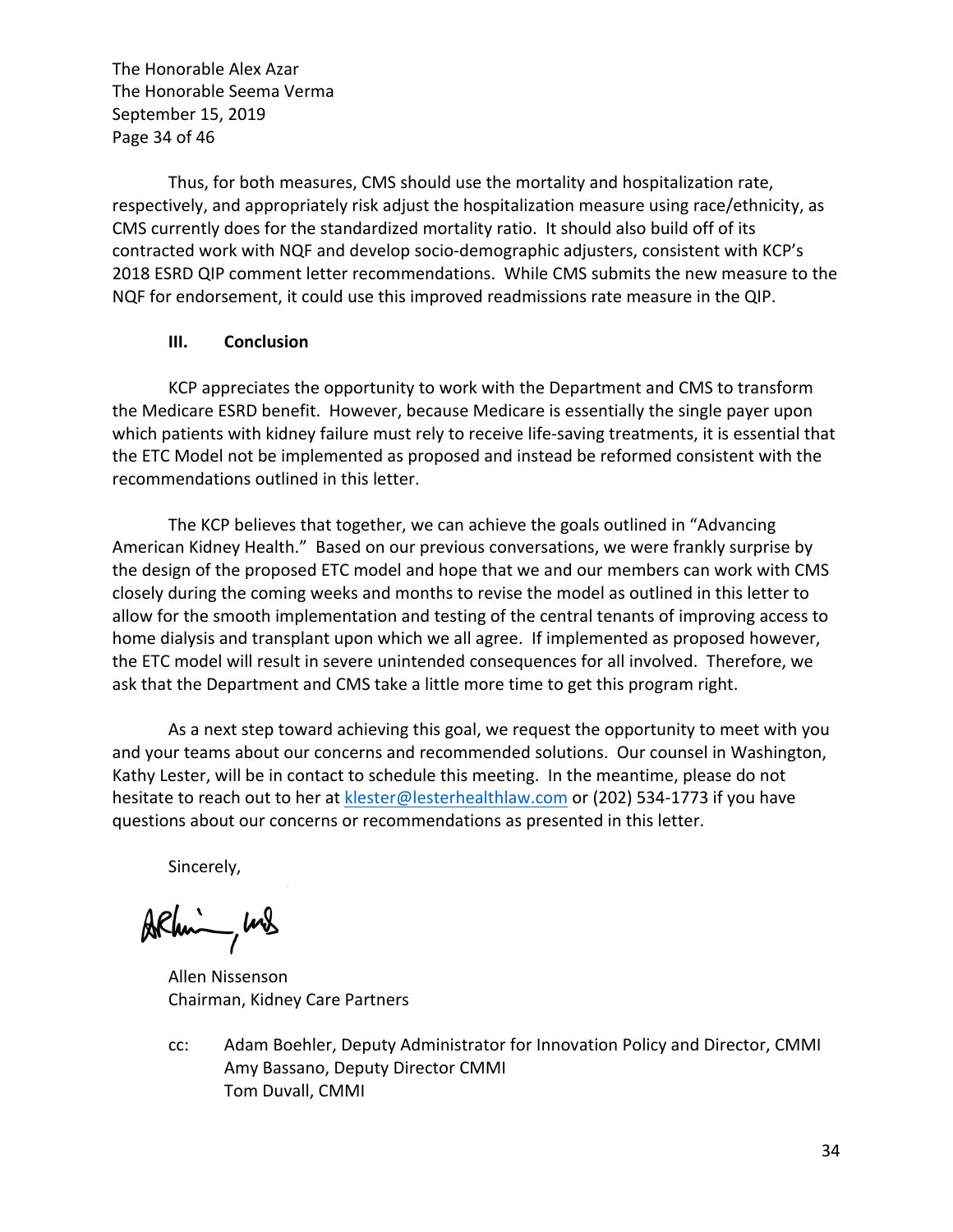# **Appendix A: IPRO Referral Guide Summary Chart**

|                                                       | <b>GEORGIA</b>                                                                  |                                             |                                                         |  |  |  |
|-------------------------------------------------------|---------------------------------------------------------------------------------|---------------------------------------------|---------------------------------------------------------|--|--|--|
| <b>ABSOLUTE EXCLUSION CRITERIA</b>                    | <b>Augusta University</b><br><b>Medical Center</b><br><b>Transplant Program</b> | <b>Emory</b><br><b>Transplant</b><br>Center | <b>Piedmont Hospital</b><br><b>Transplant Institute</b> |  |  |  |
| Active or untreatable infection                       | X                                                                               | x                                           |                                                         |  |  |  |
| Malignancy or history of cancer                       |                                                                                 | $X$ – Active<br>Malignancy Only             |                                                         |  |  |  |
| Body Mass Index - kg/m <sup>2</sup> (BMI)             | >42                                                                             | >45                                         | >45                                                     |  |  |  |
| Age                                                   | >80                                                                             |                                             |                                                         |  |  |  |
| Myocardial infarction or active myocardial ischemia   |                                                                                 |                                             |                                                         |  |  |  |
| Advanced Coronary Artery Disease (CAD)                | X                                                                               | x                                           | X                                                       |  |  |  |
| Cerebrovascular accident within the last 3 months     |                                                                                 |                                             |                                                         |  |  |  |
| Severe peripheral vascular disease                    |                                                                                 | X                                           |                                                         |  |  |  |
| Advanced chronic obstructive pulmonary disease (COPD) | x                                                                               | x                                           | $\boldsymbol{\mathsf{x}}$                               |  |  |  |
| Incomplete immunization series                        |                                                                                 |                                             |                                                         |  |  |  |
| <b>Active Tuberculosis (TB)</b>                       |                                                                                 | x                                           |                                                         |  |  |  |
| Cirrhosis / Liver Disease / Oxalosis                  | X                                                                               |                                             |                                                         |  |  |  |
| Liver biopsy with stage $\geq$ 3 fibrosis             |                                                                                 |                                             |                                                         |  |  |  |
| <b>Current Positive T cell Crossmatch</b>             |                                                                                 |                                             |                                                         |  |  |  |
| Sickle Cell Disease                                   |                                                                                 |                                             |                                                         |  |  |  |
| Good Pasture's Syndrome                               |                                                                                 |                                             |                                                         |  |  |  |
| Wagener's Granulomatosis                              |                                                                                 |                                             |                                                         |  |  |  |
| Active Systemic Lupus Erythematosus                   |                                                                                 |                                             |                                                         |  |  |  |
| Active Vasculitis / Glomerulonephritis                |                                                                                 |                                             |                                                         |  |  |  |
| Psychiatric illness not controlled with medication    | x                                                                               | x                                           | x                                                       |  |  |  |
| Lack of social support for financial resources        | ×                                                                               | x                                           | x                                                       |  |  |  |
| Non-Compliance with Medical Regimen                   | X                                                                               | x                                           |                                                         |  |  |  |
| Active smoker                                         |                                                                                 |                                             |                                                         |  |  |  |
| Active substance abuse (drug or alcohol)              | x                                                                               | x                                           | x                                                       |  |  |  |
| Miscellaneous                                         | Yes self referral                                                               | Yes self referral                           | Yes self referral                                       |  |  |  |

**Absolute Exclusion Criteria:** A list of medical conditions that would prevent a person from being eligible for a transplant. (Every transplant unit has its own set of exclusions.)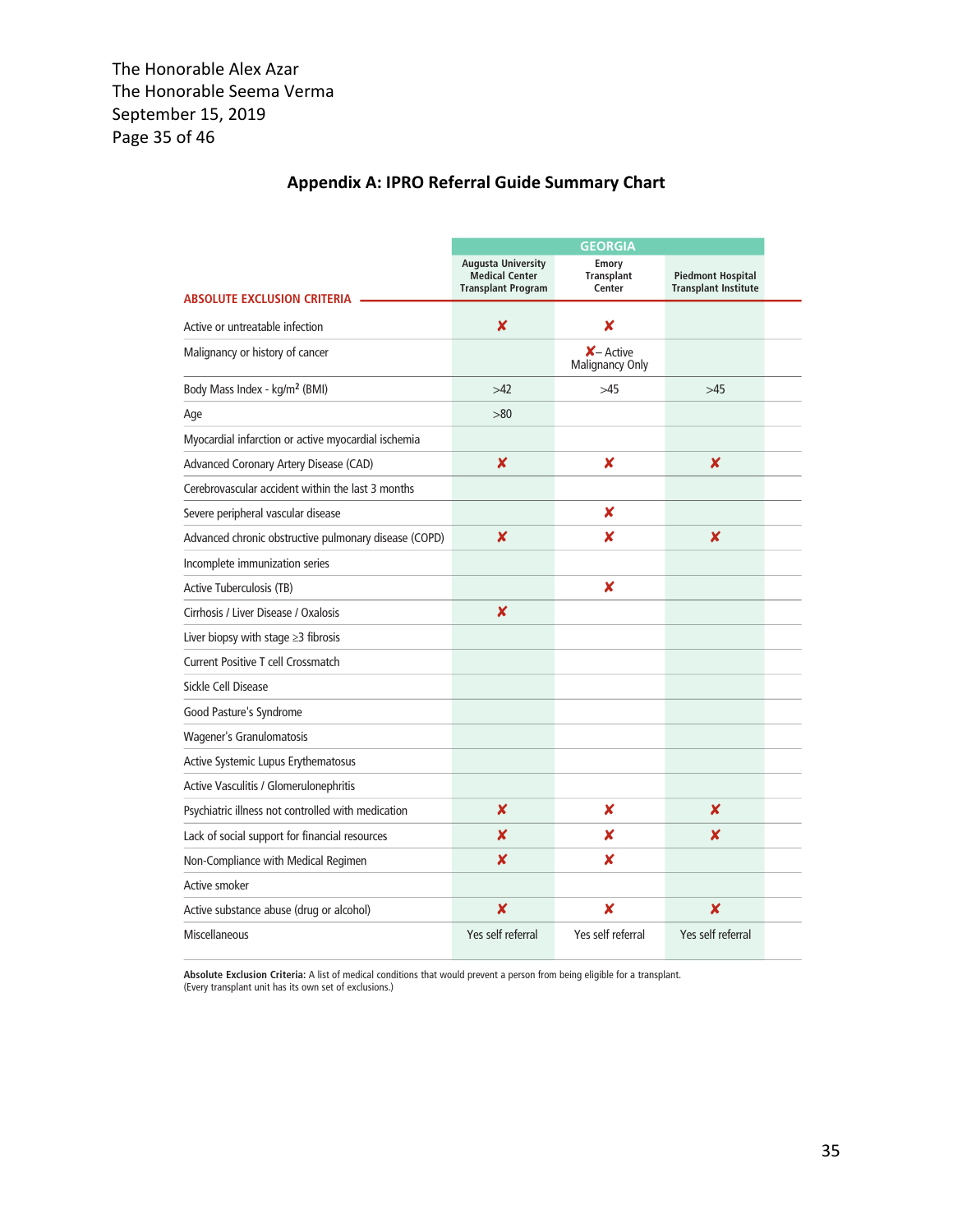|                                                                              |                                                  | <b>NO. CAROLINA</b>                              |                                 |                                                                 | <b>SO. CAROLINA</b>                                                        |
|------------------------------------------------------------------------------|--------------------------------------------------|--------------------------------------------------|---------------------------------|-----------------------------------------------------------------|----------------------------------------------------------------------------|
| <b>Carolinas Medical</b><br><b>Center Renal</b><br><b>Transplant Program</b> | Duke<br><b>University Hospital</b><br>Transplant | <b>UNC Hospital</b><br><b>Transplant Program</b> | Vidant<br><b>Medical Center</b> | <b>Wake Forest</b><br><b>Baptist Hospital</b><br>Medical Center | <b>Medical University</b><br>of South Carolina<br><b>Transplant Center</b> |
| $\pmb{\mathsf{X}}$                                                           |                                                  |                                                  | $\boldsymbol{x}$                | ×                                                               | $\pmb{\times}$                                                             |
| $X -$ Active<br>Malignancy Only                                              |                                                  |                                                  |                                 | $X -$ Active<br>Malignancy Only                                 | $\boldsymbol{\mathsf{x}}$                                                  |
| $>40$                                                                        | $>40$                                            | $>\!\!40$                                        | $>42$                           | $>45$                                                           | $>40$                                                                      |
|                                                                              |                                                  | $>\!\!80$                                        |                                 | $>85$                                                           |                                                                            |
| Within 6 mo's.                                                               | Within 6 mo's.                                   |                                                  |                                 |                                                                 |                                                                            |
| $\boldsymbol{\mathsf{x}}$                                                    |                                                  | $\boldsymbol{x}$                                 |                                 |                                                                 | $\boldsymbol{\mathsf{x}}$                                                  |
| $\pmb{\mathsf{X}}$                                                           |                                                  |                                                  |                                 |                                                                 |                                                                            |
| $\boldsymbol{x}$                                                             |                                                  |                                                  |                                 |                                                                 |                                                                            |
| $\boldsymbol{\mathsf{x}}$                                                    | X- Only if severe                                | $\boldsymbol{x}$                                 |                                 | X- Only if severe X- Only if severe                             | $\boldsymbol{\mathsf{x}}$                                                  |
| $\boldsymbol{\mathsf{x}}$                                                    |                                                  |                                                  |                                 |                                                                 |                                                                            |
| $\boldsymbol{x}$                                                             |                                                  | $\boldsymbol{x}$                                 |                                 |                                                                 |                                                                            |
|                                                                              |                                                  |                                                  |                                 |                                                                 |                                                                            |
| $\pmb{\times}$                                                               |                                                  |                                                  |                                 | $\boldsymbol{x}$                                                |                                                                            |
| $\boldsymbol{x}$                                                             |                                                  |                                                  |                                 |                                                                 |                                                                            |
| $\boldsymbol{x}$                                                             |                                                  |                                                  |                                 |                                                                 | $\boldsymbol{\mathsf{x}}$                                                  |
|                                                                              |                                                  |                                                  |                                 |                                                                 | $\boldsymbol{\mathsf{x}}$                                                  |
|                                                                              |                                                  |                                                  |                                 |                                                                 | $\boldsymbol{\mathsf{x}}$                                                  |
|                                                                              |                                                  |                                                  |                                 |                                                                 | $\boldsymbol{\mathsf{x}}$                                                  |
| $\boldsymbol{\mathsf{x}}$                                                    |                                                  |                                                  |                                 |                                                                 | $\boldsymbol{x}$                                                           |
| $\boldsymbol{\mathsf{x}}$                                                    | $\boldsymbol{x}$                                 |                                                  | $\boldsymbol{x}$                | $\boldsymbol{x}$                                                | $\boldsymbol{x}$                                                           |
| $\boldsymbol{\mathsf{x}}$                                                    | $\boldsymbol{x}$                                 |                                                  | $\pmb{\mathsf{x}}$              | $\boldsymbol{x}$                                                |                                                                            |
| $\pmb{\times}$                                                               | $\boldsymbol{x}$                                 |                                                  | $\boldsymbol{x}$                | $\boldsymbol{x}$                                                | $\boldsymbol{x}$                                                           |
|                                                                              |                                                  | $\pmb{\mathsf{x}}$                               |                                 |                                                                 |                                                                            |
| $\pmb{\mathsf{X}}$                                                           | $\boldsymbol{x}$                                 | $\boldsymbol{x}$                                 | $\boldsymbol{x}$                | $\boldsymbol{x}$                                                | $\boldsymbol{\mathsf{x}}$                                                  |
| No self referral                                                             | Yes self referral<br>and Chronic SNF             | Yes self referral                                | Yes self referral               | Yes self referral                                               | Yes self referral                                                          |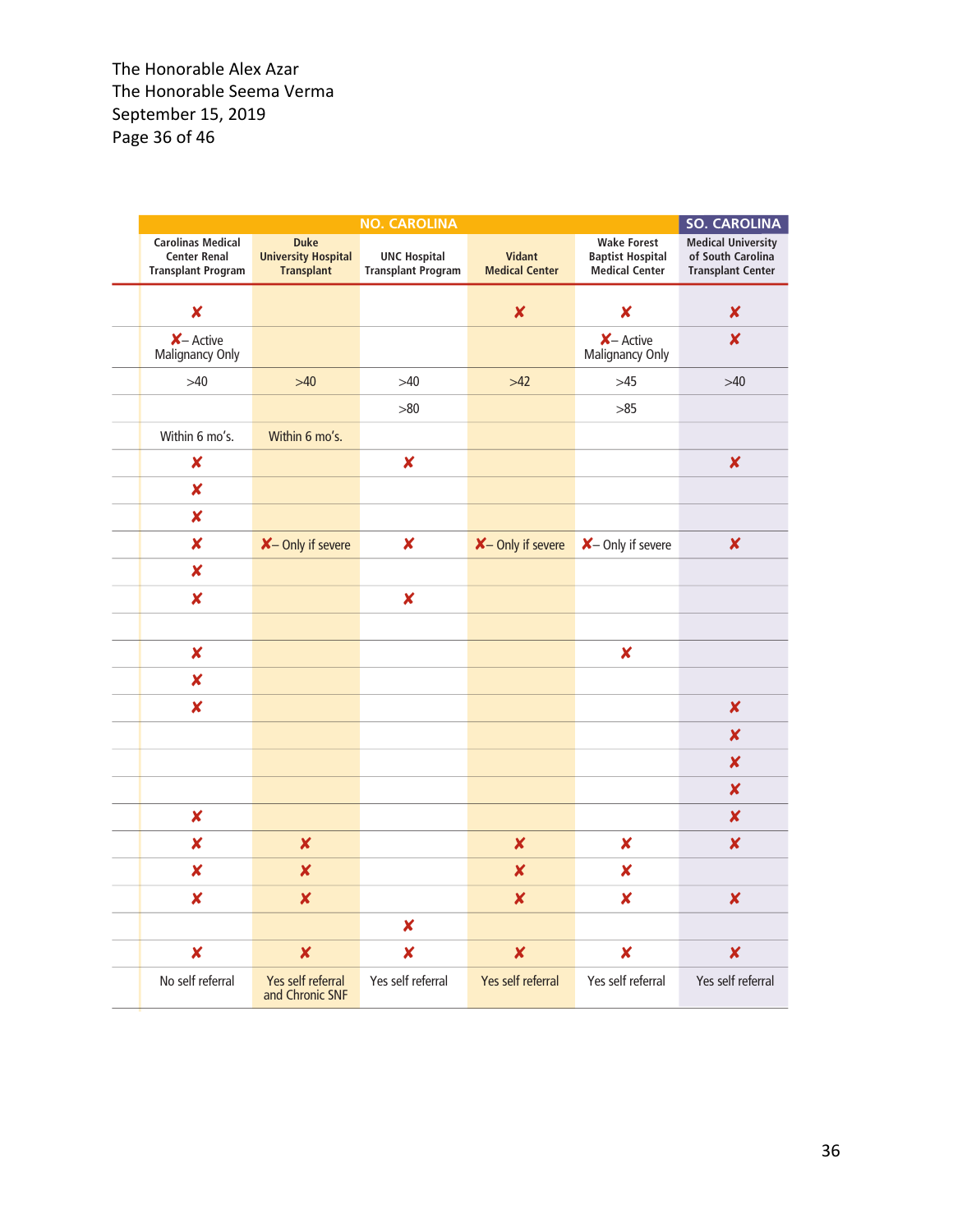The Honorable Alex Azar The Honorable Seema Verma September 15, 2019 Page 37 of 46

### **Appendix B: Research Summary**

### Home Dialysis Determinants Evidence

| <b>Source Title</b>                                                                                                         | Year | Predictor                                   | <b>Association</b> | Dependent<br>factor     | <b>Description</b>                                                                                                                                                                                                                                                                             |
|-----------------------------------------------------------------------------------------------------------------------------|------|---------------------------------------------|--------------------|-------------------------|------------------------------------------------------------------------------------------------------------------------------------------------------------------------------------------------------------------------------------------------------------------------------------------------|
| Dialysis Facility and<br><b>Patient Characteristics</b><br>Associated with<br><b>Utilization of Home</b><br><b>Dialysis</b> | 2010 | Facility size                               | Positive           | use of home<br>dialysis | A facility with greater than 62 patients was the<br>characteristic associated with the largest magnitude<br>(8.2%) of increase in home<br>dialysis use.                                                                                                                                        |
| Dialysis Facility and<br><b>Patient Characteristics</b><br>Associated with<br><b>Utilization of Home</b><br><b>Dialysis</b> | 2010 | % Patients<br>employed full<br>or part-time | Positive           | use of home<br>dialysis | As the percent of the dialysis population employed<br>increases, the percent of dialysis patients receiving<br>home dialysis also increases at about the same rate.                                                                                                                            |
| Dialysis Facility and<br><b>Patient Characteristics</b><br>Associated with<br><b>Utilization of Home</b><br><b>Dialysis</b> | 2010 | Older age                                   | Negative           | use of home<br>dialysis | As a facility's percentage of patients between the ages<br>of 18 to 54 years old increased, so did the percentage of<br>patients receiving home dialysis. Each 1% increase in<br>this age group resulted in a 0.13% increase in the<br>percentage of patients receiving home dialysis therapy. |
| Dialysis Facility and<br><b>Patient Characteristics</b><br>Associated with<br><b>Utilization of Home</b><br><b>Dialysis</b> | 2010 | Rurality                                    | Negative           | use of home<br>dialysis | Facilities located in a more rural area, a geographically<br>larger zip code area, or high-population-density zip<br>codes were associated with lower use of home dialysis.                                                                                                                    |
| Dialysis Facility and<br><b>Patient Characteristics</b><br>Associated with                                                  | 2010 | Late dialysis<br>work shift                 | Negative           | use of home<br>dialysis | Late shifts (starting at 5pm or later) were available in<br>23% of independent clinics compared with 18.7% of<br>chains (P 0.0033)<br>The average facility with a late shift had a 4.4% lower                                                                                                  |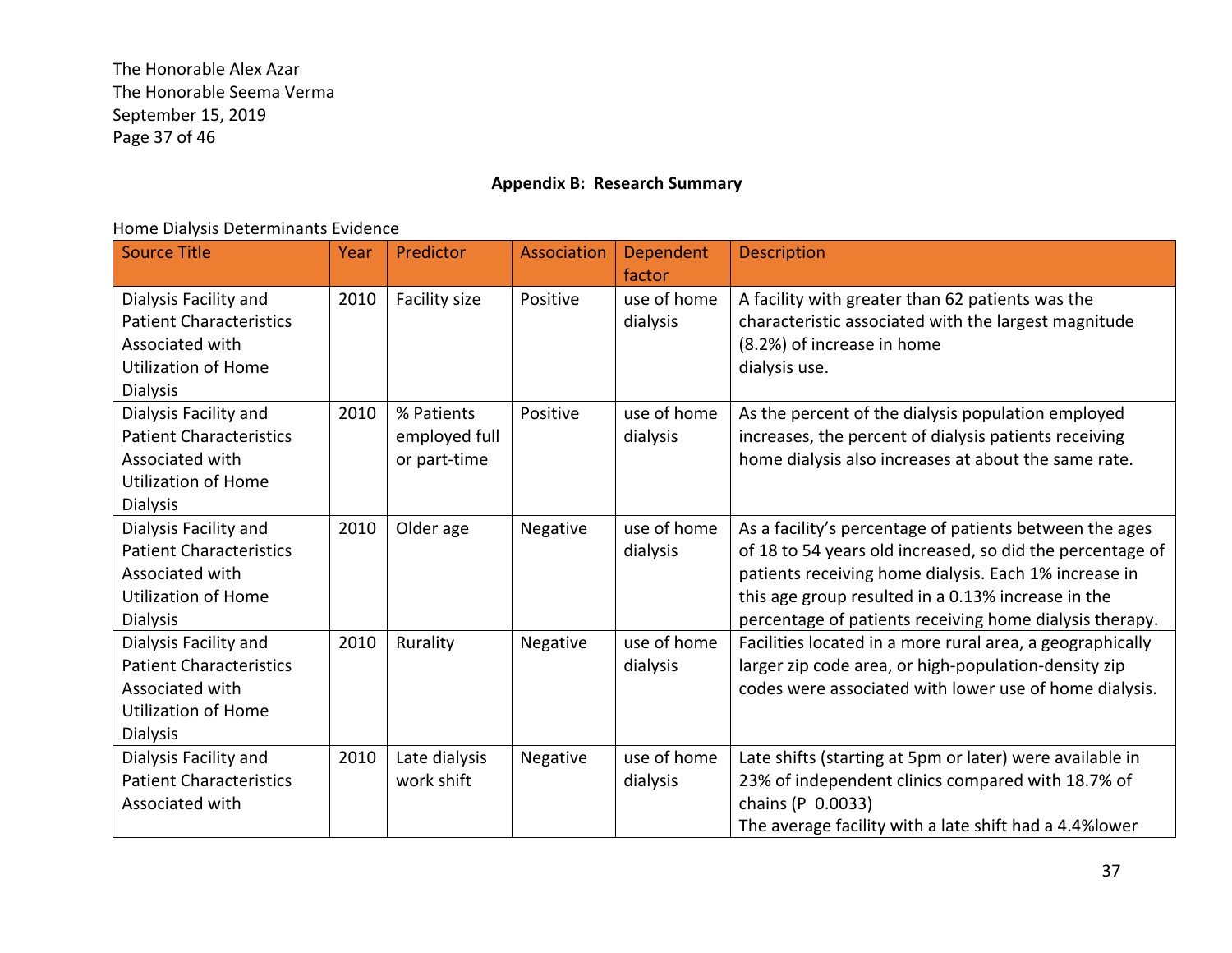# The Honorable Alex Azar The Honorable Seema Verma September 15, 2019 Page 38 of 46

| <b>Source Title</b>                                                                                                                                  | Year | Predictor                 | Association   | Dependent<br>factor                                           | <b>Description</b>                                                                                                                                                                                                                                                               |
|------------------------------------------------------------------------------------------------------------------------------------------------------|------|---------------------------|---------------|---------------------------------------------------------------|----------------------------------------------------------------------------------------------------------------------------------------------------------------------------------------------------------------------------------------------------------------------------------|
| <b>Utilization of Home</b><br><b>Dialysis</b>                                                                                                        |      |                           |               |                                                               | rate of patients on home dialysis compared with those<br>without a late shift                                                                                                                                                                                                    |
| Dialysis Facility and<br><b>Patient Characteristics</b><br>Associated with<br><b>Utilization of Home</b><br><b>Dialysis</b>                          | 2010 | Ethnic/racial<br>minority | Negative      | use of home<br>dialysis                                       | Each absolute 1% increase in the black population<br>within a zip code was associated with an absolute 0.03%<br>decline in the percent of patients on home dialysis                                                                                                              |
| Socioeconomic<br>Differences in the Uptake<br>of Home Dialysis                                                                                       | 2014 | <b>Higher SES</b>         | positive      | use of PD                                                     | Patients from the most advantaged quartile of areas<br>were less likely to commence peritoneal dialysis (0.63<br>OR; 0.58, 0.69)                                                                                                                                                 |
| Socioeconomic<br>Differences in the Uptake<br>of Home Dialysis                                                                                       | 2014 | <b>Higher SES</b>         | positive      | use of in-<br>center HD                                       | Patients from the most advantaged quartile of areas<br>were more likely to use in-center hemodialysis than<br>patients from the most disadvantaged areas (1.19 OR;<br>1.10 to 1.30).                                                                                             |
| Socioeconomic<br>Differences in the Uptake<br>of Home Dialysis                                                                                       | 2014 | <b>Higher SES</b>         | None<br>found | use of home<br>HD                                             | SES was not associated with uptake of home<br>hemodialysis.                                                                                                                                                                                                                      |
| <b>NEIGHBORHOOD</b><br>LOCATION, RURALITY,<br>GEOGRAPHY, AND<br><b>OUTCOMES OF</b><br>PERITONEAL DIALYSIS<br>PATIENTS IN THE UNITED<br><b>STATES</b> | 2011 | Ethnic/racial<br>minority | negative      | rates of<br>transfer<br>from home<br>to in-center<br>dialysis | The adjusted risk was also higher for patients treated in<br>units located in neighborhoods with a higher proportion<br>of black residents.<br>(% of Black residents) HR of experiencing a transfer:<br>Quartile 1 (<0.2%) 1.00<br>Quartile 2 (0.2% to 1.0%) 1.03 (0.98 to 1.08) |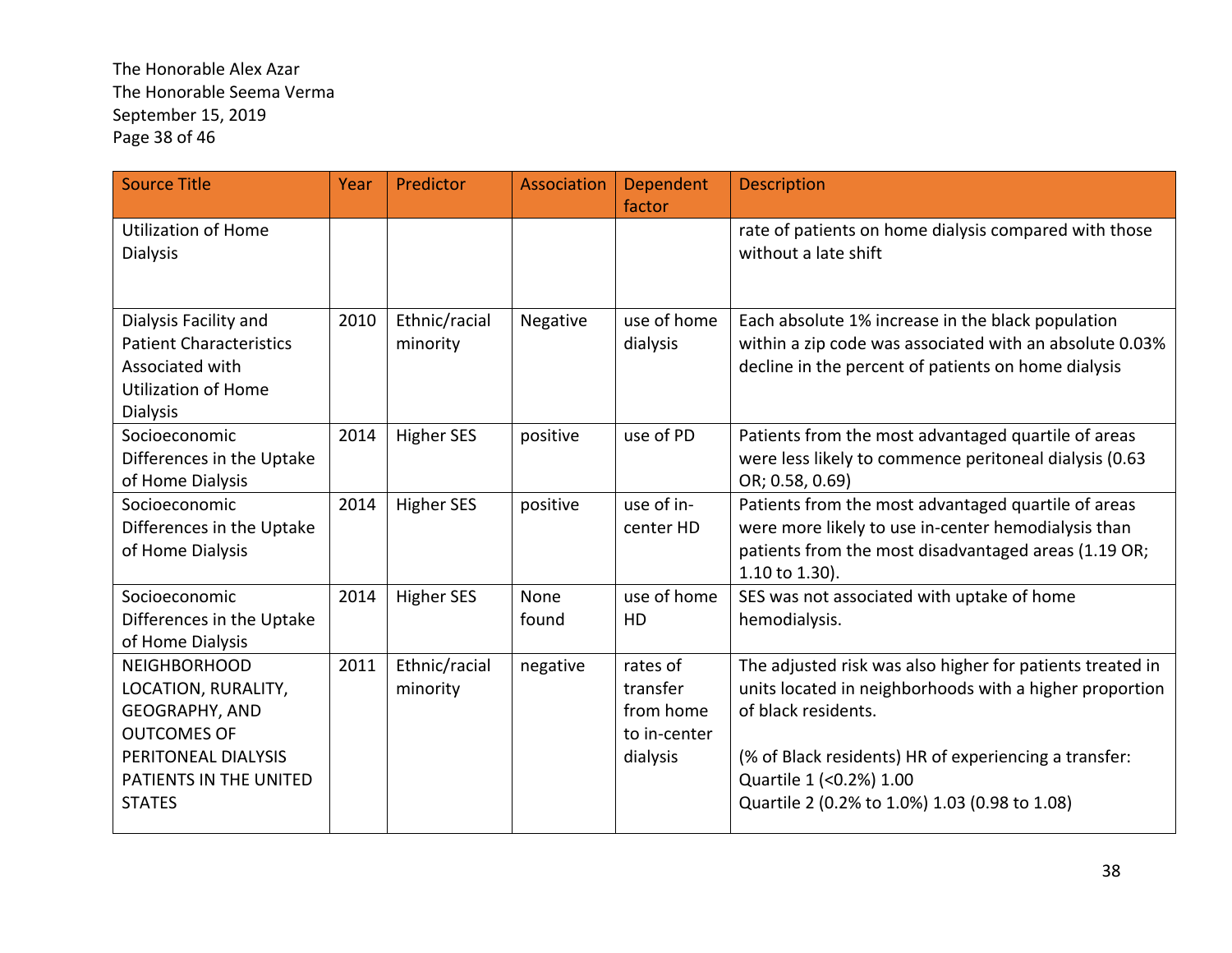# The Honorable Alex Azar The Honorable Seema Verma September 15, 2019 Page 39 of 46

| <b>Source Title</b>                                                                                                                                         | Year | Predictor                                              | Association   | Dependent<br>factor                                           | <b>Description</b>                                                                                                                                                                                                                                                                             |
|-------------------------------------------------------------------------------------------------------------------------------------------------------------|------|--------------------------------------------------------|---------------|---------------------------------------------------------------|------------------------------------------------------------------------------------------------------------------------------------------------------------------------------------------------------------------------------------------------------------------------------------------------|
|                                                                                                                                                             |      |                                                        |               |                                                               | Quartile 3 (1.0% to 6.8%) 1.08 (1.03 to 1.14)<br>Quartile 4 (≥6.8%) 1. 14 (1.07 to 1.22)                                                                                                                                                                                                       |
| <b>NEIGHBORHOOD</b><br>LOCATION, RURALITY,<br><b>GEOGRAPHY, AND</b><br><b>OUTCOMES OF</b><br>PERITONEAL DIALYSIS<br>PATIENTS IN THE UNITED<br><b>STATES</b> | 2011 | <b>Higher SES</b>                                      | None<br>found | rates of<br>transfer<br>from home<br>to in-center<br>dialysis | Hazard ratio (HR) of transfer by per capita income in<br>relation to those in the first quartile:<br>*Quartile 1 (<\$18,229) 1.00<br>*Quartile 2 (\$18,229-\$21,934) 0.98 (0.93 to 1.03)<br>*Quartile 3 (\$21,394-\$26,468) 0.94 (0.88 to 1.00)<br>*Quartile 4 (≥\$26,469) 0.94 (0.87 to 1.02) |
| <b>NEIGHBORHOOD</b><br>LOCATION, RURALITY,<br><b>GEOGRAPHY, AND</b><br><b>OUTCOMES OF</b><br>PERITONEAL DIALYSIS<br>PATIENTS IN THE UNITED<br><b>STATES</b> | 2011 | Percentage of<br>housing units<br>occupied by<br>owner | None<br>found | rates of<br>transfer<br>from home<br>to in-center<br>dialysis | Hazard ratio (HR) of transfer by household units<br>occupied by owner in relation to those in the first<br>quartile:<br>*Quartile 1 (<55%) 1.00<br>*Quartile 2 (55% to 65%) 0.97 (0.93 to 1.01)<br>*Quartile 3 (65% to 73%) 0.98 (0.93 to 1.03)<br>*Quartile 4 (≥73%) 0.99 (0.94 to 1.05)      |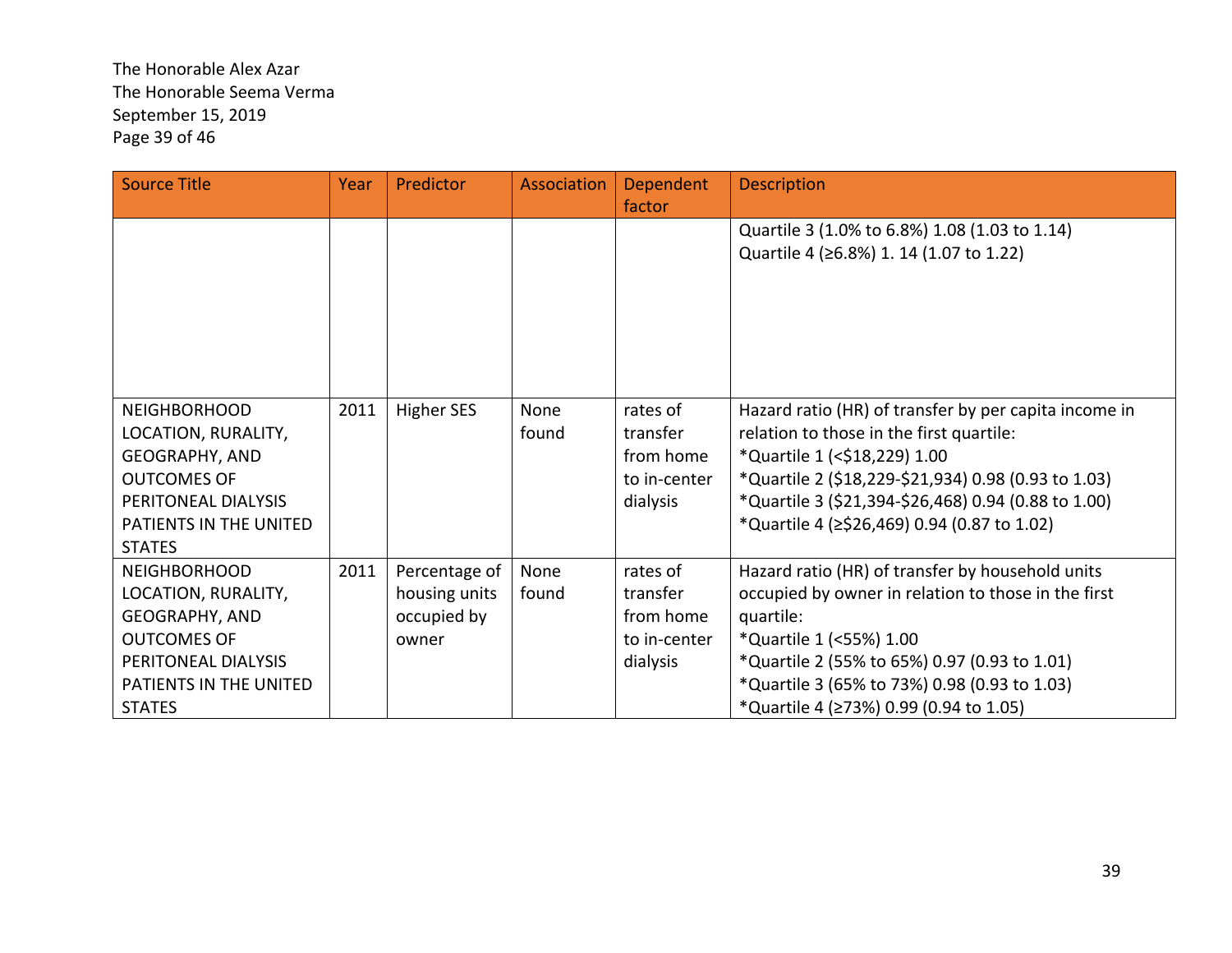The Honorable Alex Azar The Honorable Seema Verma September 15, 2019 Page 40 of 46

| <b>Source Title</b>       | Year | Predictor     | Association | Dependent    | <b>Description</b>                                          |
|---------------------------|------|---------------|-------------|--------------|-------------------------------------------------------------|
|                           |      |               |             | factor       |                                                             |
| <b>NEIGHBORHOOD</b>       | 2011 | More          | Positive    | rates of     | Hazard ratio (HR) of transfer by % of more than 25 years    |
| LOCATION, RURALITY,       |      | Education     |             | transfer     | with high school diploma in relation to those in the first  |
| <b>GEOGRAPHY, AND</b>     |      |               |             | from home    | quartile:                                                   |
| <b>OUTCOMES OF</b>        |      |               |             | to in-center | *Quartile 1 (<77%) 1.00                                     |
| PERITONEAL DIALYSIS       |      |               |             | dialysis     | *Quartile 2 (77% to 85%) 1.06 (1.01 to 1.12)                |
| PATIENTS IN THE UNITED    |      |               |             |              | *Quartile 3 (85% to 90%) 1.06 (0.98 to 1.13)                |
| <b>STATES</b>             |      |               |             |              | *Quartile 4 (≥90%) 1.12 (1.02 to 1.21)                      |
| <b>NEIGHBORHOOD</b>       | 2011 | More          | None        | rates of     | Hazard ratio (HR) of transfer by % of more than 25 years    |
| LOCATION, RURALITY,       |      | Education     | found       | transfer     | with a college degree in relation to those in the first     |
| <b>GEOGRAPHY, AND</b>     |      |               |             | from home    | quartile:                                                   |
| <b>OUTCOMES OF</b>        |      |               |             | to in-center | *Quartile 1 (<18%) 1.00                                     |
| PERITONEAL DIALYSIS       |      |               |             | dialysis     | *Quartile 2 (18% to 24%) 1.04 (0.98 to 1.09)                |
| PATIENTS IN THE UNITED    |      |               |             |              | *Quartile 3 (24% to 34%) 1.05 (0.98 to 1.12)                |
| <b>STATES</b>             |      |               |             |              | *Quartile 4 (≥34%) 1.02 (0.93 to 1.11)                      |
| <b>NEIGHBORHOOD</b>       | 2011 | Rurality      | negative    | rates of     | Hazard ratio (HR) of transfer by rurality relative to urban |
| LOCATION, RURALITY,       |      |               |             | transfer     | environment:                                                |
| GEOGRAPHY, AND            |      |               |             | from home    | *Urban, 1.00 HR                                             |
| <b>OUTCOMES OF</b>        |      |               |             | to in-center | *Large rural, 1.00 HR (0.93 to 1.06)                        |
| PERITONEAL DIALYSIS       |      |               |             | dialysis     | *Small rural, 1.01 HR (0.86 to 1.19)                        |
| PATIENTS IN THE UNITED    |      |               |             |              | *Remote rural, 1.33 HR (1.05 to 1.69)                       |
| <b>STATES</b>             |      |               |             |              |                                                             |
| Racial and Ethnic         | 2016 | Ethnic/racial | Negative    | use of PD    | Adjusted OR comparing use of PD between ethnic              |
| Disparities in Use of and |      | minority      |             |              | minorities and whites:                                      |
| <b>Outcomes with Home</b> |      |               |             |              | *Black, 0.53(0.50, 0.56)                                    |
| Dialysis in the United    |      |               |             |              | *Hispanic, 0.57(0.53, 0.61)                                 |
| <b>States</b>             |      |               |             |              | *Asian, 0.82(0.72, 0.93)                                    |
|                           |      |               |             |              | *Other, 0.60(0.52, 0.68)                                    |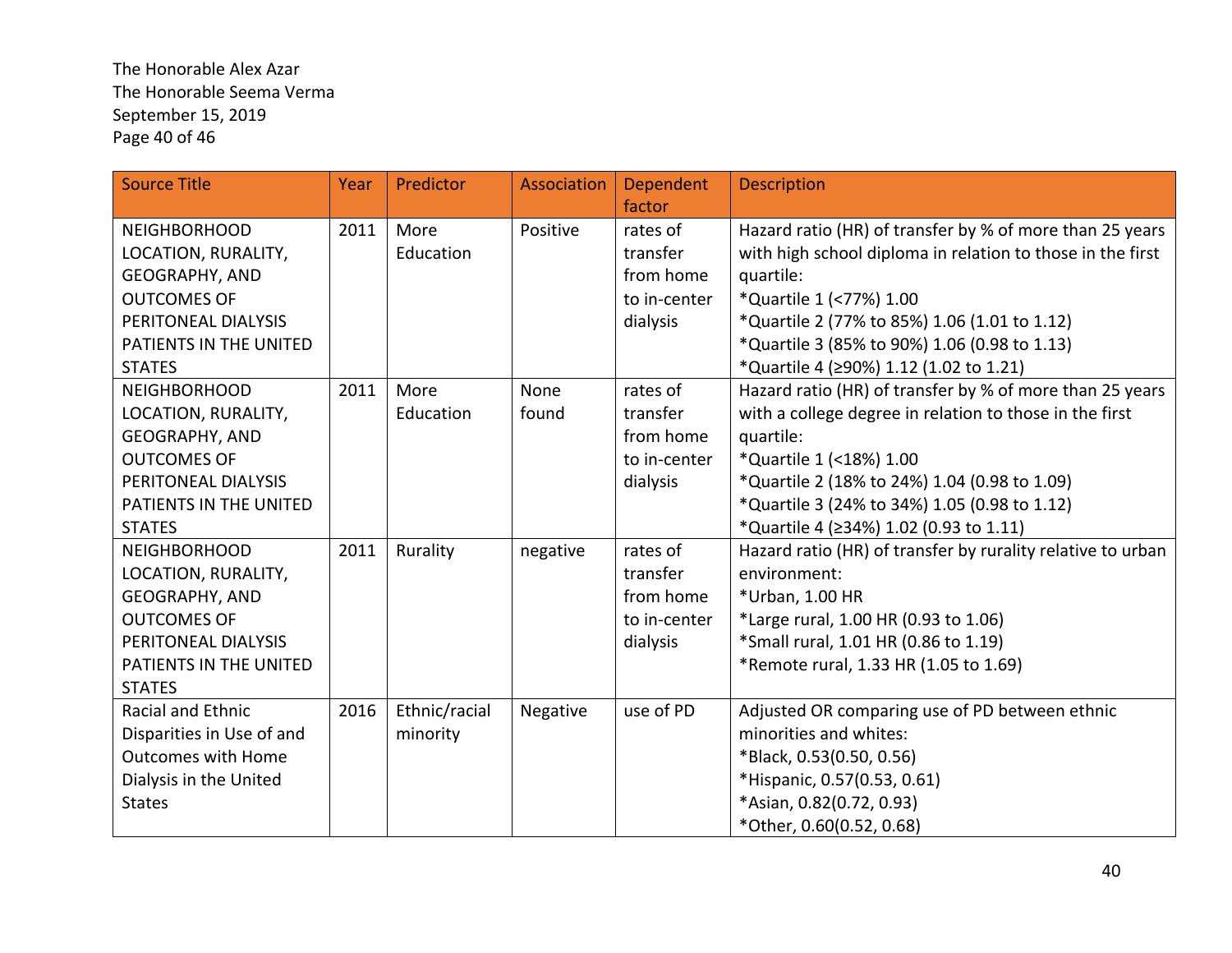# The Honorable Alex Azar The Honorable Seema Verma September 15, 2019 Page 41 of 46

| <b>Source Title</b>                                                                                                                    | <b>Year</b> | Predictor                 | <b>Association</b> | Dependent<br>factor                                                               | <b>Description</b>                                                                                                                                                                               |
|----------------------------------------------------------------------------------------------------------------------------------------|-------------|---------------------------|--------------------|-----------------------------------------------------------------------------------|--------------------------------------------------------------------------------------------------------------------------------------------------------------------------------------------------|
| <b>Racial and Ethnic</b><br>Disparities in Use of and<br><b>Outcomes with Home</b><br>Dialysis in the United<br><b>States</b>          | 2016        | Ethnic/racial<br>minority | negative           | use of home<br>hemodialysis                                                       | Adjusted OR comparing use of home HD between ethnic<br>minorities and whites:<br>*Black, 0.40(0.36, 0.44)<br>*Hispanic, 0.25(0.21, 0.30)<br>*Asian, 0.53(0.41, 0.69)<br>*Other, 0.44(0.33, 0.57) |
| <b>Racial and Ethnic</b><br>Disparities in Use of and<br><b>Outcomes with Home</b><br>Dialysis in the United<br><b>States</b>          | 2016        | Ethnic/racial<br>minority | negative           | higher<br>transfer<br>rates from<br>home<br>hemodialysis<br>into in-<br>center HD | Only blacks had a statistically significant higher OR of<br>transfer from home HD to in-center HD when<br>compared to whites<br>*Black, 1.41 (1.12, 1.77)                                        |
| <b>Determinants of Modality</b><br>Selection among Incident<br><b>US Dialysis Patients:</b><br><b>Results from a National</b><br>Study | 2002        | Ethnic/racial<br>minority | negative           | Use of PD<br>over HD                                                              | Whites were 1.90 (1.65 to 2.20) times more likely to<br>undergo PD treatment versus PD than their non-white<br>counterparts after adjusting for various other clinical<br>factors.               |
| <b>Determinants of Modality</b><br>Selection among Incident<br><b>US Dialysis Patients:</b><br>Results from a National<br>Study        | 2002        | More<br>Education         | positive           | Use of PD<br>over HD                                                              | Those with college education were 2.74 (2.10 to 3.57)<br>times more likely to undergo PD treatment versus PD<br>than those with only elementary education.                                       |

Organ Transplant Determinant Evidence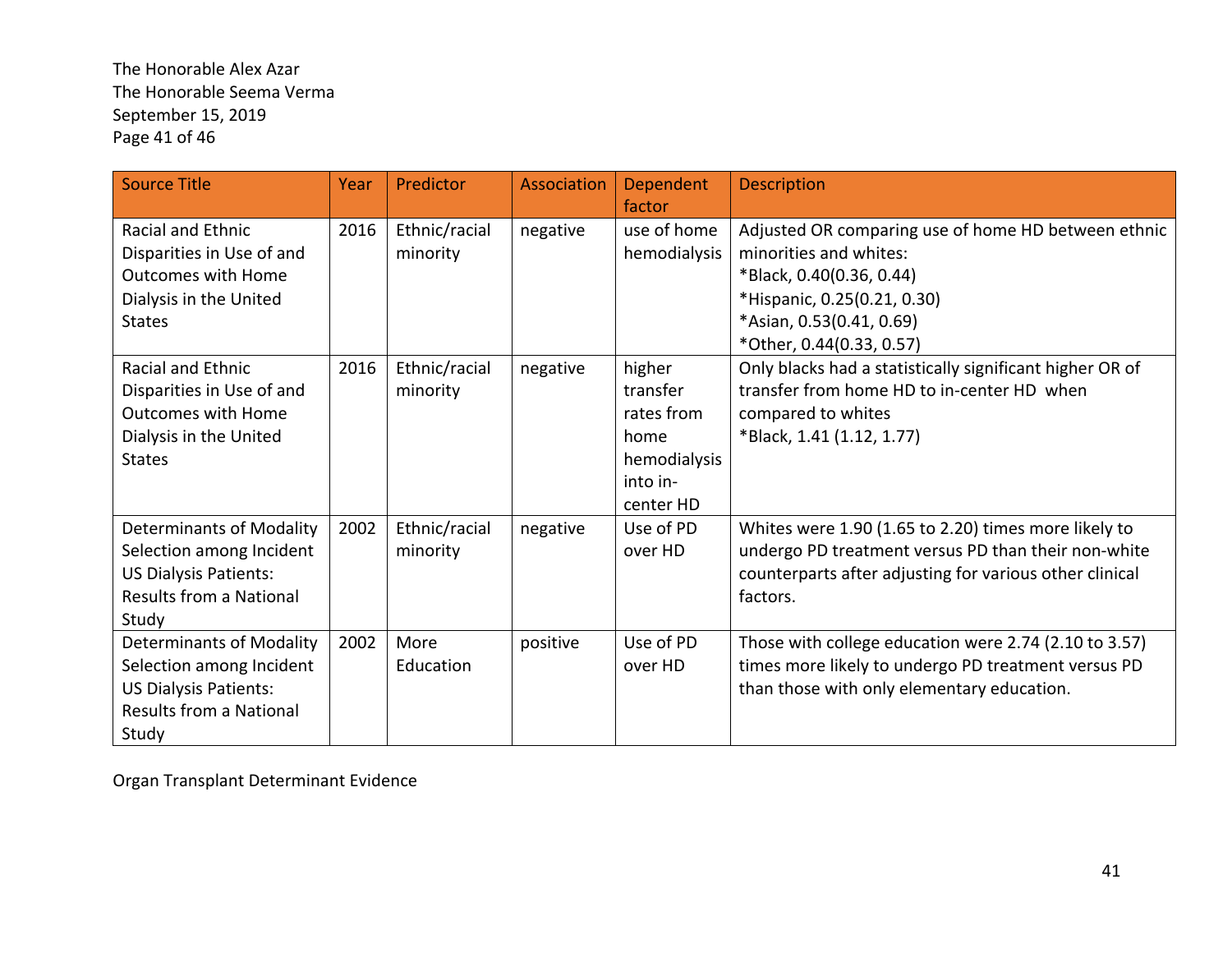The Honorable Alex Azar The Honorable Seema Verma September 15, 2019 Page 42 of 46

| <b>Source Title</b>                                                                                          | Year | Predictor                 | Association | <b>Dependent</b><br>factor                      | Description                                                                                                                                                                                                                            |
|--------------------------------------------------------------------------------------------------------------|------|---------------------------|-------------|-------------------------------------------------|----------------------------------------------------------------------------------------------------------------------------------------------------------------------------------------------------------------------------------------|
| Racial and Ethnic Disparities<br>in Use of and Outcomes with<br>Home Dialysis in the United<br><b>States</b> | 2016 | Ethnic/racial<br>minority | negative    | kidney<br>transplant<br>after PD                | Adjusted OR comparing kidney<br>transplant among those in PD between<br>ethnic minorities and whites:<br>*black, 0.54 (0.47, 0.62)<br>*Hispanic, 0.52 (0.44, 0.62)<br>*Asian, 0.88 (0.69, 1.12)<br>*Other, 0.77 (0.58, 1.03)           |
| Racial and Ethnic Disparities<br>in Use of and Outcomes with<br>Home Dialysis in the United<br><b>States</b> | 2016 | Ethnic/racial<br>minority | negative    | Kidney<br>transplant<br>after home<br><b>HD</b> | Adjusted OR comparing kidney<br>transplant among those in home HD<br>between ethnic minorities and whites:<br>*black, 0.57 (0.40, 0.83)<br>*Hispanic, 0.84 (0.46, 1.53)<br>*Asian, 0.81 (0.36, 1.83)<br>*Other, 0.51 (0.16, 1.62)      |
| Racial and Ethnic Disparities<br>in Use of and Outcomes with<br>Home Dialysis in the United<br><b>States</b> | 2016 | Ethnic/racial<br>minority | negative    | Kidney<br>transplant<br>after in-<br>center HD  | Adjusted OR comparing kidney<br>transplant among those in in-center HD<br>between ethnic minorities and whites:<br>*Black, 0.39 (0.36, 0.42)<br>*Hispanic, 0.52 (0.49, 0.58)<br>*Asian, 0.78 (0.66, 0.91)<br>*Other, 0.70 (0.61, 0.82) |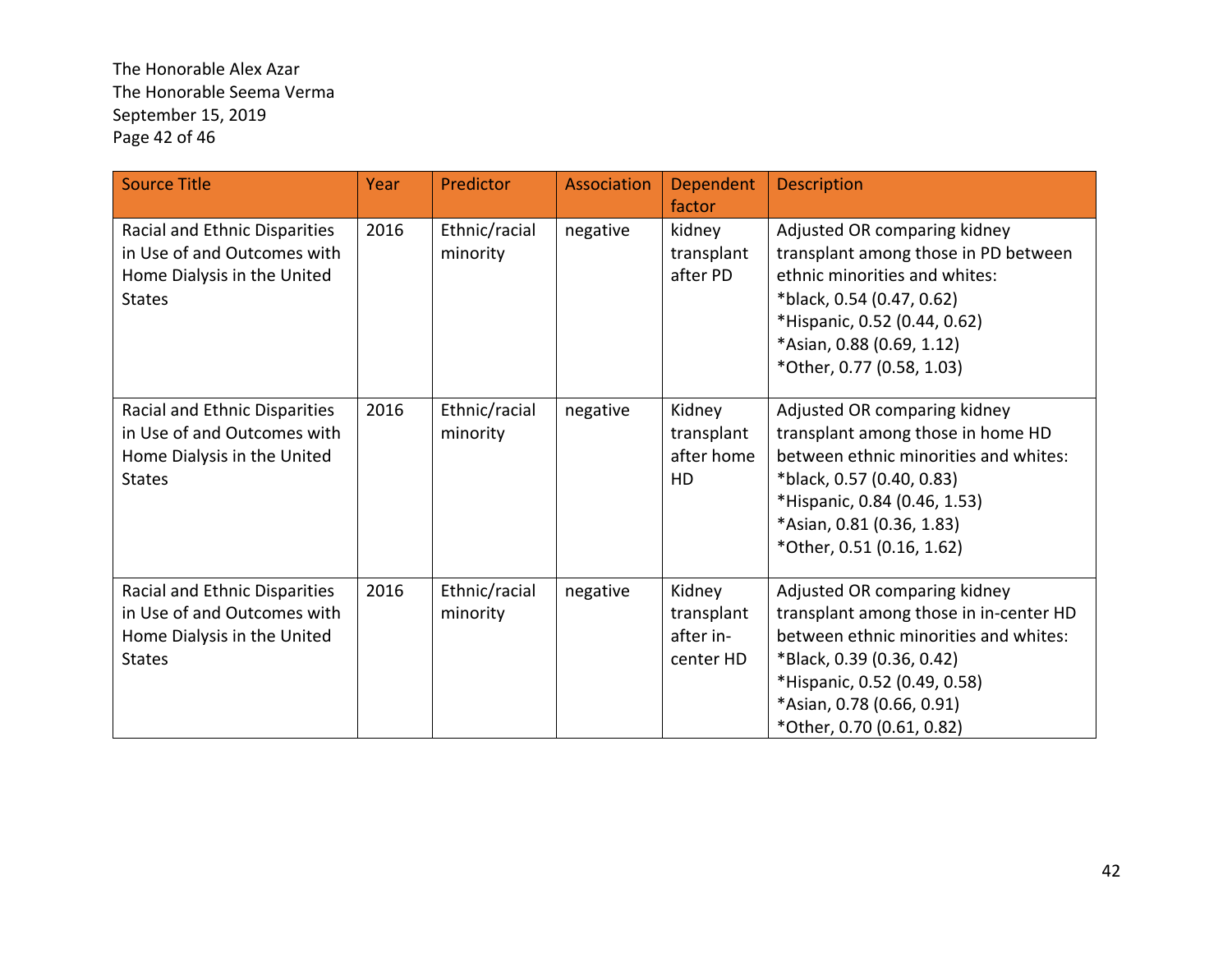The Honorable Alex Azar The Honorable Seema Verma September 15, 2019 Page 43 of 46

| <b>Source Title</b>                                                                                                                                          | Year | Predictor                                          | Association | Dependent<br>factor           | <b>Description</b>                                                                                                                                                                                                                                                                       |
|--------------------------------------------------------------------------------------------------------------------------------------------------------------|------|----------------------------------------------------|-------------|-------------------------------|------------------------------------------------------------------------------------------------------------------------------------------------------------------------------------------------------------------------------------------------------------------------------------------|
| The Interplay of<br>Socioeconomic Status,<br>Distance to Center, and<br>Interdonor Service Area<br>Travel on Kidney Transplant<br><b>Access and Outcomes</b> | 2010 | Higher SES                                         | positive    | access to<br>transplant       | Patients in the highest SES quartile had<br>increased access to transplant compared<br>with those with lowest SES, driven<br>strongly by 76% higher likelihood of<br>living donor transplantation (adjusted<br>hazard ratio [aHR] 1.76, 95% confidence<br>interval<br>[CI] 1.70 to 1.83) |
| The Interplay of<br>Socioeconomic Status,<br>Distance to Center, and<br>Interdonor Service Area<br>Travel on Kidney Transplant<br><b>Access and Outcomes</b> | 2010 | <b>Higher SES</b>                                  | positive    | time of<br>waitlist<br>death  | Waitlist death was lower among high<br>SES compared with low SES candidates<br>(HR 0.86, 95% CI 0.84 to 0.89)                                                                                                                                                                            |
| The Interplay of<br>Socioeconomic Status,<br>Distance to Center, and<br>Interdonor Service Area<br>Travel on Kidney Transplant<br><b>Access and Outcomes</b> | 2010 | Distance from<br>donation<br>service area<br>(DSA) | negative    | donor<br>transplant<br>access | Inter-DSA travel was associated with a<br>dramatic increase in deceased donor<br>transplant access (HR 1.94, 95% CI 1.88<br>to 2.00).                                                                                                                                                    |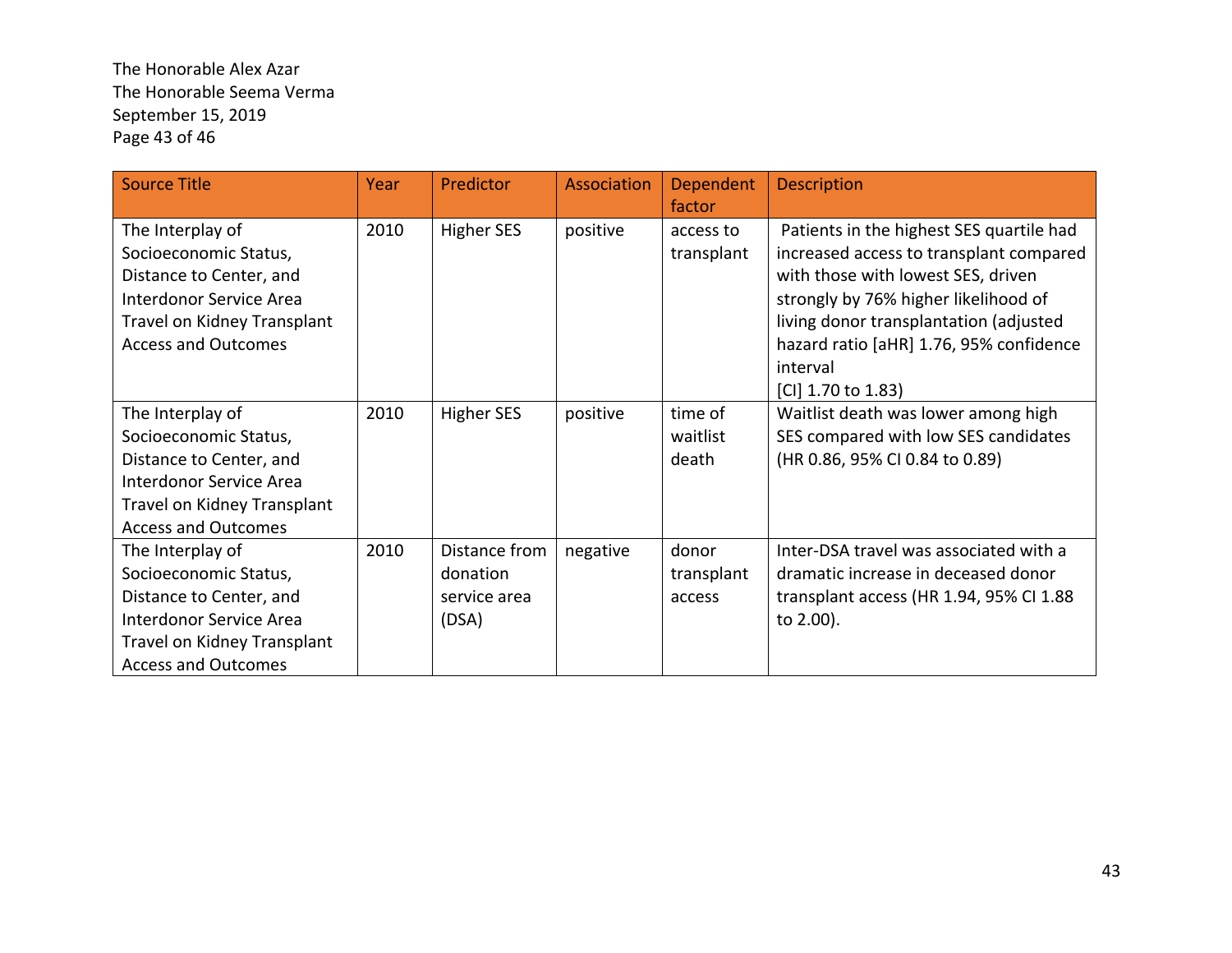# The Honorable Alex Azar The Honorable Seema Verma September 15, 2019 Page 44 of 46

| <b>Source Title</b>                                                                                                                         | <b>Year</b> | Predictor                 | Association | Dependent<br>factor                                                       | <b>Description</b>                                                                                                                                                                                                                                                                                                                                                                                                                                                                                                  |
|---------------------------------------------------------------------------------------------------------------------------------------------|-------------|---------------------------|-------------|---------------------------------------------------------------------------|---------------------------------------------------------------------------------------------------------------------------------------------------------------------------------------------------------------------------------------------------------------------------------------------------------------------------------------------------------------------------------------------------------------------------------------------------------------------------------------------------------------------|
| <b>Access and Outcomes Among</b><br>Minority Transplant Patients,<br>1999-2008, with a Focus on<br>Determinants of Kidney Graft<br>Survival | 2010        | Ethnic/racial<br>minority | negative    | Ratio of %<br>transplant<br>to % active<br>waitlist<br>patients<br>(2008) | White, 1.22 (ex: 61% of all kidney<br>recipients were white, 50% of all waitlist<br>patients were white; 61%/50% = 1.22)<br>African American, 0.91<br>Hispanic/Latino, 0.85<br>Asian, 0.72<br>*** This ratio is a crude indicator of<br>equity in kidney transplants. A ratio of 1<br>means that amongst all ethnic groups,<br>the group in observation received the<br>same proportion of kidney transplants as<br>there were people on the waitlist for<br>that particular group relative to all other<br>groups. |
| Racial Ethnic Differences in<br>Rates and Determinants of<br>Deceased Donor Kidney<br>Transplantation                                       | 2011        | Ethnic/racial<br>minority | negative    | Transplant<br>rates from<br>time of<br>initiating<br>dialysis             | Annual transplant rates from the time of<br>dialysis initiation (1995-2006 with a<br>follow-up through 2008):<br>*AIANs (2.4% [2.2 to 2.6%])<br>*Blacks (2.8% [2.8 to 2.9%]),<br>*Pacific Islanders (3.1% [2.9 to 3.4%])<br>*Hispanics (3.2% [3.1 to 3.3%]),<br>*Whites (5.9% [5.8 to 5.9%])<br>*Asians (6.4% [6.2 to 6.6%]).                                                                                                                                                                                       |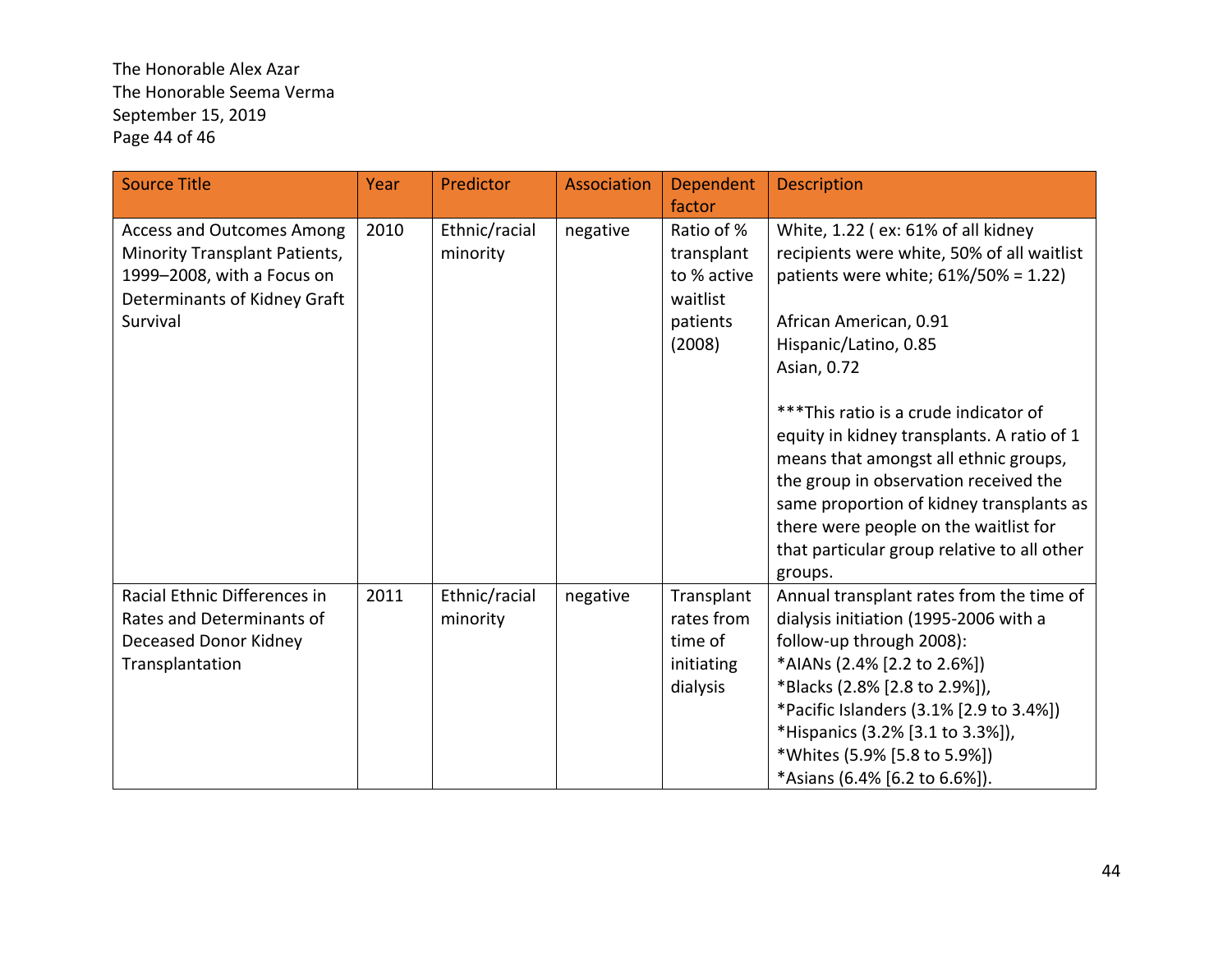The Honorable Alex Azar The Honorable Seema Verma September 15, 2019 Page 45 of 46

| <b>Source Title</b>                                                                                                                      | Year | Predictor         | Association | Dependent<br>factor                 | <b>Description</b>                                                                                                                                                                                                                          |
|------------------------------------------------------------------------------------------------------------------------------------------|------|-------------------|-------------|-------------------------------------|---------------------------------------------------------------------------------------------------------------------------------------------------------------------------------------------------------------------------------------------|
| Educational Level as a<br>Determinant of Access to and<br><b>Outcomes After Kidney</b><br>Transplantation in the United<br><b>States</b> | 2008 | More<br>Education | positive    | Placed on<br>transplant<br>waitlist | After multivariate adjustment, college<br>graduates experienced almost 3 times<br>greater rates of wait-listing (hazard<br>ratio, 2.81; 95%<br>confidence interval, 2.21 to 3.58)<br>compared with patients without a high<br>school degree |
| Educational Level as a<br>Determinant of Access to and<br><b>Outcomes After Kidney</b><br>Transplantation in the United<br><b>States</b> | 2008 | More<br>Education | positive    | Kidney<br>transplant                | College graduates also experienced<br>greater rates of kidney transplantation<br>(hazard ratio, 3.06; 95% confidence<br>interval,<br>2.38 to 3.92) compared with patients<br>without a high school degree.                                  |